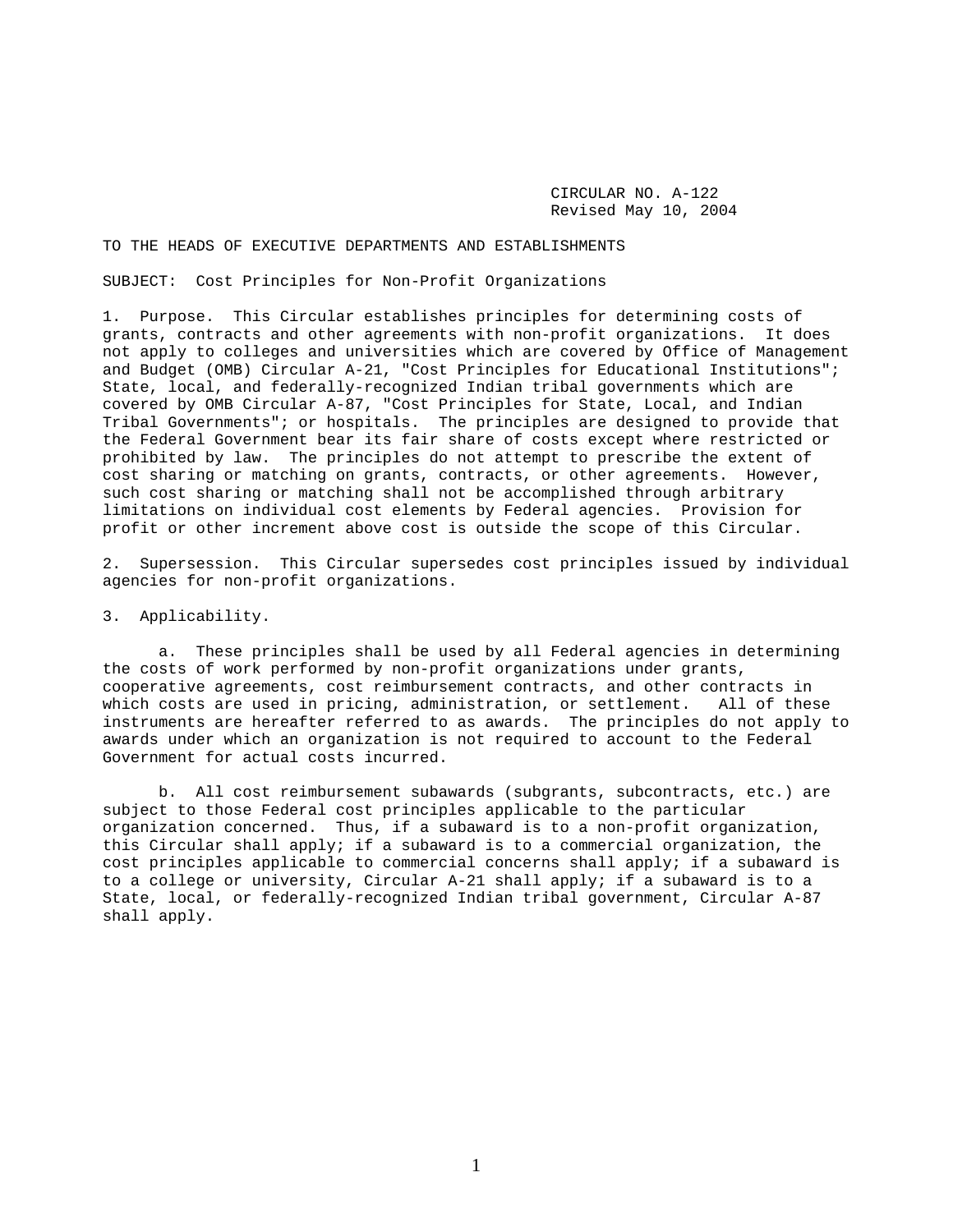### 4. Definitions.

a. Non-profit organization means any corporation, trust, association, cooperative, or other organization which:

(1) is operated primarily for scientific, educational, service, charitable, or similar purposes in the public interest;

(2) is not organized primarily for profit; and

(3) uses its net proceeds to maintain, improve, and/or expand its operations. For this purpose, the term "non-profit organization" excludes (i) colleges and universities; (ii) hospitals; (iii) State, local, and federallyrecognized Indian tribal governments; and (iv) those non-profit organizations which are excluded from coverage of this Circular in accordance with paragraph 5.

b. Prior approval means securing the awarding agency's permission in advance to incur cost for those items that are designated as requiring prior approval by the Circular. Generally this permission will be in writing. Where an item of cost requiring prior approval is specified in the budget of an award, approval of the budget constitutes approval of that cost.

5. Exclusion of some non-profit organizations. Some non-profit organizations, because of their size and nature of operations, can be considered to be similar to commercial concerns for purpose of applicability of cost principles. Such non-profit organizations shall operate under Federal cost principles applicable to commercial concerns. A listing of these organizations is contained in Attachment C. Other organizations may be added from time to time.

6. Responsibilities. Agencies responsible for administering programs that involve awards to non-profit organizations shall implement the provisions of this Circular. Upon request, implementing instruction shall be furnished to OMB. Agencies shall designate a liaison official to serve as the agency representative on matters relating to the implementation of this Circular. The name and title of such representative shall be furnished to OMB within 30 days of the date of this Circular.

7. Attachments. The principles and related policy guides are set forth in the following Attachments:

Attachment A - General Principles

Attachment B - Selected Items of Cost

Attachment C - Non-Profit Organizations Not Subject To This Circular

8. Requests for exceptions. OMB may grant exceptions to the requirements of this Circular when permissible under existing law. However, in the interest of achieving maximum uniformity, exceptions will be permitted only in highly unusual circumstances.

9. Effective Date. The provisions of this Circular are effective immediately. Implementation shall be phased in by incorporating the provisions into new awards made after the start of the organization's next fiscal year. For existing awards, the new principles may be applied if an organization and the cognizant Federal agency agree. Earlier implementation, or a delay in

2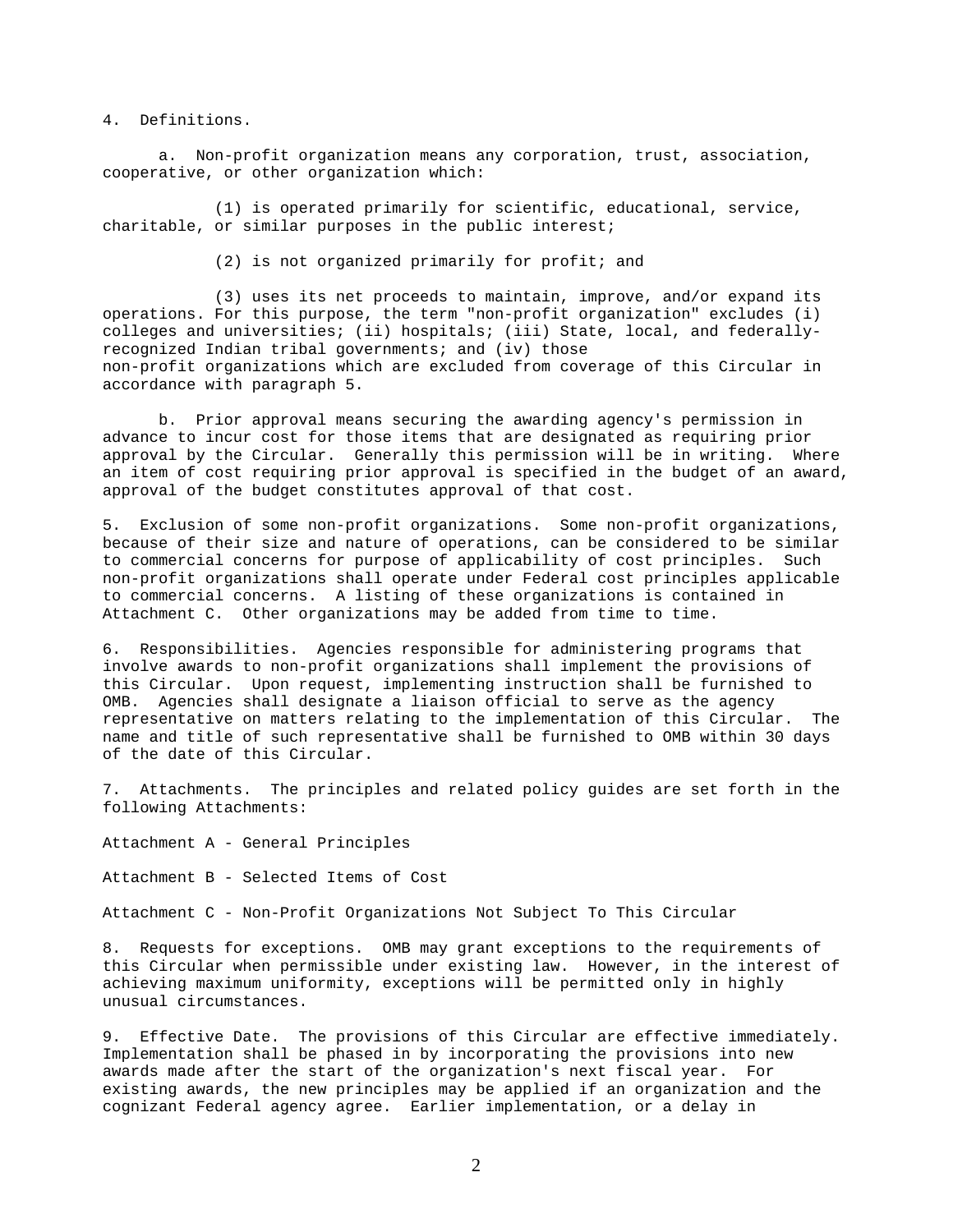implementation of individual provisions, is also permitted by mutual agreement between an organization and the cognizant Federal agency.

10. Inquiries. Further information concerning this Circular may be obtained by contacting the Office of Federal Financial Management, OMB, Washington, DC 20503, telephone (202) 395-3993.

Attachments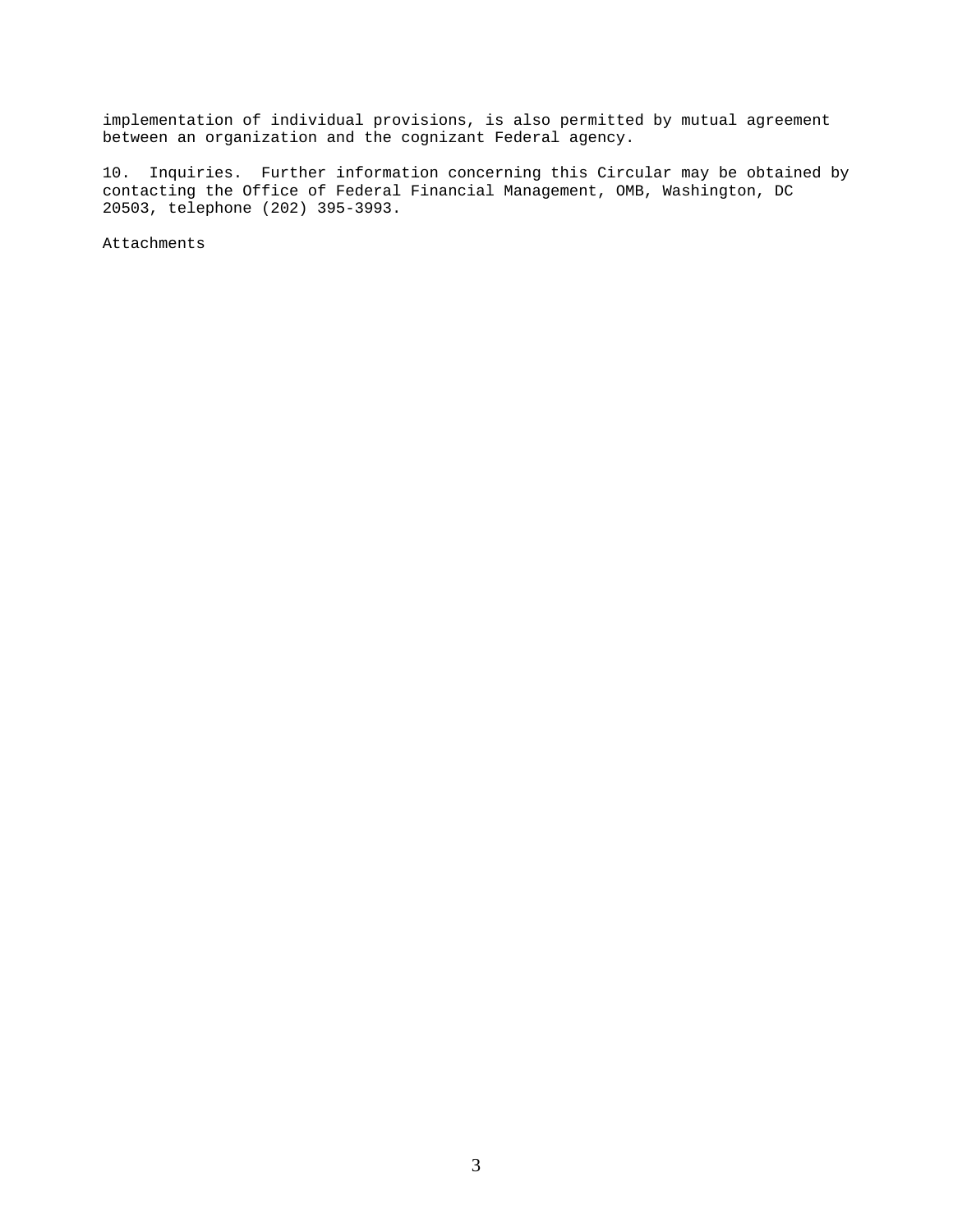ATTACHMENT A Circular No. A-122

GENERAL PRINCIPLES

Table of Contents

- A. Basic Considerations
- 1. Composition of total costs
- 2. Factors affecting allowability of costs
- 3. Reasonable costs
- 4. Allocable costs
- 5. Applicable credits
- 6. Advance understandings
- 7. Conditional exemptions
- B. Direct Costs
- C. Indirect Costs
- D. Allocation of Indirect Costs and Determination of Indirect Cost Rates
- 1. General
- 2. Simplified allocation method
- 3. Multiple allocation base method
- 4. Direct allocation method
- 5. Special indirect cost rates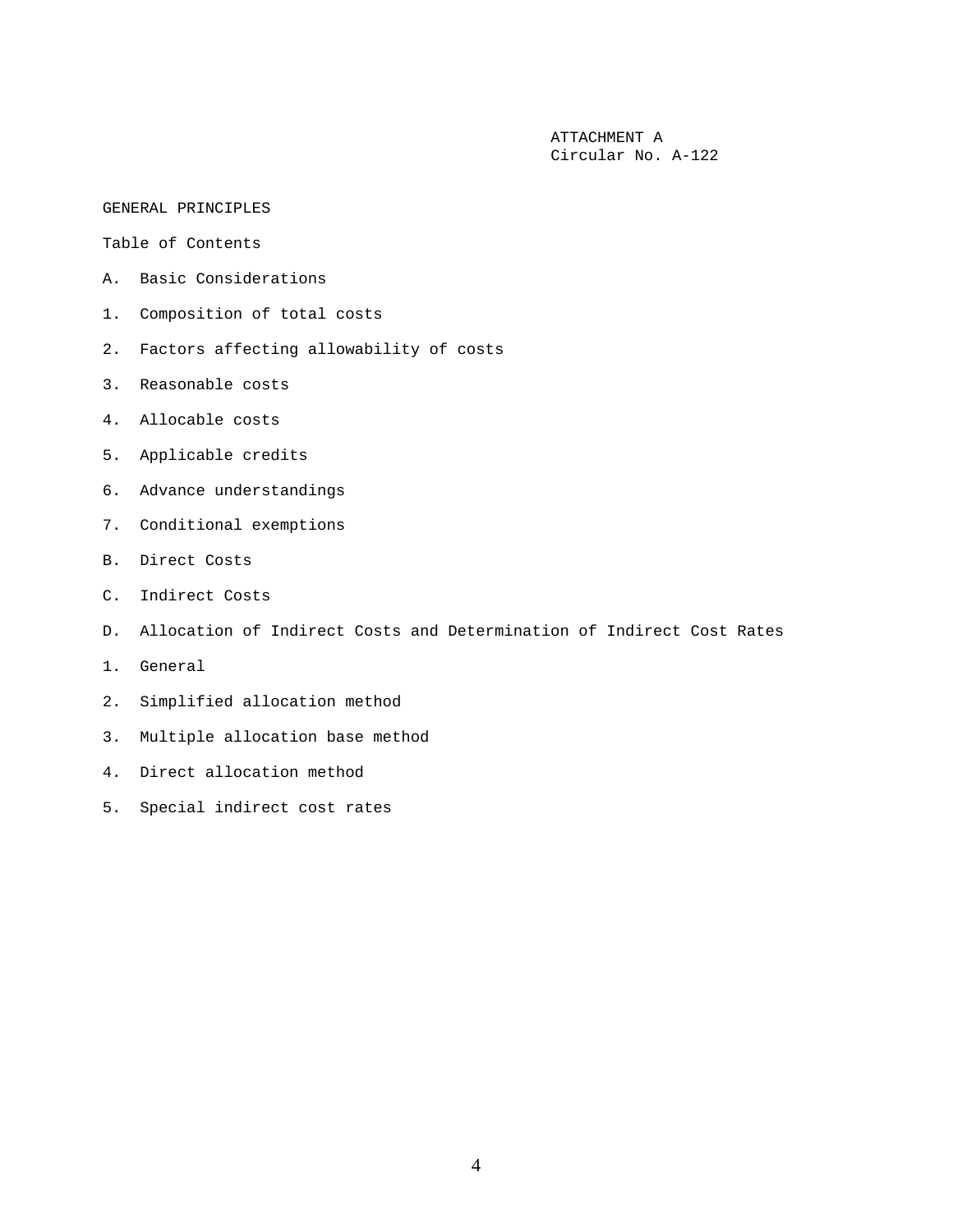- E. Negotiation and Approval of Indirect Cost Rates
- 1. Definitions
- 2. Negotiation and approval of rates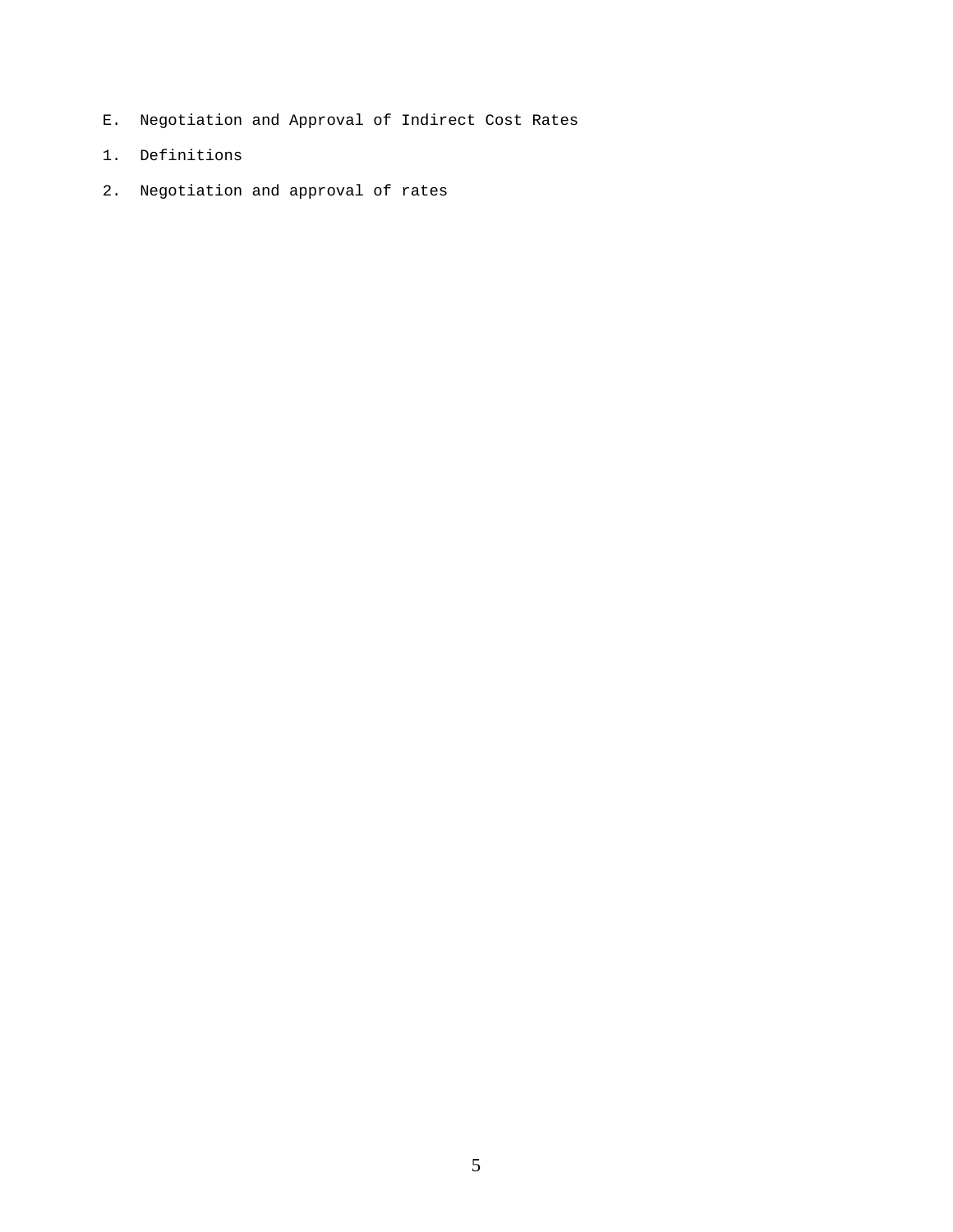GENERAL PRINCIPLES

A. Basic Considerations

1. Composition of total costs. The total cost of an award is the sum of the allowable direct and allocable indirect costs less any applicable credits.

2. Factors affecting allowability of costs. To be allowable under an award, costs must meet the following general criteria:

a. Be reasonable for the performance of the award and be allocable thereto under these principles.

b. Conform to any limitations or exclusions set forth in these principles or in the award as to types or amount of cost items.

c. Be consistent with policies and procedures that apply uniformly to both federally-financed and other activities of the organization.

d. Be accorded consistent treatment.

e. Be determined in accordance with generally accepted accounting principles (GAAP).

f. Not be included as a cost or used to meet cost sharing or matching requirements of any other federally-financed program in either the current or a prior period.

g. Be adequately documented.

3. Reasonable costs. A cost is reasonable if, in its nature or amount, it does not exceed that which would be incurred by a prudent person under the circumstances prevailing at the time the decision was made to incur the costs. The question of the reasonableness of specific costs must be scrutinized with particular care in connection with organizations or separate divisions thereof which receive the preponderance of their support from awards made by Federal agencies. In determining the reasonableness of a given cost, consideration shall be given to:

a. Whether the cost is of a type generally recognized as ordinary and necessary for the operation of the organization or the performance of the award.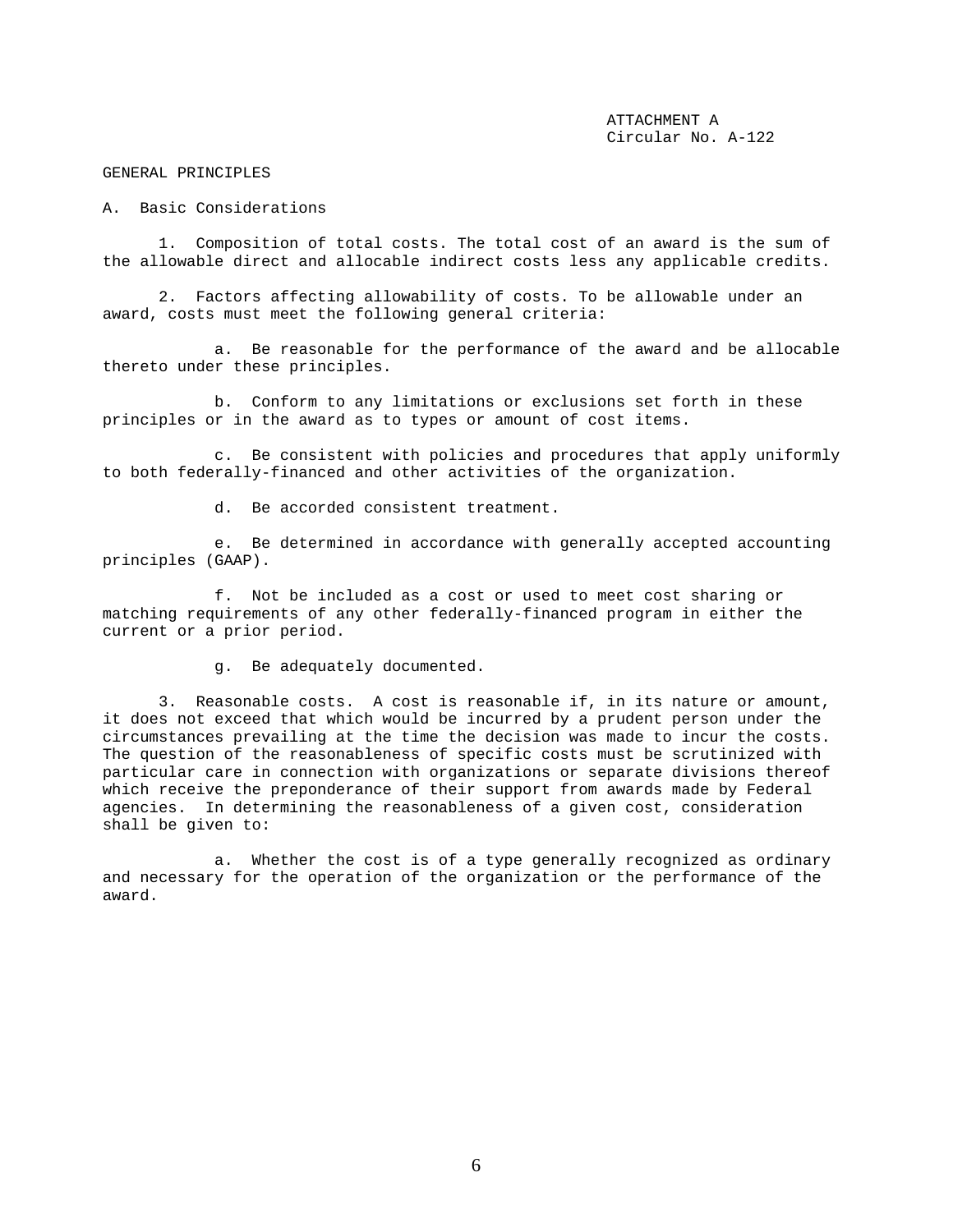b. The restraints or requirements imposed by such factors as generally accepted sound business practices, arms length bargaining, Federal and State laws and regulations, and terms and conditions of the award.

c. Whether the individuals concerned acted with prudence in the circumstances, considering their responsibilities to the organization, its members, employees, and clients, the public at large, and the Federal Government.

d. Significant deviations from the established practices of the organization which may unjustifiably increase the award costs.

4. Allocable costs.

a. A cost is allocable to a particular cost objective, such as a grant, contract, project, service, or other activity, in accordance with the relative benefits received. A cost is allocable to a Federal award if it is treated consistently with other costs incurred for the same purpose in like circumstances and if it:

(1) Is incurred specifically for the award.

(2) Benefits both the award and other work and can be distributed in reasonable proportion to the benefits received, or

(3) Is necessary to the overall operation of the organization, although a direct relationship to any particular cost objective cannot be shown.

b. Any cost allocable to a particular award or other cost objective under these principles may not be shifted to other Federal awards to overcome funding deficiencies, or to avoid restrictions imposed by law or by the terms of the award.

5. Applicable credits.

a. The term applicable credits refers to those receipts, or reduction of expenditures which operate to offset or reduce expense items that are allocable to awards as direct or indirect costs. Typical examples of such transactions are: purchase discounts, rebates or allowances, recoveries or indemnities on losses, insurance refunds, and adjustments of overpayments or erroneous charges. To the extent that such credits accruing or received by the organization relate to allowable cost, they shall be credited to the Federal Government either as a cost reduction or cash refund, as appropriate.

b. In some instances, the amounts received from the Federal Government to finance organizational activities or service operations should be treated as applicable credits. Specifically, the concept of netting such credit items against related expenditures should be applied by the organization in determining the rates or amounts to be charged to Federal awards for services rendered whenever the facilities or other resources used in providing such services have been financed directly, in whole or in part, by Federal funds.

c. For rules covering program income (i.e., gross income earned from federally-supported activities) see Sec. \_\_.24 of Office of Management and Budget (OMB) Circular A-110, "Uniform Administrative Requirements for Grants and Agreements with Institutions of Higher Education, Hospitals, and Other Non-Profit Organizations."

7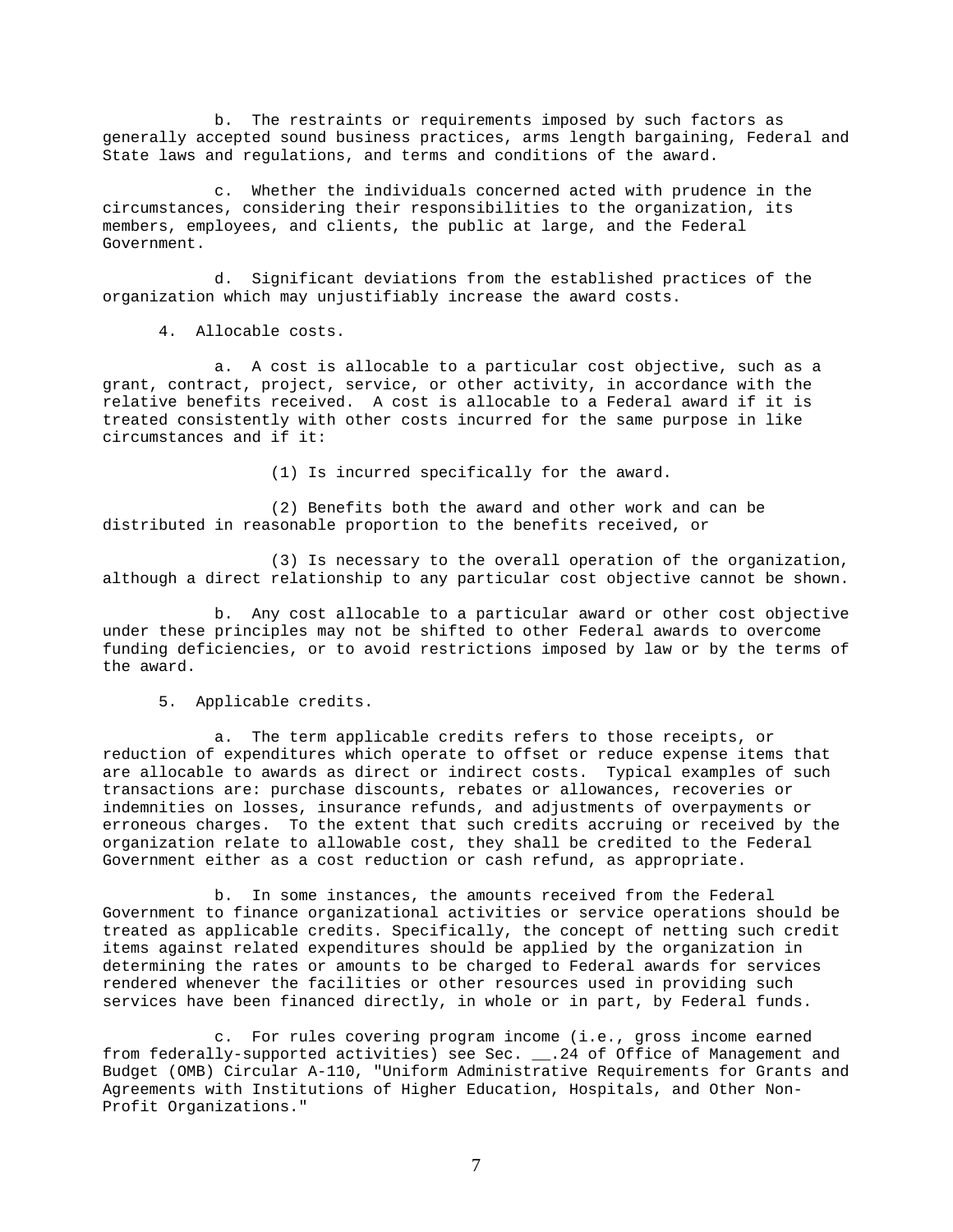6. Advance understandings. Under any given award, the reasonableness and allocability of certain items of costs may be difficult to determine. This is particularly true in connection with organizations that receive a preponderance of their support from Federal agencies. In order to avoid subsequent disallowance or dispute based on unreasonableness or nonallocability, it is often desirable to seek a written agreement with the cognizant or awarding agency in advance of the incurrence of special or unusual costs. The absence of an advance agreement on any element of cost will not, in itself, affect the reasonableness or allocability of that element.

#### 7. Conditional exemptions.

a. OMB authorizes conditional exemption from OMB administrative requirements and cost principles circulars for certain Federal programs with statutorily-authorized consolidated planning and consolidated administrative funding, that are identified by a Federal agency and approved by the head of the Executive department or establishment. A Federal agency shall consult with OMB during its consideration of whether to grant such an exemption.

b. To promote efficiency in State and local program administration, when Federal non-entitlement programs with common purposes have specific statutorily-authorized consolidated planning and consolidated administrative funding and where most of the State agency's resources come from non-Federal sources, Federal agencies may exempt these covered State-administered, nonentitlement grant programs from certain OMB grants management requirements. The exemptions would be from all but the allocability of costs provisions of OMB Circulars A-87 (Attachment A, subsection C.3), "Cost Principles for State, Local, and Indian Tribal Governments," A-21 (Section C, subpart 4), "Cost Principles for Educational Institutions," and A-122 (Attachment A, subsection A.4), "Cost Principles for Non-Profit Organizations," and from all of the administrative requirements provisions of OMB Circular A-110, "Uniform Administrative Requirements for Grants and Agreements with Institutions of Higher Education, Hospitals, and Other Non-Profit Organizations," and the agencies' grants management common rule.

c. When a Federal agency provides this flexibility, as a prerequisite to a State's exercising this option, a State must adopt its own written fiscal and administrative requirements for expending and accounting for all funds, which are consistent with the provisions of OMB Circular A-87, and extend such policies to all subrecipients. These fiscal and administrative requirements must be sufficiently specific to ensure that: funds are used in compliance with all applicable Federal statutory and regulatory provisions, costs are reasonable and necessary for operating these programs, and funds are not be used for general expenses required to carry out other responsibilities of a State or its subrecipients.

### B. Direct Costs

1. Direct costs are those that can be identified specifically with a particular final cost objective, i.e., a particular award, project, service, or other direct activity of an organization. However, a cost may not be assigned to an award as a direct cost if any other cost incurred for the same purpose, in like circumstance, has been allocated to an award as an indirect cost. Costs identified specifically with awards are direct costs of the awards and are to be assigned directly thereto. Costs identified specifically with other final cost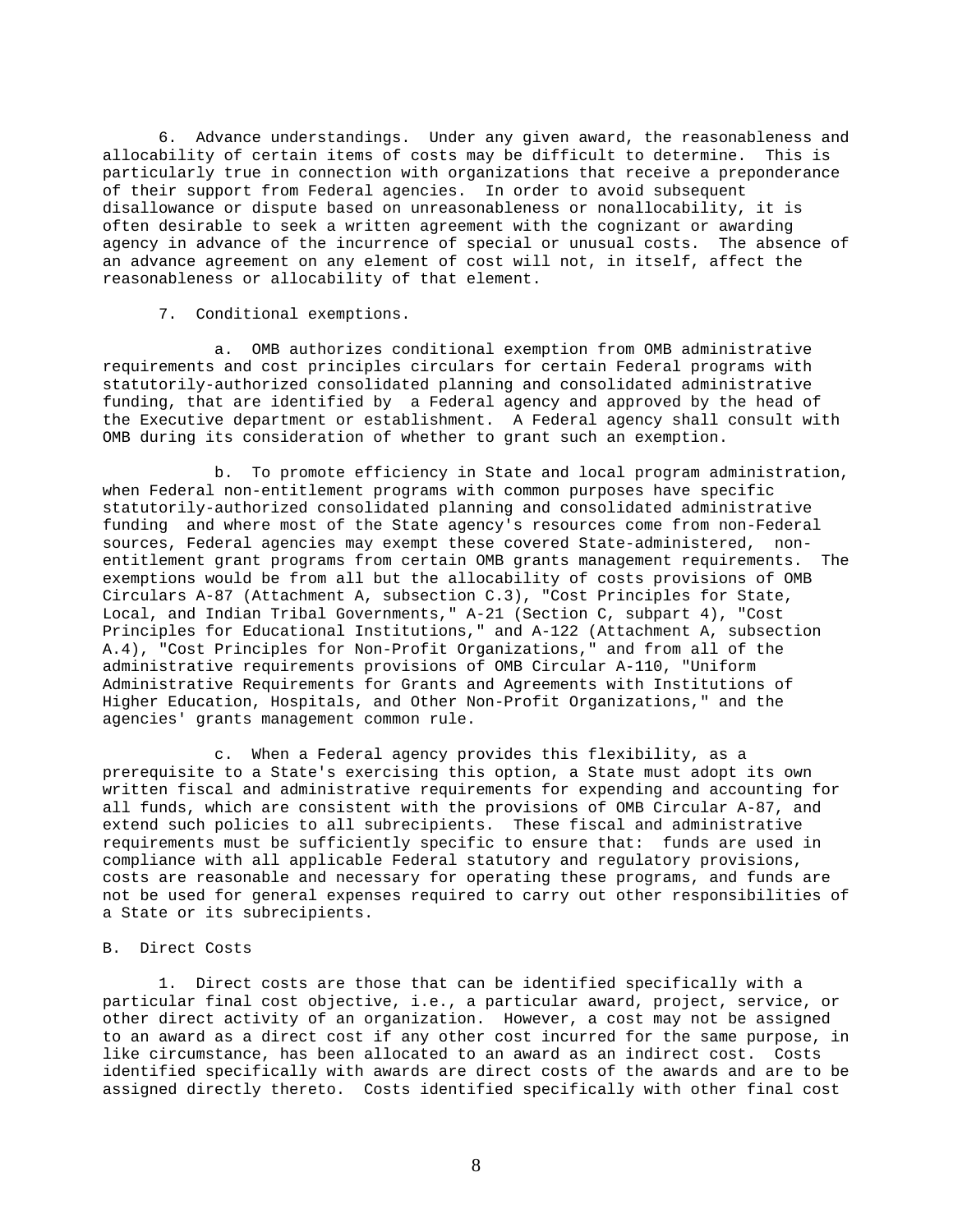objectives of the organization are direct costs of those cost objectives and are not to be assigned to other awards directly or indirectly.

2. Any direct cost of a minor amount may be treated as an indirect cost for reasons of practicality where the accounting treatment for such cost is consistently applied to all final cost objectives.

3. The cost of certain activities are not allowable as charges to Federal awards (see, for example, fundraising costs in paragraph 17 of Attachment B). However, even though these costs are unallowable for purposes of computing charges to Federal awards, they nonetheless must be treated as direct costs for purposes of determining indirect cost rates and be allocated their share of the organization's indirect costs if they represent activities which (1) include the salaries of personnel, (2) occupy space, and (3) benefit from the organization's indirect costs.

4. The costs of activities performed primarily as a service to members, clients, or the general public when significant and necessary to the organization's mission must be treated as direct costs whether or not allowable and be allocated an equitable share of indirect costs. Some examples of these types of activities include:

a. Maintenance of membership rolls, subscriptions, publications, and related functions.

b. Providing services and information to members, legislative or administrative bodies, or the public.

c. Promotion, lobbying, and other forms of public relations.

d. Meetings and conferences except those held to conduct the general administration of the organization.

e. Maintenance, protection, and investment of special funds not used in operation of the organization.

f. Administration of group benefits on behalf of members or clients, including life and hospital insurance, annuity or retirement plans, financial aid, etc.

## C. Indirect Costs

1. Indirect costs are those that have been incurred for common or joint objectives and cannot be readily identified with a particular final cost objective. Direct cost of minor amounts may be treated as indirect costs under the conditions described in subparagraph B.2. After direct costs have been determined and assigned directly to awards or other work as appropriate, indirect costs are those remaining to be allocated to benefiting cost objectives. A cost may not be allocated to an award as an indirect cost if any other cost incurred for the same purpose, in like circumstances, has been assigned to an award as a direct cost.

2. Because of the diverse characteristics and accounting practices of non-profit organizations, it is not possible to specify the types of cost which may be classified as indirect cost in all situations. However, typical examples of indirect cost for many non-profit organizations may include depreciation or

9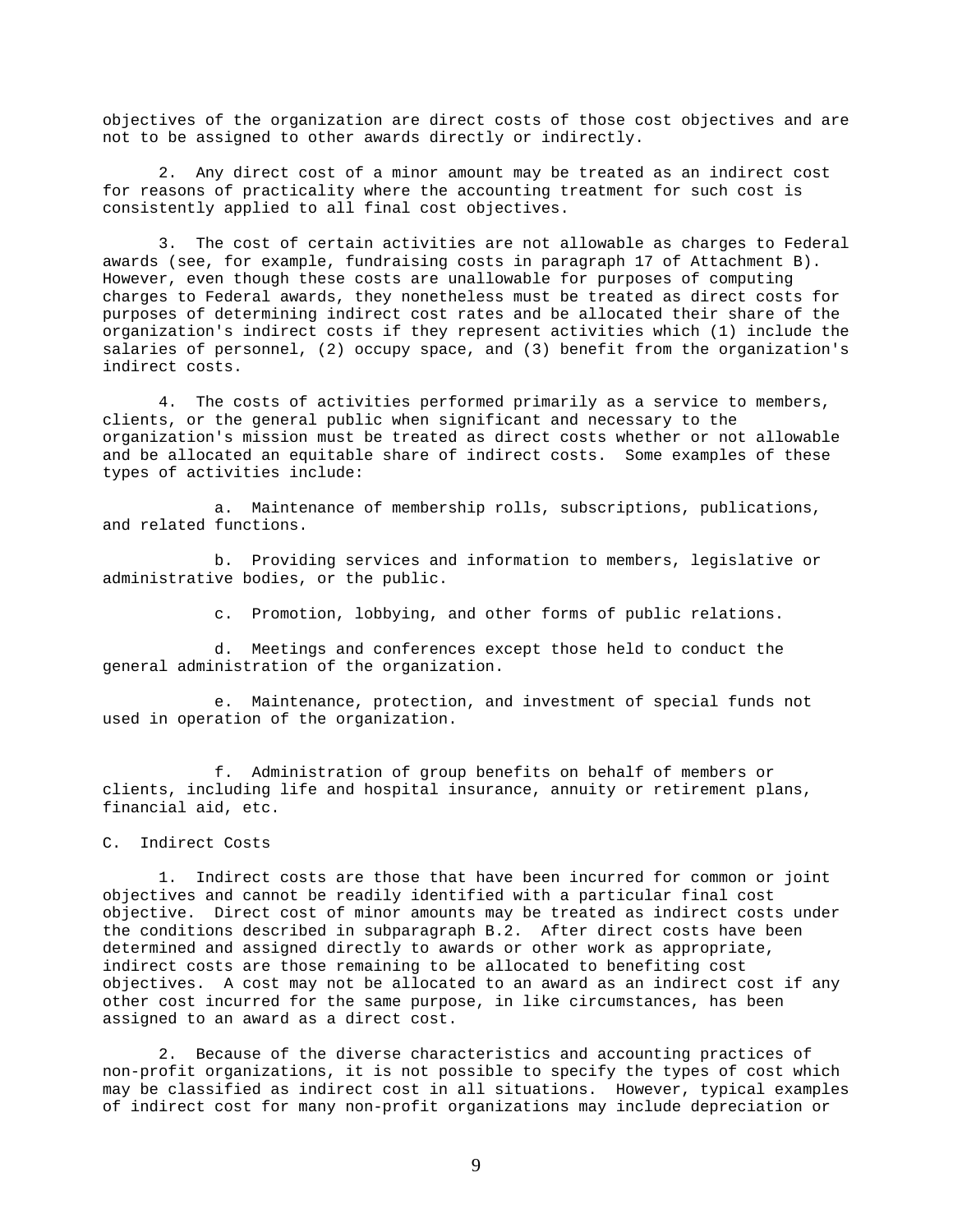use allowances on buildings and equipment, the costs of operating and maintaining facilities, and general administration and general expenses, such as the salaries and expenses of executive officers, personnel administration, and accounting.

3. Indirect costs shall be classified within two broad categories: "Facilities" and "Administration." "Facilities" is defined as depreciation and use allowances on buildings, equipment and capital improvement, interest on debt associated with certain buildings, equipment and capital improvements, and operations and maintenance expenses. "Administration" is defined as general administration and general expenses such as the director's office, accounting, personnel, library expenses and all other types of expenditures not listed specifically under one of the subcategories of "Facilities" (including cross allocations from other pools, where applicable). See indirect cost rate reporting requirements in subparagraphs D.2.e and D.3.g.

D. Allocation of Indirect Costs and Determination of Indirect Cost Rates

1. General.

a. Where a non-profit organization has only one major function, or where all its major functions benefit from its indirect costs to approximately the same degree, the allocation of indirect costs and the computation of an indirect cost rate may be accomplished through simplified allocation procedures, as described in subparagraph 2.

b. Where an organization has several major functions which benefit from its indirect costs in varying degrees, allocation of indirect costs may require the accumulation of such costs into separate cost groupings which then are allocated individually to benefiting functions by means of a base which best measures the relative degree of benefit. The indirect costs allocated to each function are then distributed to individual awards and other activities included in that function by means of an indirect cost rate(s).

c. The determination of what constitutes an organization's major functions will depend on its purpose in being; the types of services it renders to the public, its clients, and its members; and the amount of effort it devotes to such activities as fundraising, public information and membership activities.

d. Specific methods for allocating indirect costs and computing indirect cost rates along with the conditions under which each method should be used are described in subparagraphs 2 through 5.

e. The base period for the allocation of indirect costs is the period in which such costs are incurred and accumulated for allocation to work performed in that period. The base period normally should coincide with the organization's fiscal year but, in any event, shall be so selected as to avoid inequities in the allocation of the costs.

2. Simplified allocation method.

a. Where an organization's major functions benefit from its indirect costs to approximately the same degree, the allocation of indirect costs may be accomplished by (i) separating the organization's total costs for the base period as either direct or indirect, and (ii) dividing the total allowable indirect costs (net of applicable credits) by an equitable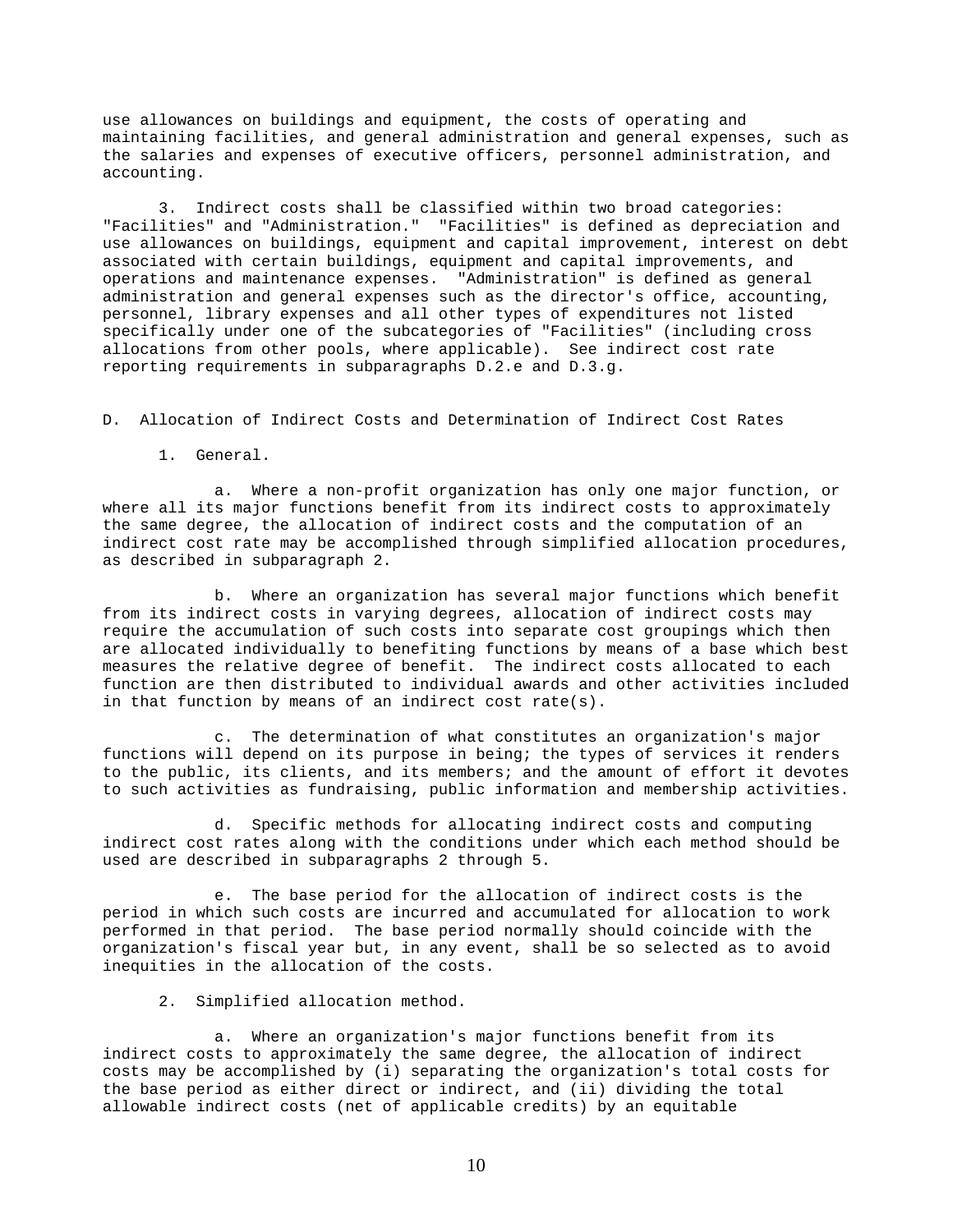distribution base. The result of this process is an indirect cost rate which is used to distribute indirect costs to individual awards. The rate should be expressed as the percentage which the total amount of allowable indirect costs bears to the base selected. This method should also be used where an organization has only one major function encompassing a number of individual projects or activities, and may be used where the level of Federal awards to an organization is relatively small.

b. Both the direct costs and the indirect costs shall exclude capital expenditures and unallowable costs. However, unallowable costs which represent activities must be included in the direct costs under the conditions described in subparagraph B.3.

c. The distribution base may be total direct costs (excluding capital expenditures and other distorting items, such as major subcontracts or subgrants), direct salaries and wages, or other base which results in an equitable distribution. The distribution base shall generally exclude participant support costs as defined in paragraph 32 of Attachment B.

d. Except where a special rate(s) is required in accordance with subparagraph 5, the indirect cost rate developed under the above principles is applicable to all awards at the organization. If a special rate(s) is required, appropriate modifications shall be made in order to develop the special rate(s).

e. For an organization that receives more than \$10 million in Federal funding of direct costs in a fiscal year, a breakout of the indirect cost component into two broad categories, Facilities and Administration as defined in subparagraph C.3, is required. The rate in each case shall be stated as the percentage which the amount of the particular indirect cost category (i.e., Facilities or Administration) is of the distribution base identified with that category.

3. Multiple allocation base method

a. General. Where an organization's indirect costs benefit its major functions in varying degrees, indirect costs shall be accumulated into separate cost groupings, as described in subparagraph b. Each grouping shall then be allocated individually to benefitting functions by means of a base which best measures the relative benefits. The default allocation bases by cost pool are described in subparagraph c.

b. Identification of indirect costs. Cost groupings shall be established so as to permit the allocation of each grouping on the basis of benefits provided to the major functions. Each grouping shall constitute a pool of expenses that are of like character in terms of functions they benefit and in terms of the allocation base which best measures the relative benefits provided to each function. The groupings are classified within the two broad categories: "Facilities" and "Administration," as described in subparagraph C.3. The indirect cost pools are defined as follows:

(1) Depreciation and use allowances. The expenses under this heading are the portion of the costs of the organization's buildings, capital improvements to land and buildings, and equipment which are computed in accordance with paragraph 11 of Attachment B ("Depreciation and use allowances").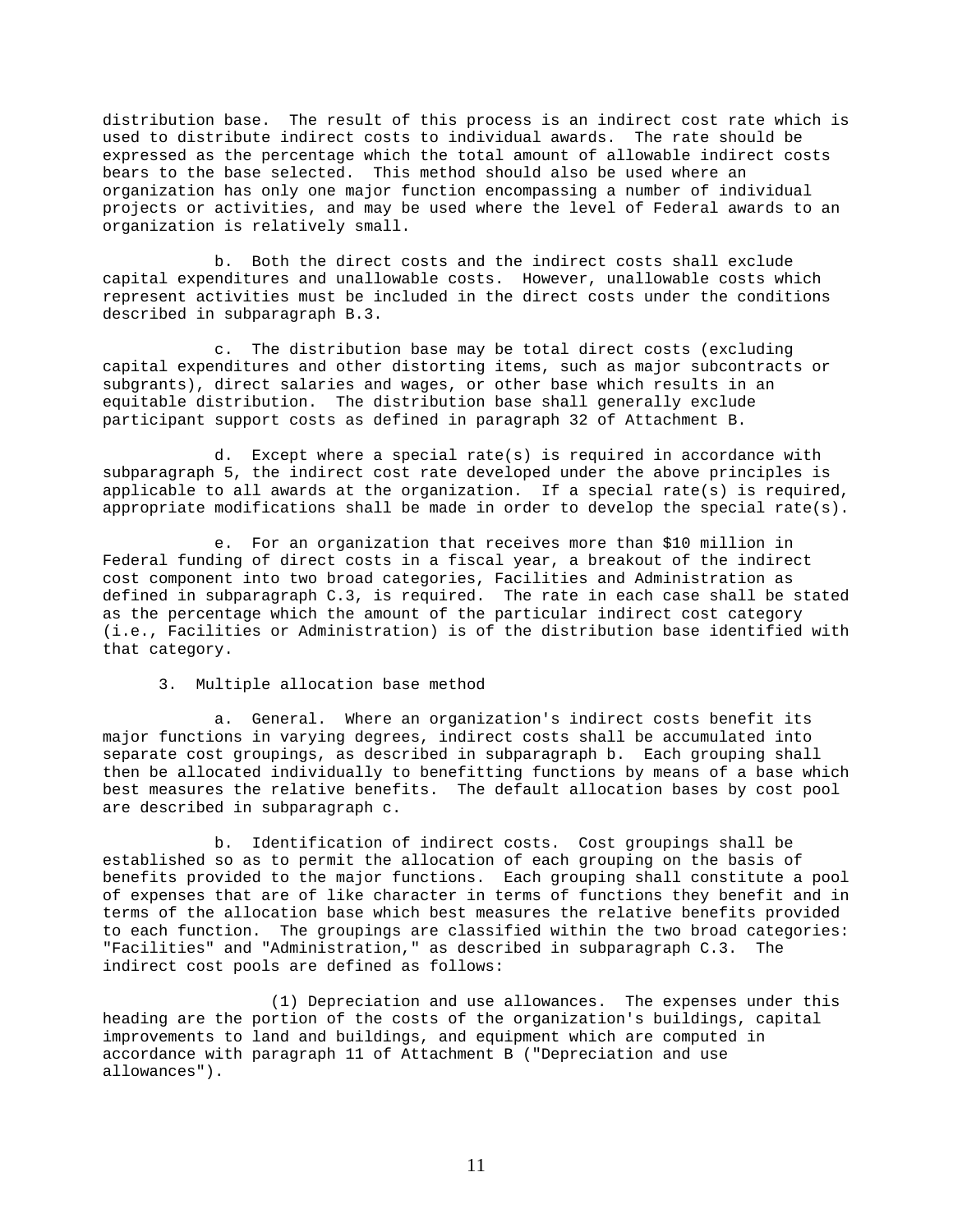(2) Interest. Interest on debt associated with certain buildings, equipment and capital improvements are computed in accordance with paragraph 23 of Attachment B ("Interest").

(3) Operation and maintenance expenses. The expenses under this heading are those that have been incurred for the administration, operation, maintenance, preservation, and protection of the organization's physical plant. They include expenses normally incurred for such items as: janitorial and utility services; repairs and ordinary or normal alterations of buildings, furniture and equipment; care of grounds; maintenance and operation of buildings and other plant facilities; security; earthquake and disaster preparedness; environmental safety; hazardous waste disposal; property, liability and other insurance relating to property; space and capital leasing; facility planning and management; and, central receiving. The operation and maintenance expenses category shall also include its allocable share of fringe benefit costs, depreciation and use allowances, and interest costs.

(4) General administration and general expenses. The expenses under this heading are those that have been incurred for the overall general executive and administrative offices of the organization and other expenses of a general nature which do not relate solely to any major function of the organization. This category shall also include its allocable share of fringe benefit costs, operation and maintenance expense, depreciation and use allowances, and interest costs. Examples of this category include central offices, such as the director's office, the office of finance, business services, budget and planning, personnel, safety and risk management, general counsel, management information systems, and library costs.

In developing this cost pool, special care should be exercised to ensure that costs incurred for the same purpose in like circumstances are treated consistently as either direct or indirect costs. For example, salaries of technical staff, project supplies, project publication, telephone toll charges, computer costs, travel costs, and specialized services costs shall be treated as direct costs wherever identifiable to a particular program. The salaries and wages of administrative and pooled clerical staff should normally be treated as indirect costs. Direct charging of these costs may be appropriate where a major project or activity explicitly requires and budgets for administrative or clerical services and other individuals involved can be identified with the program or activity. Items such as office supplies, postage, local telephone costs, periodicals and memberships should normally be treated as indirect costs.

c. Allocation bases. Actual conditions shall be taken into account in selecting the base to be used in allocating the expenses in each grouping to benefitting functions. The essential consideration in selecting a method or a base is that it is the one best suited for assigning the pool of costs to cost objectives in accordance with benefits derived; a traceable cause and effect relationship; or logic and reason, where neither the cause nor the effect of the relationship is determinable. When an allocation can be made by assignment of a cost grouping directly to the function benefited, the allocation shall be made in that manner. When the expenses in a cost grouping are more general in nature, the allocation shall be made through the use of a selected base which produces results that are equitable to both the Federal Government and the organization. The distribution shall be made in accordance with the bases described herein unless it can be demonstrated that the use of a different base would result in a more equitable allocation of the costs, or that a more readily available base would not increase the costs charged to sponsored awards. The results of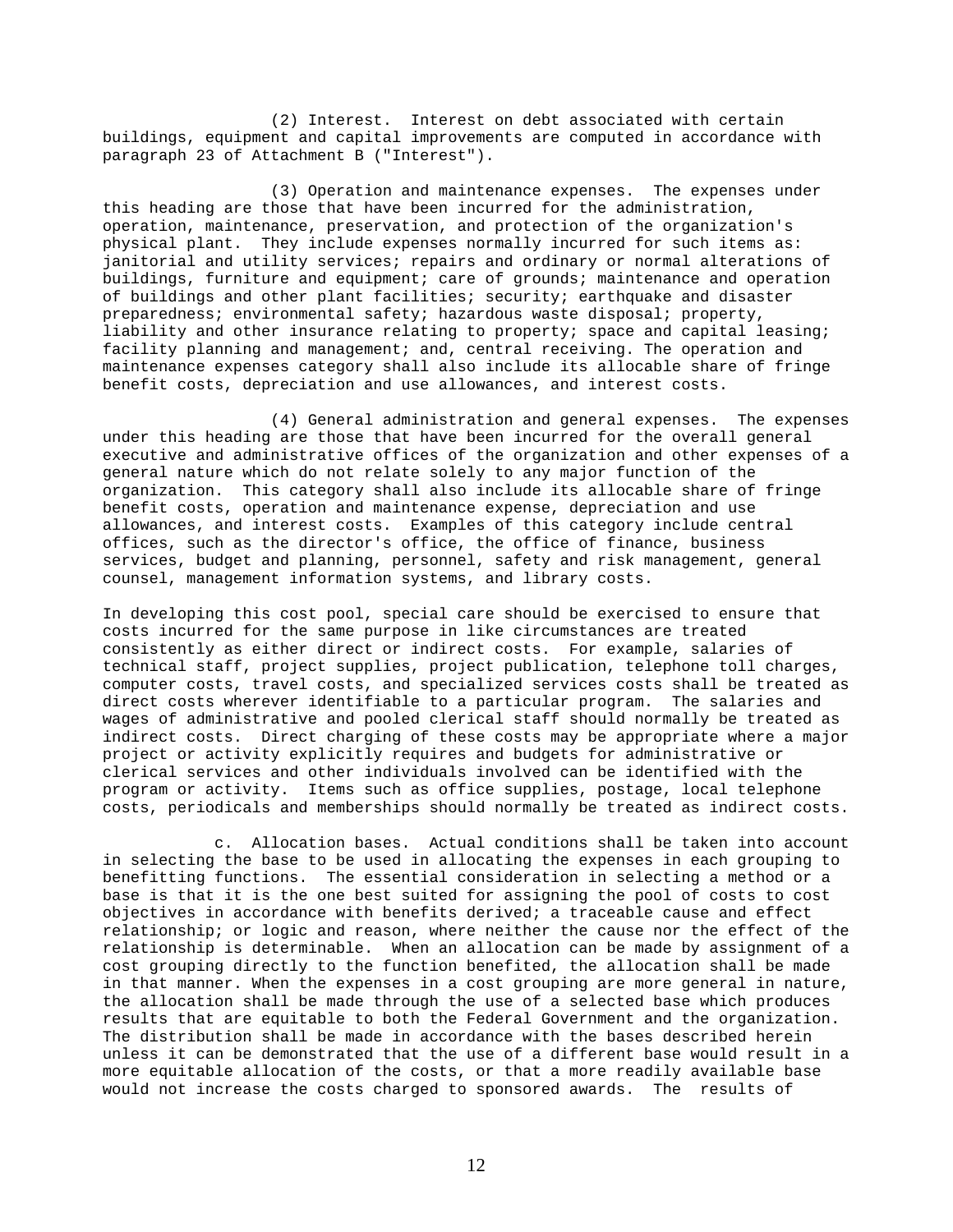special cost studies (such as an engineering utility study) shall not be used to determine and allocate the indirect costs to sponsored awards.

(1) Depreciation and use allowances. Depreciation and use allowances expenses shall be allocated in the following manner:

(a) Depreciation or use allowances on buildings used exclusively in the conduct of a single function, and on capital improvements and equipment used in such buildings, shall be assigned to that function.

(b) Depreciation or use allowances on buildings used for more than one function, and on capital improvements and equipment used in such buildings, shall be allocated to the individual functions performed in each building on the basis of usable square feet of space, excluding common areas, such as hallways, stairwells, and restrooms.

(c) Depreciation or use allowances on buildings, capital improvements and equipment related space (e.g., individual rooms, and laboratories) used jointly by more than one function (as determined by the users of the space) shall be treated as follows. The cost of each jointly used unit of space shall be allocated to the benefitting functions on the basis of:

(i) the employees and other users on a full-time equivalent (FTE) basis or salaries and wages of those individual functions benefitting from the use of that space; or

 (ii) organization-wide employee FTEs or salaries and wages applicable to the benefitting functions of the organization.

(d) Depreciation or use allowances on certain capital improvements to land, such as paved parking areas, fences, sidewalks, and the like, not included in the cost of buildings, shall be allocated to user categories on a FTE basis and distributed to major functions in proportion to the salaries and wages of all employees applicable to the functions.

(2) Interest. Interest costs shall be allocated in the same manner as the depreciation or use allowances on the buildings, equipment and capital equipments to which the interest relates.

(3) Operation and maintenance expenses. Operation and maintenance expenses shall be allocated in the same manner as the depreciation and use allowances.

(4) General administration and general expenses. General administration and general expenses shall be allocated to benefitting functions based on modified total direct costs (MTDC), as described in subparagraph D.3.f. The expenses included in this category could be grouped first according to major functions of the organization to which they render services or provide benefits. The aggregate expenses of each group shall then be allocated to benefitting functions based on MTDC.

d. Order of distribution.

(1) Indirect cost categories consisting of depreciation and use allowances, interest, operation and maintenance, and general administration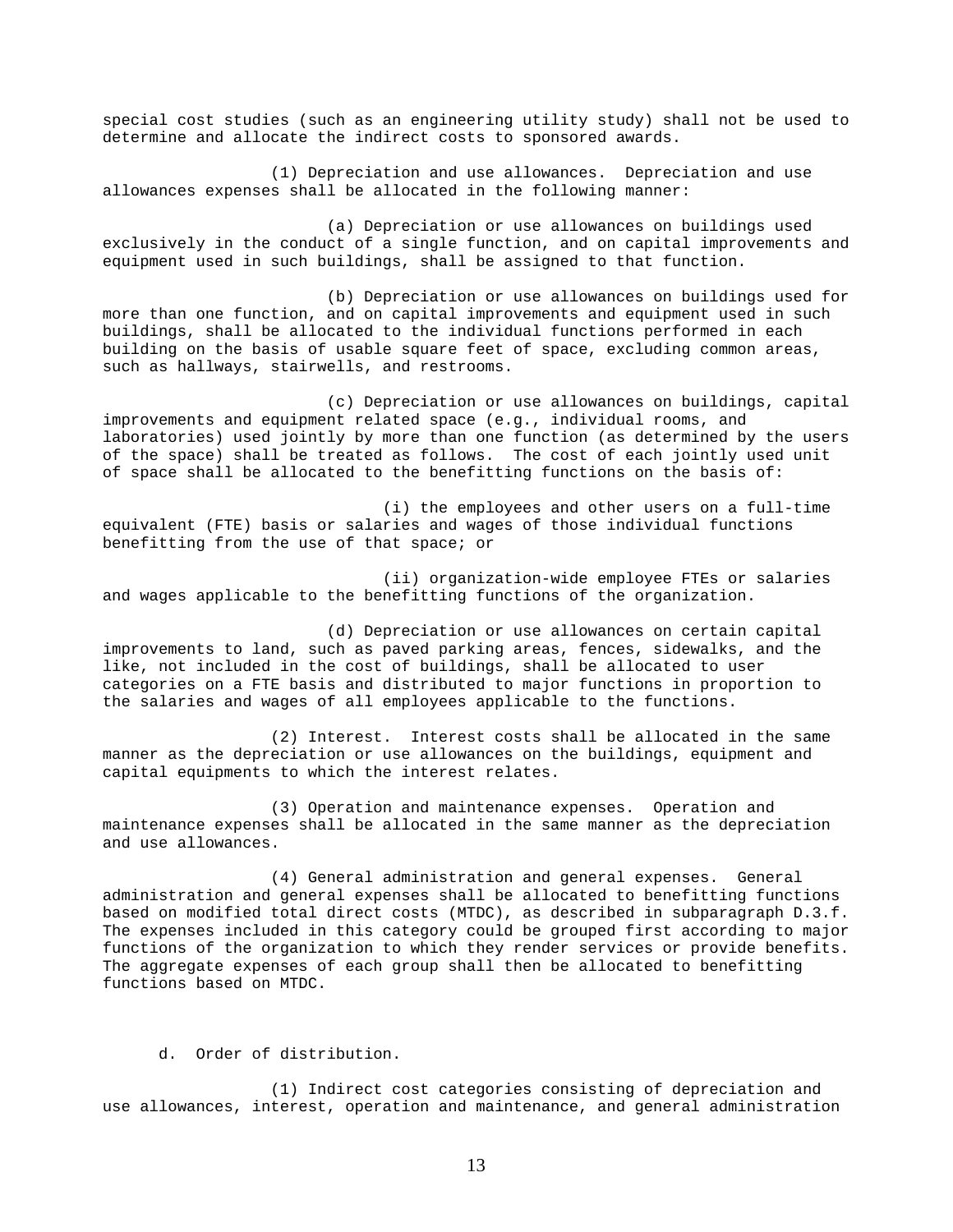and general expenses shall be allocated in that order to the remaining indirect cost categories as well as to the major functions of the organization. Other cost categories could be allocated in the order determined to be most appropriate by the organization. When cross allocation of costs is made as provided in subparagraph (2), this order of allocation does not apply.

(2) Normally, an indirect cost category will be considered closed once it has been allocated to other cost objectives, and costs shall not be subsequently allocated to it. However, a cross allocation of costs between two or more indirect costs categories could be used if such allocation will result in a more equitable allocation of costs. If a cross allocation is used, an appropriate modification to the composition of the indirect cost categories is required.

e. Application of indirect cost rate or rates. Except where a special indirect cost rate(s) is required in accordance with subparagraph D.5, the separate groupings of indirect costs allocated to each major function shall be aggregated and treated as a common pool for that function. The costs in the common pool shall then be distributed to individual awards included in that function by use of a single indirect cost rate.

f. Distribution basis. Indirect costs shall be distributed to applicable sponsored awards and other benefitting activities within each major function on the basis of MTDC. MTDC consists of all salaries and wages, fringe benefits, materials and supplies, services, travel, and subgrants and subcontracts up to the first \$25,000 of each subgrant or subcontract (regardless of the period covered by the subgrant or subcontract). Equipment, capital expenditures, charges for patient care, rental costs and the portion in excess of \$25,000 shall be excluded from MTDC. Participant support costs shall generally be excluded from MTDC. Other items may only be excluded when the Federal cost cognizant agency determines that an exclusion is necessary to avoid a serious inequity in the distribution of indirect costs.

g. Individual Rate Components. An indirect cost rate shall be determined for each separate indirect cost pool developed. The rate in each case shall be stated as the percentage which the amount of the particular indirect cost pool is of the distribution base identified with that pool. Each indirect cost rate negotiation or determination agreement shall include development of the rate for each indirect cost pool as well as the overall indirect cost rate. The indirect cost pools shall be classified within two broad categories: "Facilities" and "Administration," as described in subparagraph C.3.

4. Direct allocation method.

a. Some non-profit organizations treat all costs as direct costs except general administration and general expenses. These organizations generally separate their costs into three basic categories: (i) General administration and general expenses, (ii) fundraising, and (iii) other direct functions (including projects performed under Federal awards). Joint costs, such as depreciation, rental costs, operation and maintenance of facilities, telephone expenses, and the like are prorated individually as direct costs to each category and to each award or other activity using a base most appropriate to the particular cost being prorated.

b. This method is acceptable, provided each joint cost is prorated using a base which accurately measures the benefits provided to each award or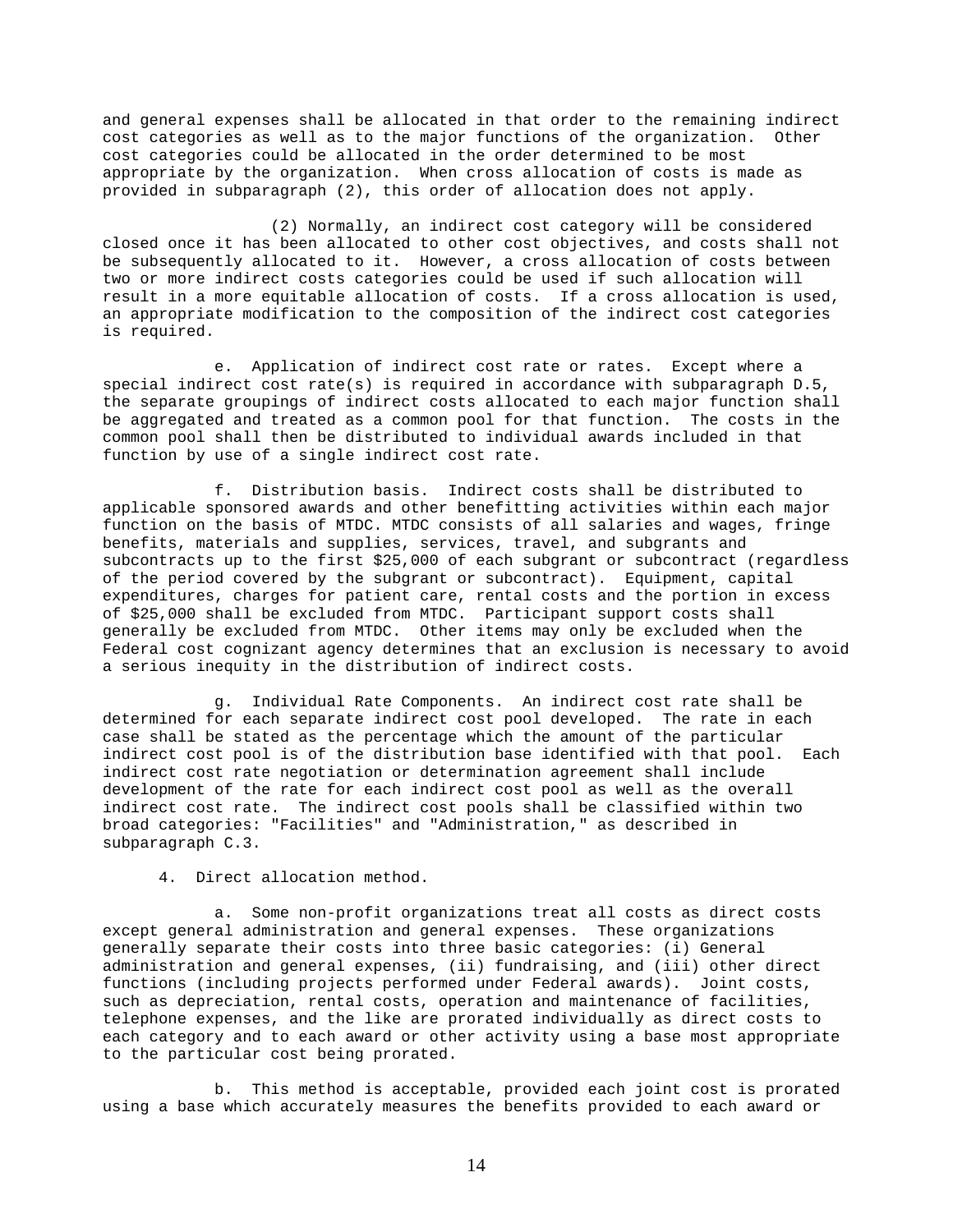other activity. The bases must be established in accordance with reasonable criteria, and be supported by current data. This method is compatible with the Standards of Accounting and Financial Reporting for Voluntary Health and Welfare Organizations issued jointly by the National Health Council, Inc., the National Assembly of Voluntary Health and Social Welfare Organizations, and the United Way of America.

c. Under this method, indirect costs consist exclusively of general administration and general expenses. In all other respects, the organization's indirect cost rates shall be computed in the same manner as that described in subparagraph 2.

5. Special indirect cost rates. In some instances, a single indirect cost rate for all activities of an organization or for each major function of the organization may not be appropriate, since it would not take into account those different factors which may substantially affect the indirect costs applicable to a particular segment of work. For this purpose, a particular segment of work may be that performed under a single award or it may consist of work under a group of awards performed in a common environment. These factors may include the physical location of the work, the level of administrative support required, the nature of the facilities or other resources employed, the scientific disciplines or technical skills involved, the organizational arrangements used, or any combination thereof. When a particular segment of work is performed in an environment which appears to generate a significantly different level of indirect costs, provisions should be made for a separate indirect cost pool applicable to such work. The separate indirect cost pool should be developed during the course of the regular allocation process, and the separate indirect cost rate resulting therefrom should be used, provided it is determined that (i) the rate differs significantly from that which would have been obtained under subparagraphs 2, 3, and 4, and (ii) the volume of work to which the rate would apply is material.

E. Negotiation and Approval of Indirect Cost Rates

1. Definitions. As used in this section, the following terms have the meanings set forth below:

a. Cognizant agency means the Federal agency responsible for negotiating and approving indirect cost rates for a non-profit organization on behalf of all Federal agencies.

b. Predetermined rate means an indirect cost rate, applicable to a specified current or future period, usually the organization's fiscal year. The rate is based on an estimate of the costs to be incurred during the period. A predetermined rate is not subject to adjustment.

c. Fixed rate means an indirect cost rate which has the same characteristics as a predetermined rate, except that the difference between the estimated costs and the actual costs of the period covered by the rate is carried forward as an adjustment to the rate computation of a subsequent period.

d. Final rate means an indirect cost rate applicable to a specified past period which is based on the actual costs of the period. A final rate is not subject to adjustment.

15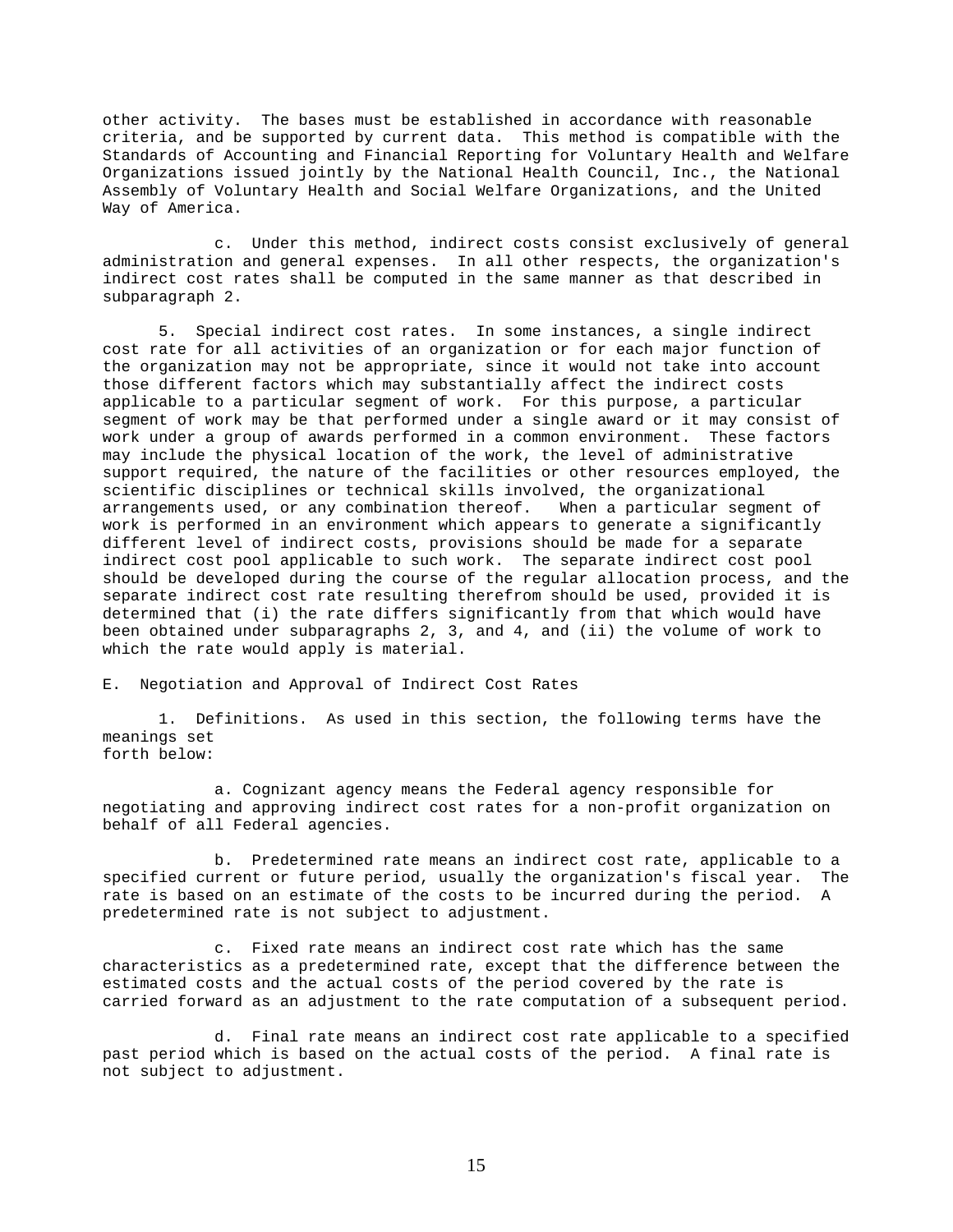e. Provisional rate or billing rate means a temporary indirect cost rate applicable to a specified period which is used for funding, interim reimbursement, and reporting indirect costs on awards pending the establishment of a final rate for the period.

f. Indirect cost proposal means the documentation prepared by an organization to substantiate its claim for the reimbursement of indirect costs. This proposal provides the basis for the review and negotiation leading to the establishment of an organization's indirect cost rate.

g. Cost objective means a function, organizational subdivision, contract, grant, or other work unit for which cost data are desired and for which provision is made to accumulate and measure the cost of processes, projects, jobs and capitalized projects.

2. Negotiation and approval of rates.

a. Unless different arrangements are agreed to by the agencies concerned, the Federal agency with the largest dollar value of awards with an organization will be designated as the cognizant agency for the negotiation and approval of the indirect cost rates and, where necessary, other rates such as fringe benefit and computer charge-out rates. Once an agency is assigned cognizance for a particular non-profit organization, the assignment will not be changed unless there is a major long-term shift in the dollar volume of the Federal awards to the organization. All concerned Federal agencies shall be given the opportunity to participate in the negotiation process but, after a rate has been agreed upon, it will be accepted by all Federal agencies. When a Federal agency has reason to believe that special operating factors affecting its awards necessitate special indirect cost rates in accordance with subparagraph D.5, it will, prior to the time the rates are negotiated, notify the cognizant agency.

b. A non-profit organization which has not previously established an indirect cost rate with a Federal agency shall submit its initial indirect cost proposal immediately after the organization is advised that an award will be made and, in no event, later than three months after the effective date of the award.

c. Organizations that have previously established indirect cost rates must submit a new indirect cost proposal to the cognizant agency within six months after the close of each fiscal year.

d. A predetermined rate may be negotiated for use on awards where there is reasonable assurance, based on past experience and reliable projection of the organization's costs, that the rate is not likely to exceed a rate based on the organization's actual costs.

e. Fixed rates may be negotiated where predetermined rates are not considered appropriate. A fixed rate, however, shall not be negotiated if (i) all or a substantial portion of the organization's awards are expected to expire before the carry-forward adjustment can be made; (ii) the mix of Federal and non-Federal work at the organization is too erratic to permit an equitable carry-forward adjustment; or (iii) the organization's operations fluctuate significantly from year to year.

f. Provisional and final rates shall be negotiated where neither predetermined nor fixed rates are appropriate.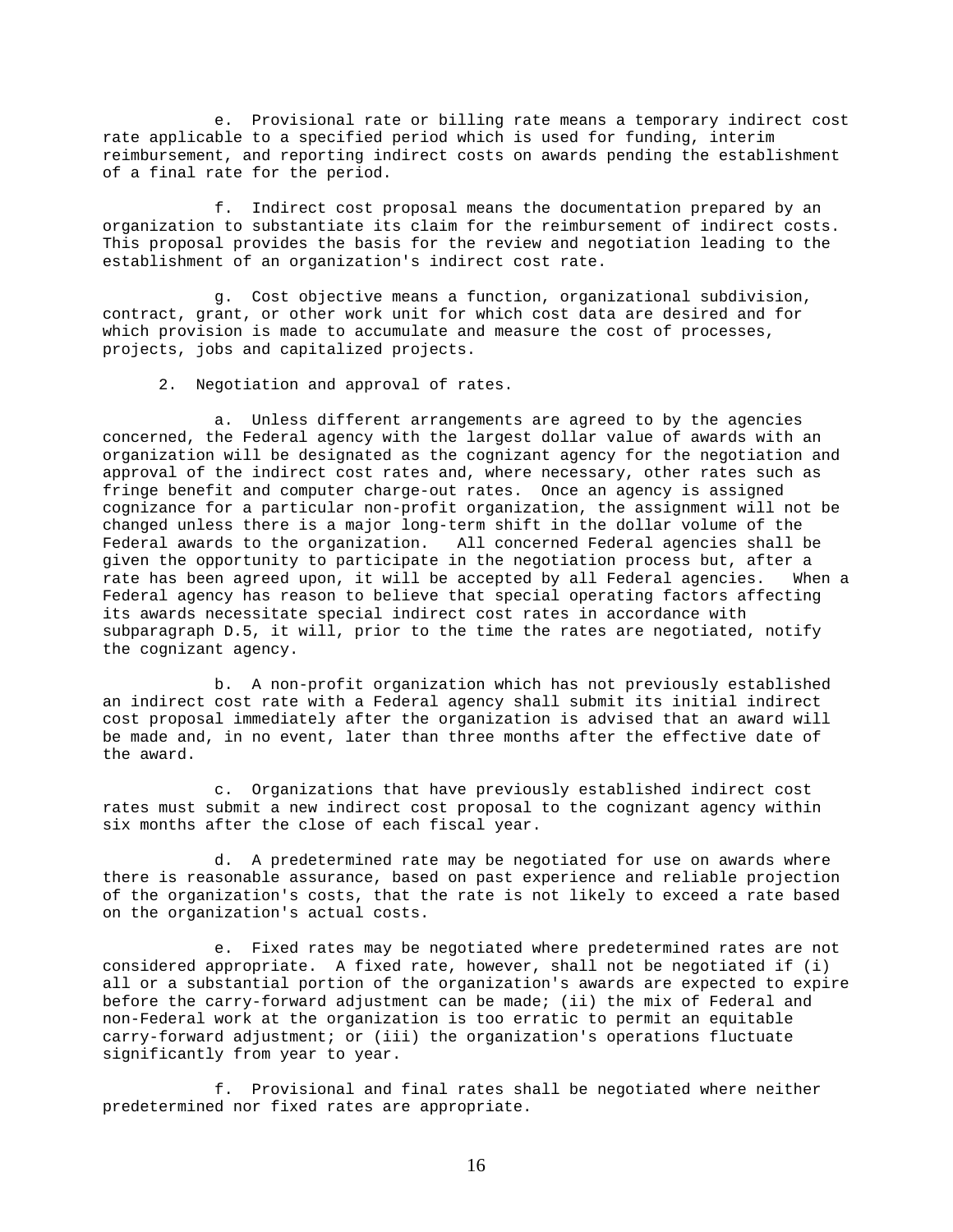g. The results of each negotiation shall be formalized in a written agreement between the cognizant agency and the non-profit organization. The cognizant agency shall distribute copies of the agreement to all concerned Federal agencies.

h. If a dispute arises in a negotiation of an indirect cost rate between the cognizant agency and the non-profit organization, the dispute shall be resolved in accordance with the appeals procedures of the cognizant agency.

i. To the extent that problems are encountered among the Federal agencies in connection with the negotiation and approval process, OMB will lend assistance as required to resolve such problems in a timely manner.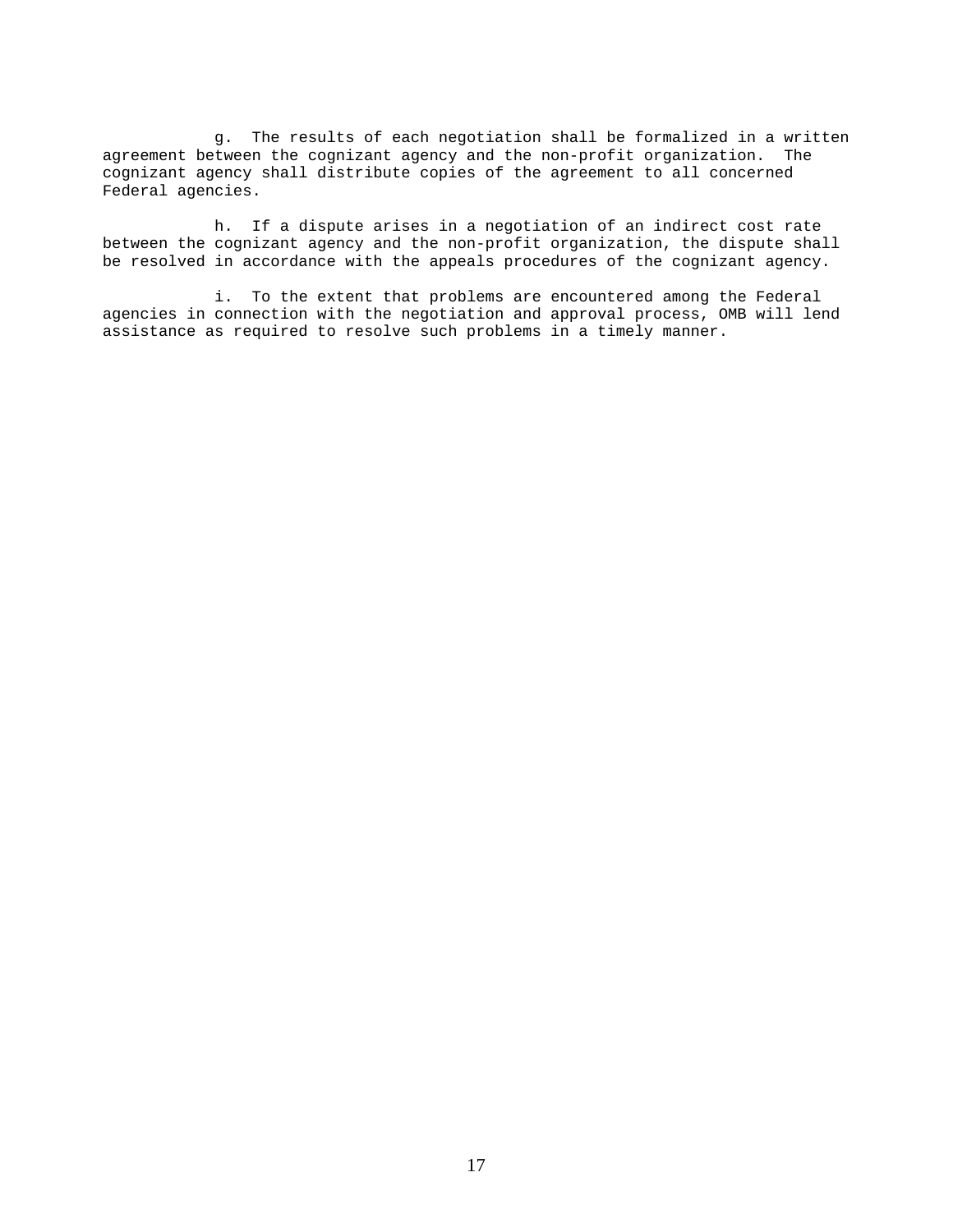ATTACHMENT B Circular No. A-122

SELECTED ITEMS OF COST

Table of Contents

- 1. Advertising and public relations costs
- 2. Advisory councils
- 3. Alcoholic beverages
- 4. Audit costs and related services
- 5. Bad debts
- 6. Bonding costs
- 7. Communication costs
- 8 Compensation for personal services
- 9. Contingency provisions
- 10. Defense and prosecution of criminal and civil proceedings, claims, appeals and patent infringement
- 11. Depreciation and use allowances
- 12. Donations and contributions
- 13. Employee morale, health, and welfare costs
- 14. Entertainment costs
- 15. Equipment and other capital expenditures
- 16. Fines and penalties
- 17. Fund raising and investment management costs
- 18. Gains and losses on depreciable assets
- 19. Goods or services for personal use
- 20. Housing and personal living expenses
- 21. Idle facilities and idle capacity
- 22. Insurance and indemnification
- Interest
- 24. Labor relations costs
- 25. Lobbying
- 26. Losses on other sponsored agreements or contracts
- 27. Maintenance and repair costs
- 28. Materials and supplies costs
- 29. Meetings and conferences
- 30. Memberships, subscriptions, and professional activity costs
- Organization costs
- 32. Page charges in professional journals
- 33. Participant support costs
- 34. Patent costs
- 35. Plant and homeland security costs
- 36. Pre-agreement costs
- 37. Professional services costs
- 38. Publication and printing costs
- 39. Rearrangement and alteration costs
- 40. Reconversion costs
- 41. Recruiting costs
- 42. Relocation costs
- 43. Rental costs of buildings and equipment<br>44. Royalties and other costs for use of pa
- Royalties and other costs for use of patents and copyrights
- 45. Selling and marketing
- 46. Specialized service facilities
- 47. Taxes
- 48. Termination costs applicable to sponsored agreements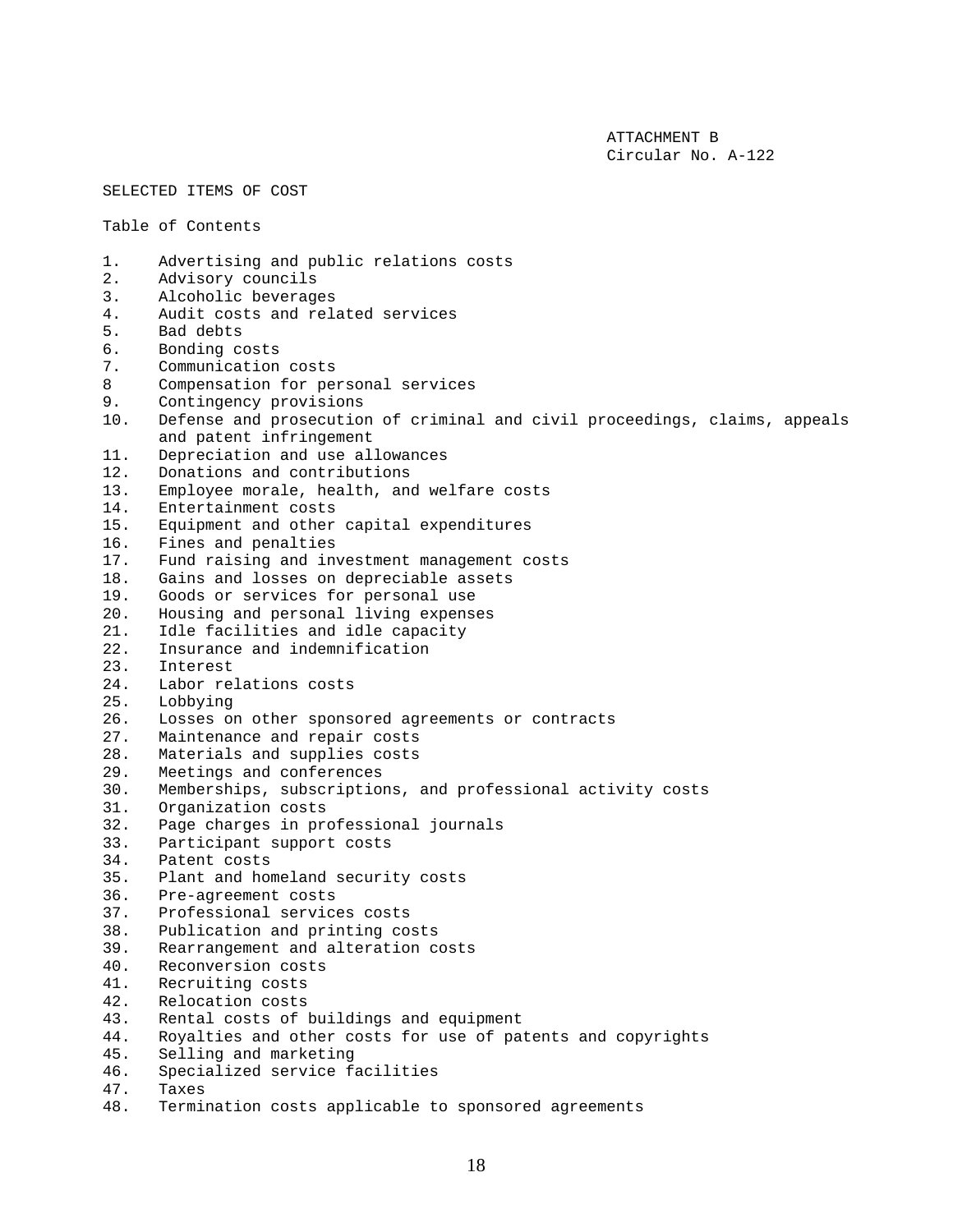- 49. Training costs
- 50. Transportation costs
- 51. Travel costs
- 52. Trustees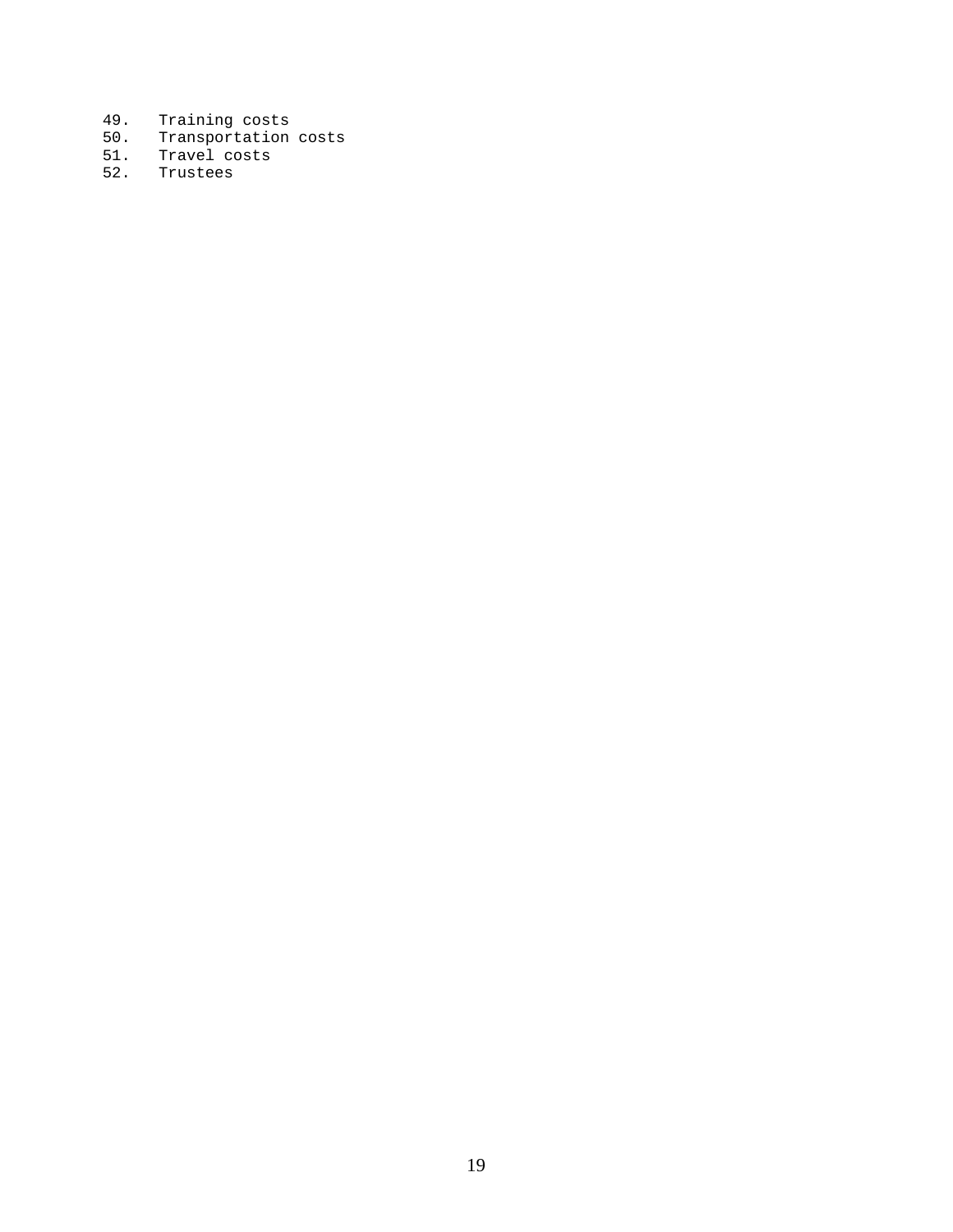# ATTACHMENT B Circular No. A-122

SELECTED ITEMS OF COST

Paragraphs 1 through 53 provide principles to be applied in establishing the allowability of certain items of cost. These principles apply whether a cost is treated as direct or indirect. Failure to mention a particular item of cost is not intended to imply that it is unallowable; rather, determination as to allowability in each case should be based on the treatment or principles provided for similar or related items of cost.

1. Advertising and public relations costs.

a. The term advertising costs means the costs of advertising media and corollary administrative costs. Advertising media include magazines, newspapers, radio and television, direct mail, exhibits, electronic or computer transmittals, and the like.

b. The term public relations includes community relations and means those activities dedicated to maintaining the image of the non-profit organization or maintaining or promoting understanding and favorable relations with the community or public at large or any segment of the public.

c. The only allowable advertising costs are those which are solely for:

 (1) The recruitment of personnel required for the performance by the non-profit organization of obligations arising under a Federal award (See also Attachment B, paragraph 41, Recruiting costs, and paragraph 42, Relocation costs);

 (2) The procurement of goods and services for the performance of a Federal award;

 (3) The disposal of scrap or surplus materials acquired in the performance of a Federal award except when non-profit organizations are reimbursed for disposal costs at a predetermined amount; or

 (4) Other specific purposes necessary to meet the requirements of the Federal award.

d. The only allowable public relations costs are:

(1) Costs specifically required by the Federal award;

 (2) Costs of communicating with the public and press pertaining to specific activities or accomplishments which result from performance of Federal awards (these costs are considered necessary as part of the outreach effort for the Federal award); or

 (3) Costs of conducting general liaison with news media and government public relations officers, to the extent that such activities are limited to communication and liaison necessary keep the public informed on matters of public concern, such as notices of Federal contract/grant awards, financial matters, etc.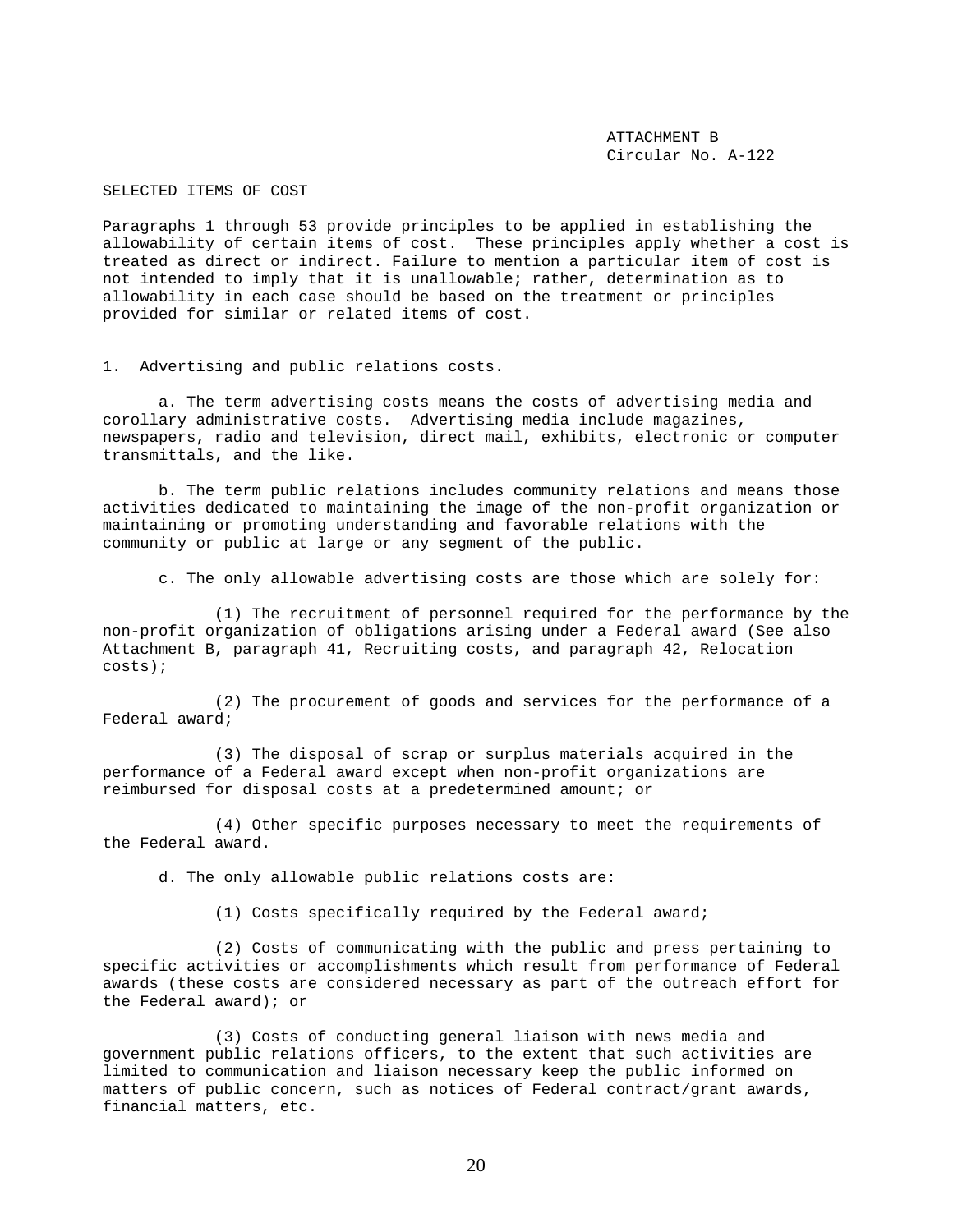e. Costs identified in subparagraphs c and d if incurred for more than one Federal award or for both sponsored work and other work of the non-profit organization, are allowable to the extent that the principles in Attachment A, paragraphs B. ("Direct Costs") and C. ("Indirect Costs") are observed.

f. Unallowable advertising and public relations costs include the following:

 (1) All advertising and public relations costs other than as specified in subparagraphs c, d, and e;

 (2) Costs of meetings, conventions, convocations, or other events related to other activities of the non-profit organization, including:

(a) Costs of displays, demonstrations, and exhibits;

 (b) Costs of meeting rooms, hospitality suites, and other special facilities used in conjunction with shows and other special events; and

 (c) Salaries and wages of employees engaged in setting up and displaying exhibits, making demonstrations, and providing briefings;

 (3) Costs of promotional items and memorabilia, including models, gifts, and souvenirs;

 (4) Costs of advertising and public relations designed solely to promote the non-profit organization.

2. Advisory Councils

Costs incurred by advisory councils or committees are allowable as a direct cost where authorized by the Federal awarding agency or as an indirect cost where allocable to Federal awards.

3. Alcoholic beverages. Costs of alcoholic beverages are unallowable.

4. Audit costs and related services

a The costs of audits required by , and performed in accordance with, the Single Audit Act, as implemented by Circular A-133, "Audits of States, Local Governments, and Non-Profit Organizations" are allowable. Also see 31 USC 7505(b) and section 230 ("Audit Costs") of Circular A-133.

 b. Other audit costs are allowable if included in an indirect cost rate proposal, or if specifically approved by the awarding agency as a direct cost to an award.

c. The cost of agreed-upon procedures engagements to monitor subrecipients who are exempted from A-133 under section 200(d) are allowable, subject to the conditions listed in A-133, section 230 (b)(2).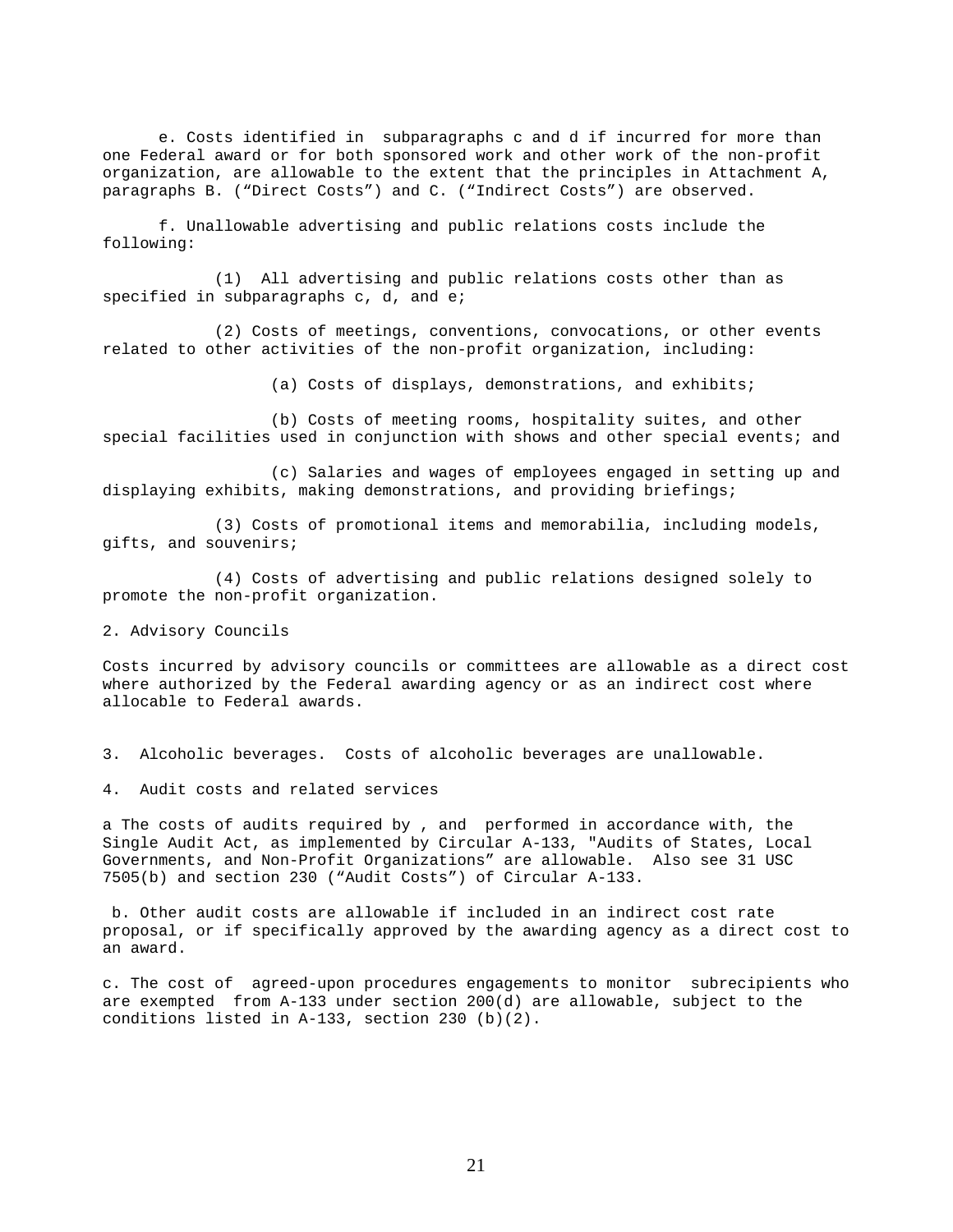5. Bad debts. Bad debts, including losses (whether actual or estimated) arising from uncollectable accounts and other claims, related collection costs, and related legal costs, are unallowable.

6. Bonding costs.

 a. Bonding costs arise when the Federal Government requires assurance against financial loss to itself or others by reason of the act or default of the non-profit organization. They arise also in instances where the non-profit organization requires similar assurance. Included are such bonds as bid, performance, payment, advance payment, infringement, and fidelity bonds.

 b. Costs of bonding required pursuant to the terms of the award are allowable.

c. Costs of bonding required by the non-profit organization in the general conduct of its operations are allowable to the extent that such bonding is in accordance with sound business practice and the rates and premiums are reasonable under the circumstances.

7. Communication costs. Costs incurred for telephone services, local and long distance telephone calls, telegrams, postage, messenger, electronic or computer transmittal services and the like are allowable.

8. Compensation for personal services.

a. Definition. Compensation for personal services includes all compensation paid currently or accrued by the organization for services of employees rendered during the period of the award (except as otherwise provided in subparagraph h). It includes, but is not limited to, salaries, wages, director's and executive committee member's fees, incentive awards, fringe benefits, pension plan costs, allowances for off-site pay, incentive pay, location allowances, hardship pay, and cost of living differentials.

b. Allowability. Except as otherwise specifically provided in this paragraph, the costs of such compensation are allowable to the extent that:

(1) Total compensation to individual employees is reasonable for the services rendered and conforms to the established policy of the organization consistently applied to both Federal and non-Federal activities; and

(2) Charges to awards whether treated as direct or indirect costs are determined and supported as required in this paragraph.

c. Reasonableness.

(1) When the organization is predominantly engaged in activities other than those sponsored by the Federal Government, compensation for employees on federally-sponsored work will be considered reasonable to the extent that it is consistent with that paid for similar work in the organization's other activities.

(2) When the organization is predominantly engaged in federallysponsored activities and in cases where the kind of employees required for the Federal activities are not found in the organization's other activities,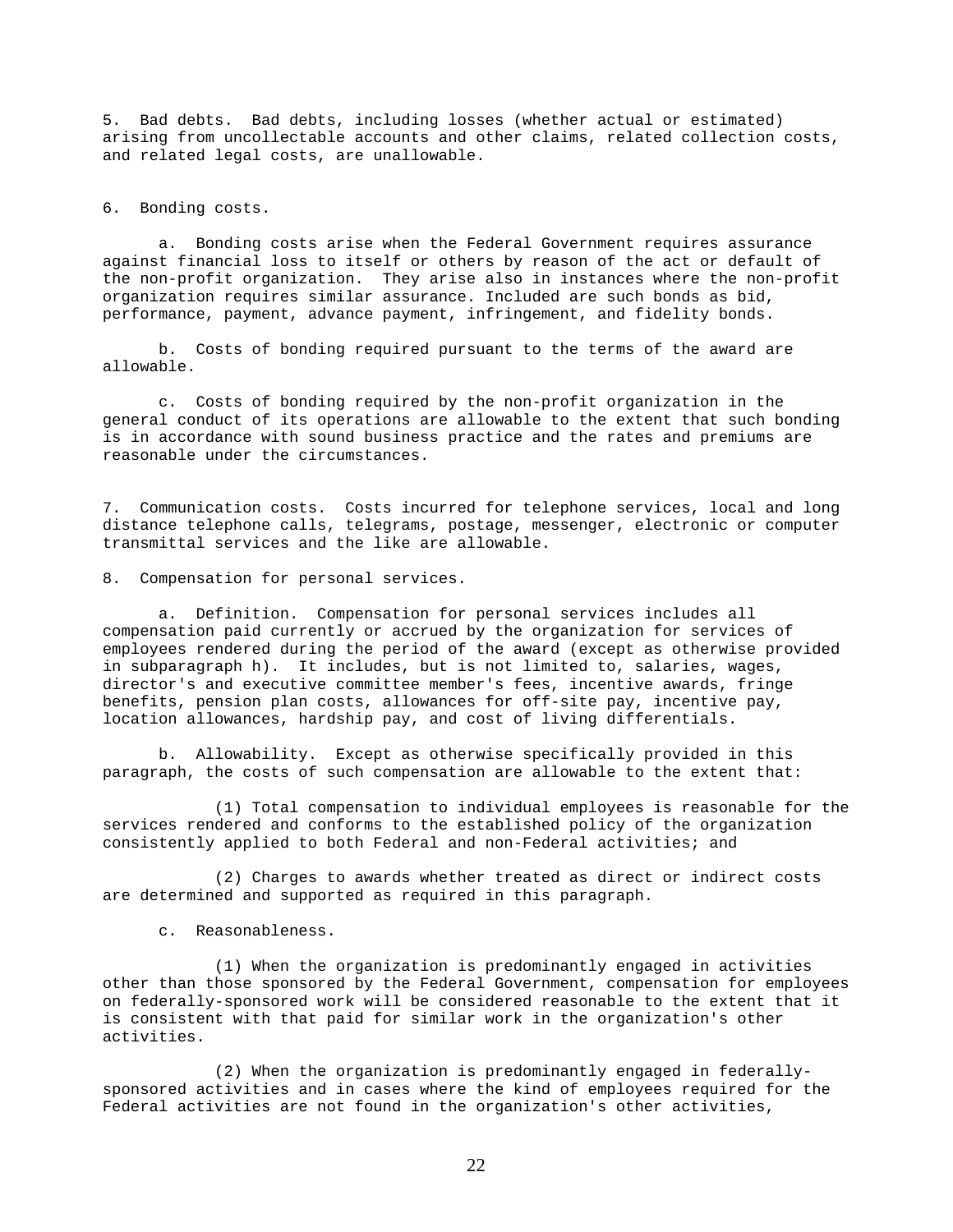compensation for employees on federally-sponsored work will be considered reasonable to the extent that it is comparable to that paid for similar work in the labor markets in which the organization competes for the kind of employees involved.

d. Special considerations in determining allowability. Certain conditions require special consideration and possible limitations in determining costs under Federal awards where amounts or types of compensation appear unreasonable. Among such conditions are the following:

(1) Compensation to members of non-profit organizations, trustees, directors, associates, officers, or the immediate families thereof. Determination should be made that such compensation is reasonable for the actual personal services rendered rather than a distribution of earnings in excess of costs.

(2) Any change in an organization's compensation policy resulting in a substantial increase in the organization's level of compensation, particularly when it was concurrent with an increase in the ratio of Federal awards to other activities of the organization or any change in the treatment of allowability of specific types of compensation due to changes in Federal policy.

e. Unallowable costs. Costs which are unallowable under other paragraphs of this Attachment shall not be allowable under this paragraph solely on the basis that they constitute personal compensation.

 f. Overtime, extra-pay shift, and multi-shift premiums. Premiums for overtime, extra-pay shifts, and multi-shift work are allowable only with the prior approval of the awarding agency except:

 (1) When necessary to cope with emergencies, such as those resulting from accidents, natural disasters, breakdowns of equipment, or occasional operational bottlenecks of a sporadic nature.

 (2) When employees are performing indirect functions, such as administration, maintenance, or accounting.

 (3) In the performance of tests, laboratory procedures, or other similar operations which are continuous in nature and cannot reasonably be interrupted or otherwise completed.

(4) When lower overall cost to the Federal Government will result.

g. Fringe benefits.

(1) Fringe benefits in the form of regular compensation paid to employees during periods of authorized absences from the job, such as vacation leave, sick leave, military leave, and the like, are allowable, provided such costs are absorbed by all organization activities in proportion to the relative amount of time or effort actually devoted to each.

(2) Fringe benefits in the form of employer contributions or expenses for social security, employee insurance, workmen's compensation insurance, pension plan costs (see subparagraph h), and the like, are allowable, provided such benefits are granted in accordance with established written organization policies. Such benefits whether treated as indirect costs or as direct costs, shall be distributed to particular awards and other activities in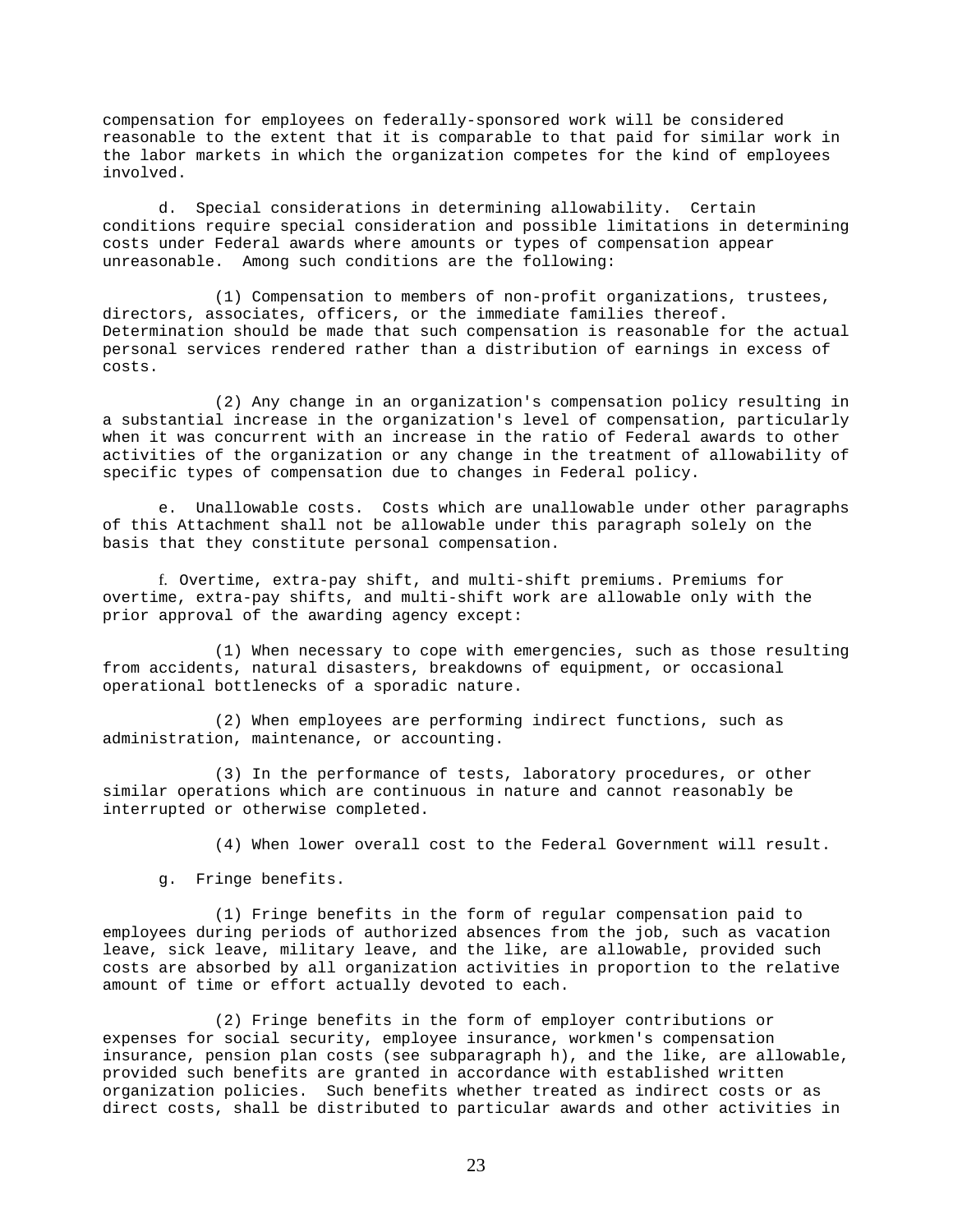a manner consistent with the pattern of benefits accruing to the individuals or group of employees whose salaries and wages are chargeable to such awards and other activities.

(3) (a) Provisions for a reserve under a self-insurance program for unemployment compensation or workers' compensation are allowable to the extent that the provisions represent reasonable estimates of the liabilities for such compensation, and the types of coverage, extent of coverage, and rates and premiums would have been allowable had insurance been purchased to cover the risks. However, provisions for self-insured liabilities which do not become payable for more than one year after the provision is made shall not exceed the present value of the liability.

(b) Where an organization follows a consistent policy of expensing actual payments to, or on behalf of, employees or former employees for unemployment compensation or workers' compensation, such payments are allowable in the year of payment with the prior approval of the awarding agency, provided they are allocated to all activities of the organization.

(4) Costs of insurance on the lives of trustees, officers, or other employees holding positions of similar responsibility are allowable only to the extent that the insurance represents additional compensation. The costs of such insurance when the organization is named as beneficiary are unallowable.

h. Organization-furnished automobiles. That portion of the cost of organization-furnished automobiles that relates to personal use by employees (including transportation to and from work) is unallowable as fringe benefit or indirect costs regardless of whether the cost is reported as taxable income to the employees. These costs are allowable as direct costs to sponsored award when necessary for the performance of the sponsored award and approved by awarding agencies.

i. Pension plan costs.

(1) Costs of the organization's pension plan which are incurred in accordance with the established policies of the organization are allowable, provided:

(a) Such policies meet the test of reasonableness;

(b) The methods of cost allocation are not discriminatory;

(c) The cost assigned to each fiscal year is determined in accordance with generally accepted accounting principles (GAAP), as prescribed in Accounting Principles Board Opinion No. 8 issued by the American Institute of Certified Public Accountants; and

(d) The costs assigned to a given fiscal year are funded for all plan participants within six months after the end of that year. However, increases to normal and past service pension costs caused by a delay in funding the actuarial liability beyond 30 days after each quarter of the year to which such costs are assignable are unallowable.

(2) Pension plan termination insurance premiums paid pursuant to the Employee Retirement Income Security Act (ERISA) of 1974 (Pub. L. 93-406) are allowable. Late payment charges on such premiums are unallowable.

24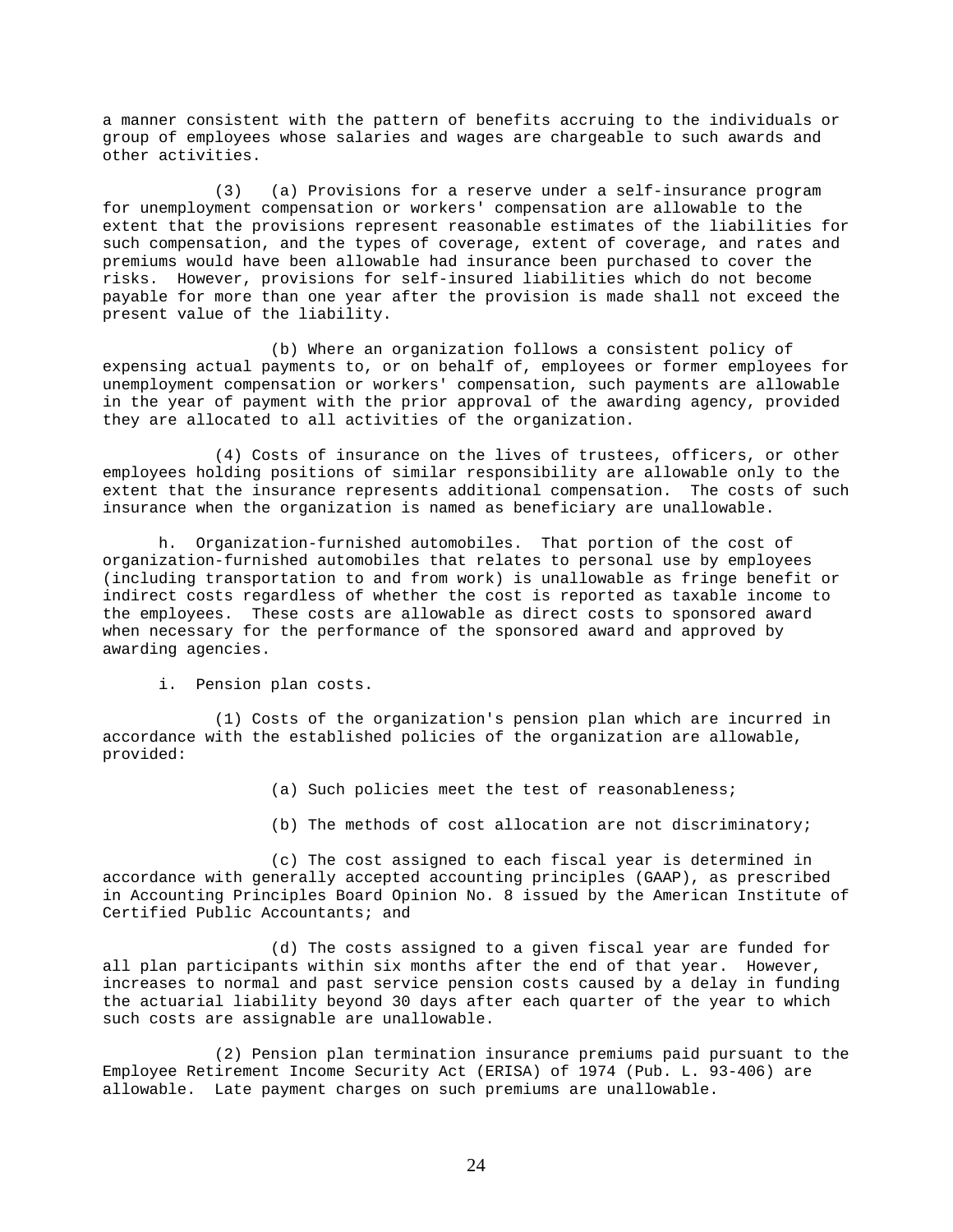(3) Excise taxes on accumulated funding deficiencies and other penalties imposed under ERISA are unallowable.

j. Incentive compensation. Incentive compensation to employees based on cost reduction, or efficient performance, suggestion awards, safety awards, etc., are allowable to the extent that the overall compensation is determined to be reasonable and such costs are paid or accrued pursuant to an agreement entered into in good faith between the organization and the employees before the services were rendered, or pursuant to an established plan followed by the organization so consistently as to imply, in effect, an agreement to make such payment.

k. Severance pay.

 (1) Severance pay, also commonly referred to as dismissal wages, is a payment in addition to regular salaries and wages, by organizations to workers whose employment is being terminated. Costs of severance pay are allowable only to the extent that in each case, it is required by

(a) law,

(b) employer-employee agreement,

(c) established policy that constitutes, in effect, an implied agreement on the organization's part, or

(d) circumstances of the particular employment.

follows:

(2) Costs of severance payments are divided into two categories as

 (a) Actual normal turnover severance payments shall be allocated to all activities; or, where the organization provides for a reserve for normal severances, such method will be acceptable if the charge to current operations is reasonable in light of payments actually made for normal severances over a representative past period, and if amounts charged are allocated to all activities of the organization.

 (b) Abnormal or mass severance pay is of such a conjectural nature that measurement of costs by means of an accrual will not achieve equity to both parties. Thus, accruals for this purpose are not allowable. However, the Federal Government recognizes its obligation to participate, to the extent of its fair share, in any specific payment. Thus, allowability will be considered on a case-by-case basis in the event or occurrence.

 (c) Costs incurred in certain severance pay packages (commonly known as "a golden parachute" payment) which are in an amount in excess of the normal severance pay paid by the organization to an employee upon termination of employment and are paid to the employee contingent upon a change in management control over, or ownership of, the organization's assets are unallowable.

 (d) Severance payments to foreign nationals employed by the organization outside the United States, to the extent that the amount exceeds the customary or prevailing practices for the organization in the United States are unallowable, unless they are necessary for the performance of Federal programs and approved by awarding agencies.

 (e) Severance payments to foreign nationals employed by the organization outside the United States due to the termination of the foreign national as a result of the closing of, or curtailment of activities by, the organization in that country, are unallowable, unless they are necessary for the performance of Federal programs and approved by awarding agencies.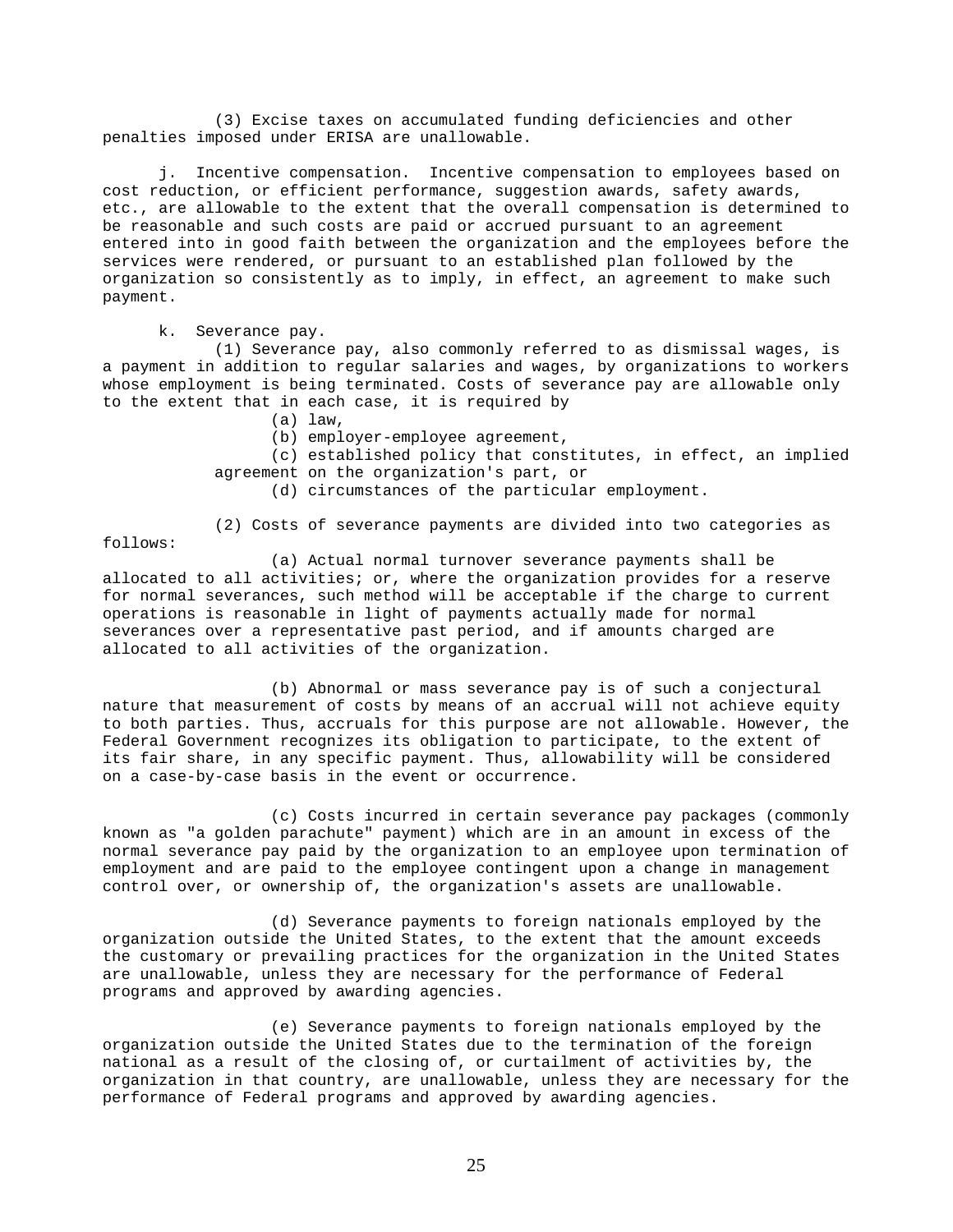- l. Training costs. See paragraph 49.
- m. Support of salaries and wages.

(1) Charges to awards for salaries and wages, whether treated as direct costs or indirect costs, will be based on documented payrolls approved by a responsible official(s) of the organization. The distribution of salaries and wages to awards must be supported by personnel activity reports, as prescribed in subparagraph (2), except when a substitute system has been approved in writing by the cognizant agency. (See subparagraph E.2 of Attachment A.)

(2) Reports reflecting the distribution of activity of each employee must be maintained for all staff members (professionals and nonprofessionals) whose compensation is charged, in whole or in part, directly to awards. In addition, in order to support the allocation of indirect costs, such reports must also be maintained for other employees whose work involves two or more functions or activities if a distribution of their compensation between such functions or activities is needed in the determination of the organization's indirect cost rate(s) (e.g., an employee engaged part-time in indirect cost activities and part-time in a direct function). Reports maintained by nonprofit organizations to satisfy these requirements must meet the following standards:

(a) The reports must reflect an after-the-fact determination of the actual activity of each employee. Budget estimates (i.e., estimates determined before the services are performed) do not qualify as support for charges to awards.

(b) Each report must account for the total activity for which employees are compensated and which is required in fulfillment of their obligations to the organization.

(c) The reports must be signed by the individual employee, or by a responsible supervisory official having first hand knowledge of the activities performed by the employee, that the distribution of activity represents a reasonable estimate of the actual work performed by the employee during the periods covered by the reports.

(d) The reports must be prepared at least monthly and must coincide with one or more pay periods.

(3) Charges for the salaries and wages of nonprofessional employees, in addition to the supporting documentation described in subparagraphs (1) and (2), must also be supported by records indicating the total number of hours worked each day maintained in conformance with Department of Labor regulations implementing the Fair Labor Standards Act (FLSA) (29 CFR Part 516). For this purpose, the term "nonprofessional employee" shall have the same meaning as "nonexempt employee," under FLSA.

(4) Salaries and wages of employees used in meeting cost sharing or matching requirements on awards must be supported in the same manner as salaries and wages claimed for reimbursement from awarding agencies.

9. Contingency provisions*.* Contributions to a contingency reserve or any similar provision made for events the occurrence of which cannot be foretold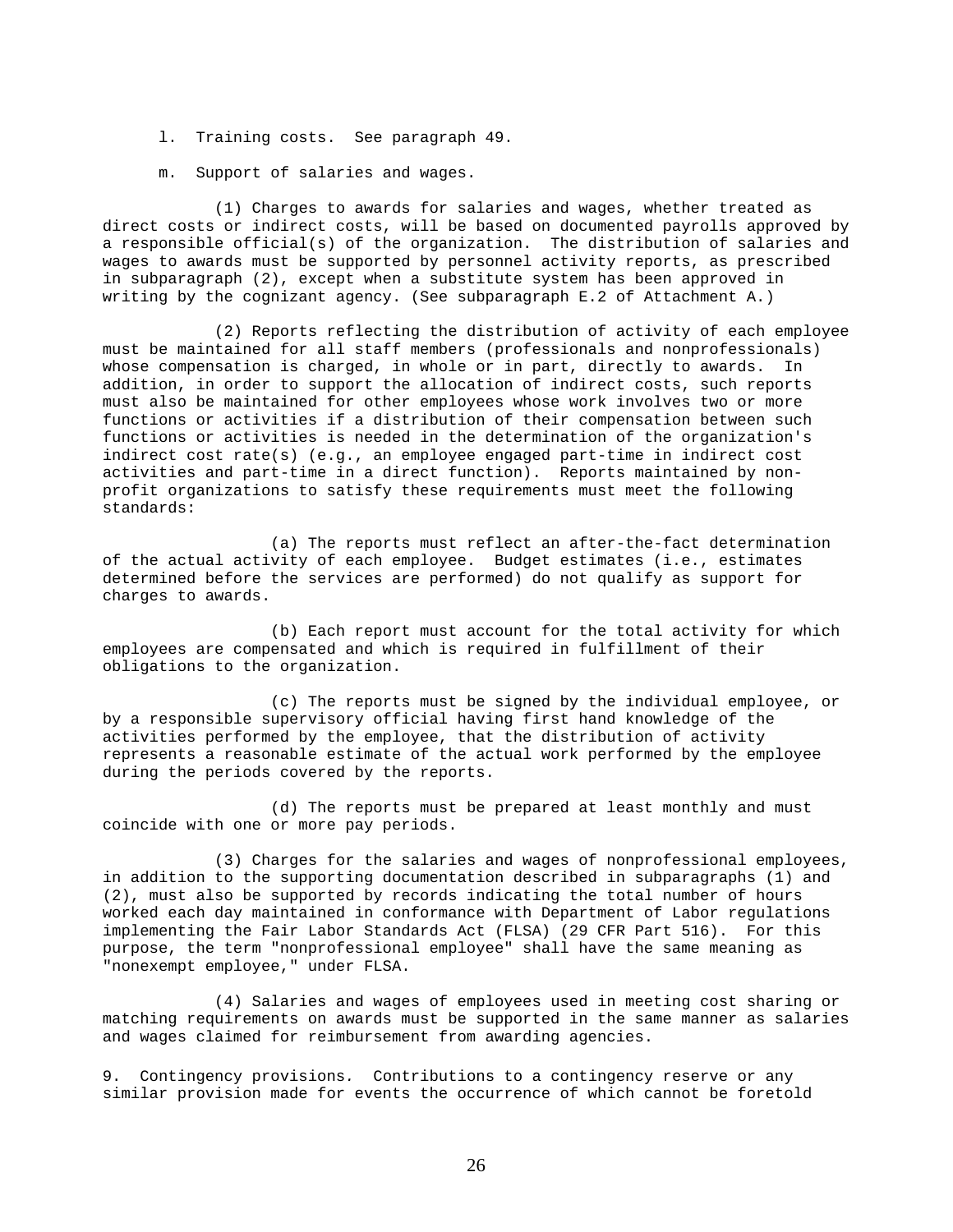with certainty as to time, intensity, or with an assurance of their happening, are unallowable.

The term "contingency reserve" excludes self-insurance reserves (see Attachment B, paragraphs 8.g. (3) and  $22.a(2)(d)$ ; pension funds (see paragraph 8.i): and reserves for normal severance pay (see paragraph 8.k.)

10. Defense and prosecution of criminal and civil proceedings, claims, appeals and patent infringement.

a. Definitions.

(1) Conviction, as used herein, means a judgment or a conviction of a criminal offense by any court of competent jurisdiction, whether entered upon as a verdict or a plea, including a conviction due to a plea of nolo contendere.

(2) Costs include, but are not limited to, administrative and clerical expenses; the cost of legal services, whether performed by in-house or private counsel; and the costs of the services of accountants, consultants, or others retained by the organization to assist it; costs of employees, officers and trustees, and any similar costs incurred before, during, and after commencement of a judicial or administrative proceeding that bears a direct relationship to the proceedings.

(3) Fraud, as used herein, means (i) acts of fraud corruption or attempts to defraud the Federal Government or to corrupt its agents, (ii) acts that constitute a cause for debarment or suspension (as specified in agency regulations), and (iii) acts which violate the False Claims Act, 31 U.S.C., sections 3729-3731, or the Anti-Kickback Act, 41 U.S.C., sections 51 and 54.

(4) Penalty does not include restitution, reimbursement, or compensatory damages.

(5) Proceeding includes an investigation.

b. (1) Except as otherwise described herein, costs incurred in connection with any criminal, civil or administrative proceeding (including filing of a false certification) commenced by the Federal Government, or a State, local or foreign government, are not allowable if the proceeding: (1) relates to a violation of, or failure to comply with, a Federal, State, local or foreign statute or regulation by the organization (including its agents and employees), and (2) results in any of the following dispositions:

(a) In a criminal proceeding, a conviction.

(b) In a civil or administrative proceeding involving an allegation of fraud or similar misconduct, a determination of organizational liability.

(c) In the case of any civil or administrative proceeding, the imposition of a monetary penalty.

(d) A final decision by an appropriate Federal official to debar or suspend the organization, to rescind or void an award, or to terminate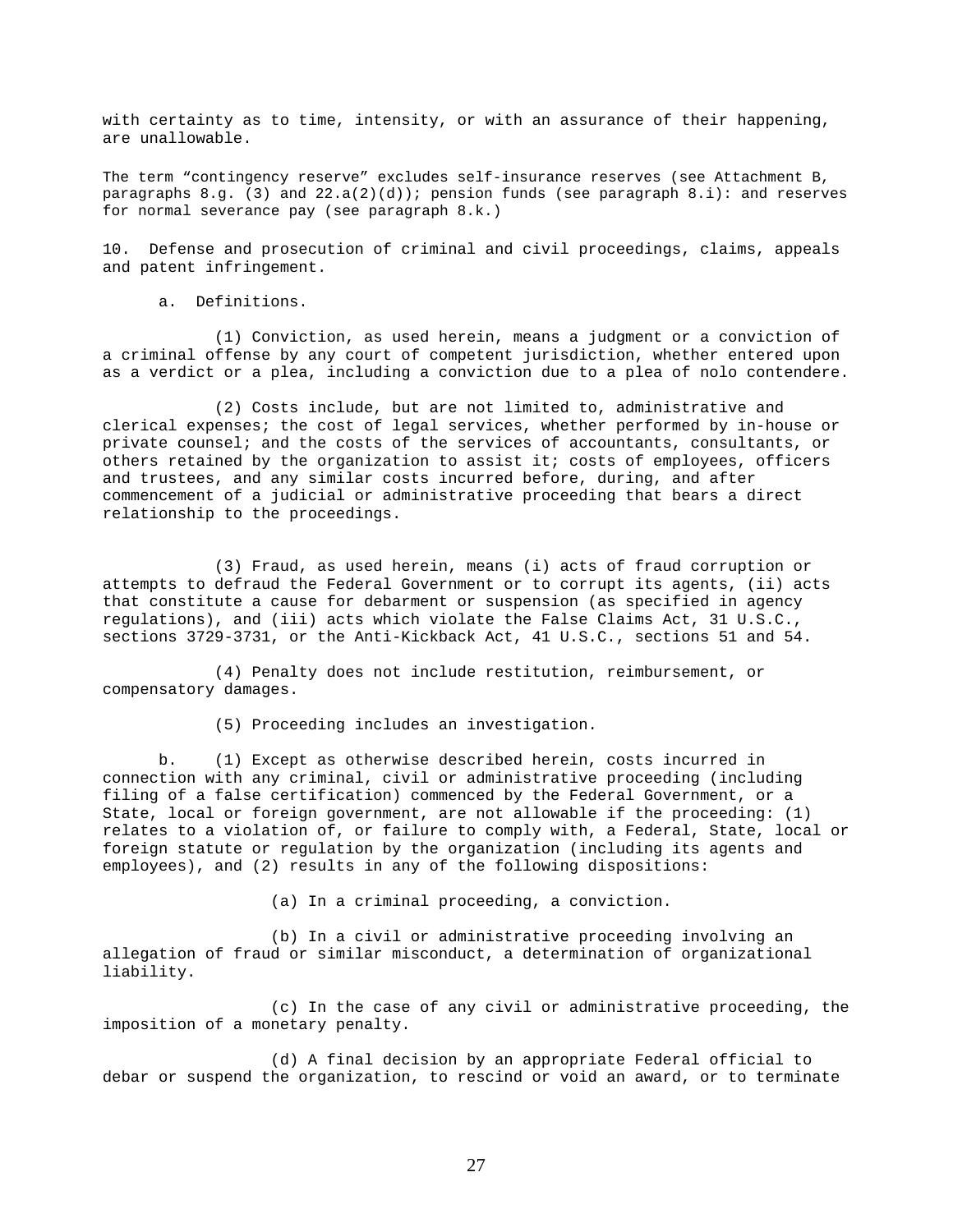an award for default by reason of a violation or failure to comply with a law or regulation.

(e) A disposition by consent or compromise, if the action could have resulted in any of the dispositions described in (a), (b), (c) or  $(d)$ .

(2) If more than one proceeding involves the same alleged misconduct, the costs of all such proceedings shall be unallowable if any one of them results in one of the dispositions shown in subparagraph b.(1).

c. If a proceeding referred to in subparagraph b is commenced by the Federal Government and is resolved by consent or compromise pursuant to an agreement entered into by the organization and the Federal Government, then the costs incurred by the organization in connection with such proceedings that are otherwise not allowable under subparagraph b may be allowed to the extent specifically provided in such agreement.

d. If a proceeding referred to in subparagraph b is commenced by a State, local or foreign government, the authorized Federal official may allow the costs incurred by the organization for such proceedings, if such authorized official determines that the costs were incurred as a result of (1) a specific term or condition of a federally-sponsored award, or (2) specific written direction of an authorized official of the sponsoring agency.

e. Costs incurred in connection with proceedings described in subparagraph b, but which are not made unallowable by that subparagraph, may be allowed by the Federal Government, but only to the extent that:

(1) The costs are reasonable in relation to the activities required to deal with the proceeding and the underlying cause of action;

(2) Payment of the costs incurred, as allowable and allocable costs, is not prohibited by any other provision(s) of the sponsored award;

(3) The costs are not otherwise recovered from the Federal Government or a third party, either directly as a result of the proceeding or otherwise; and,

(4) The percentage of costs allowed does not exceed the percentage determined by an authorized Federal official to be appropriate, considering the complexity of the litigation, generally accepted principles governing the award of legal fees in civil actions involving the United States as a party, and such other factors as may be appropriate. Such percentage shall not exceed 80 percent. However, if an agreement reached under subparagraph c has explicitly considered this 80 percent limitation and permitted a higher percentage, then the full amount of costs resulting from that agreement shall be allowable.

f. Costs incurred by the organization in connection with the defense of suits brought by its employees or ex-employees under section 2 of the Major Fraud Act of 1988 (Pub. L. 100-700), including the cost of all relief necessary to make such employee whole, where the organization was found liable or settled, are unallowable.

g. Costs of legal, accounting, and consultant services, and related costs, incurred in connection with defense against Federal Government claims or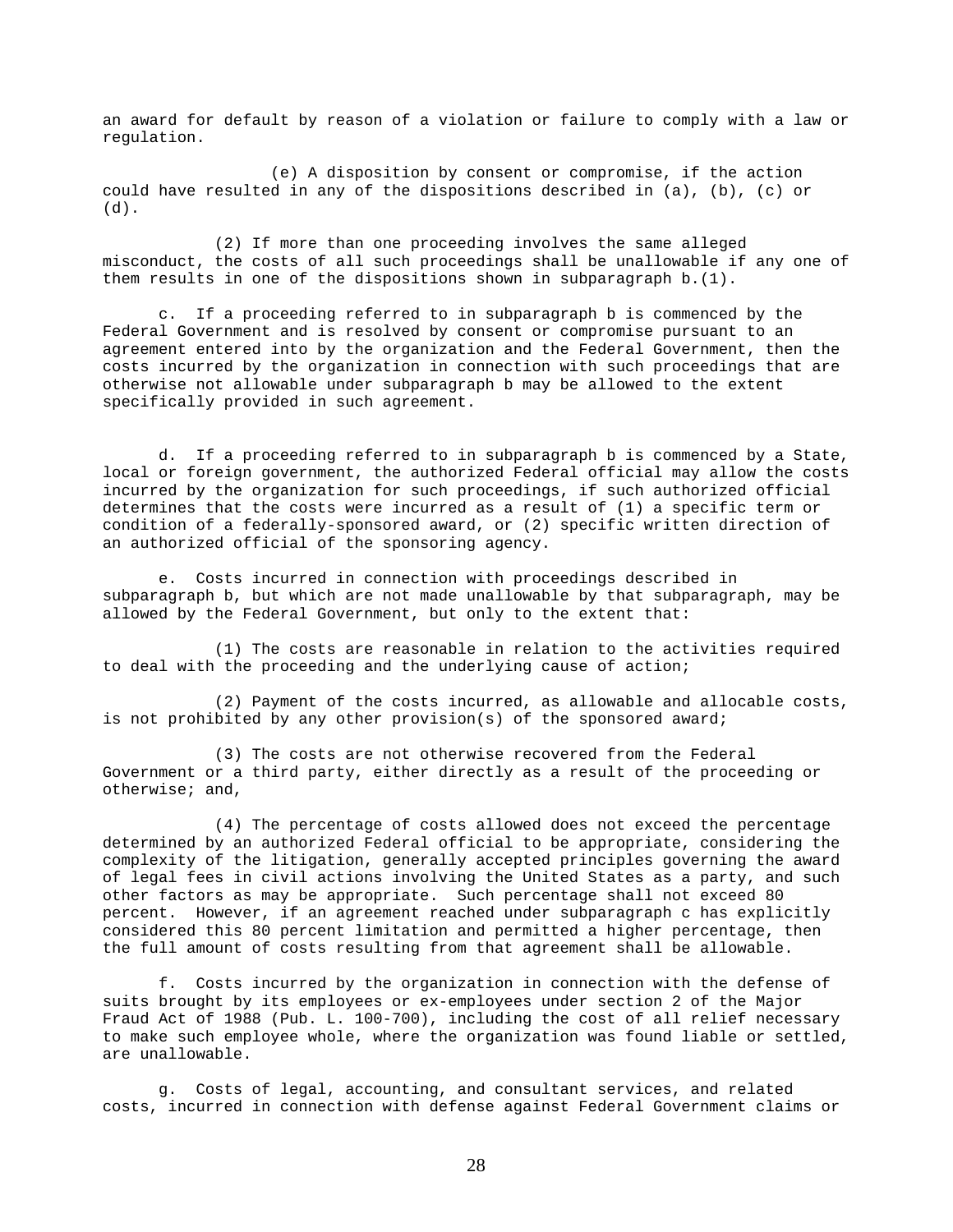appeals, antitrust suits, or the prosecution of claims or appeals against the Federal Government, are unallowable.

h. Costs of legal, accounting, and consultant services, and related costs, incurred in connection with patent infringement litigation, are unallowable unless otherwise provided for in the sponsored awards.

i. Costs which may be unallowable under this paragraph, including directly associated costs, shall be segregated and accounted for by the organization separately. During the pendency of any proceeding covered by subparagraphs b and f, the Federal Government shall generally withhold payment of such costs. However, if in the best interests of the Federal Government, the Federal Government may provide for conditional payment upon provision of adequate security, or other adequate assurance, and agreements by the organization to repay all unallowable costs, plus interest, if the costs are subsequently determined to be unallowable.

11. Depreciation and use allowances.

a. Compensation for the use of buildings, other capital improvements, and equipment on hand may be made through use allowance or depreciation. However, except as provided in Attachment B, paragraph f, a combination of the two methods may not be used in connection with a single class of fixed assets (e.g., buildings, office equipment, computer equipment, etc.).

 b. The computation of use allowances or depreciation shall be based on the acquisition cost of the assets involved. The acquisition cost of an asset donated to the non-profit organization by a third party shall be its fair market value at the time of the donation.

c. The computation of use allowances or depreciation will exclude:

(1) The cost of land;

 (2) Any portion of the cost of buildings and equipment borne by or donated by the Federal Government irrespective of where title was originally vested or where it presently resides; and

 (3) Any portion of the cost of buildings and equipment contributed by or for the non-profit organization in satisfaction of a statutory matching requirement.

 d. Where depreciation method is followed, the period of useful service (useful life) established in each case for usable capital assets must take into consideration such factors as type of construction, nature of the equipment used, technological developments in the particular program area, and the renewal and replacement policies followed for the individual items or classes of assets involved. The method of depreciation used to assign the cost of an asset (or group of assets) to accounting periods shall reflect the pattern of consumption of the asset during its useful life.

In the absence of clear evidence indicating that the expected consumption of the asset will be significantly greater or lesser in the early portions of its useful life than in the later portions, the straight-line method shall be presumed to be the appropriate method.

Depreciation methods once used shall not be changed unless approved in advance by the cognizant Federal agency. When the depreciation method is introduced for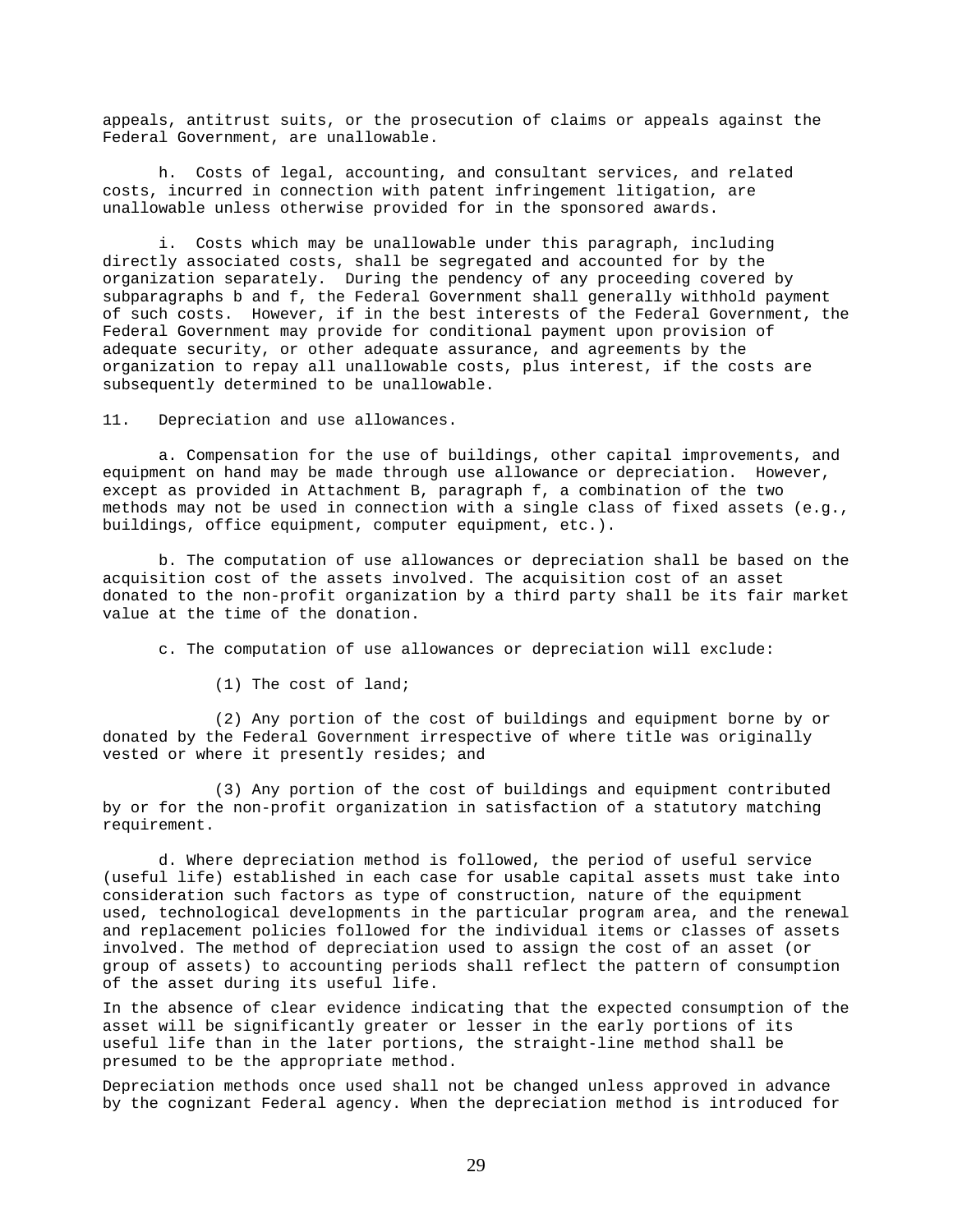application to assets previously subject to a use allowance, the combination of use allowances and depreciation applicable to such assets must not exceed the total acquisition cost of the assets.

 e. When the depreciation method is used for buildings, a building's shell may be segregated from each building component (e.g., plumbing system, heating, and air conditioning system, etc.) and each item depreciated over its estimated useful life; or the entire building (i.e., the shell and all components) may be treated as a single asset and depreciated over a single useful life.

 f. When the depreciation method is used for a particular class of assets, no depreciation may be allowed on any such assets that, under subparagraph d, would be viewed as fully depreciated. However, a reasonable use allowance may be negotiated for such assets if warranted after taking into consideration the amount of depreciation previously charged to the Federal Government, the estimated useful life remaining at time of negotiation, the effect of any increased maintenance charges or decreased efficiency due to age, and any other factors pertinent to the utilization of the asset for the purpose contemplated.

 g. Where the use allowance method is followed, the use allowance for buildings and improvement (including land improvements, such as paved parking areas, fences, and sidewalks) will be computed at an annual rate not exceeding two percent of acquisition cost.

The use allowance for equipment will be computed at an annual rate not exceeding six and two-thirds percent of acquisition cost. When the use allowance method is used for buildings, the entire building must be treated as a single asset; the building's components (e.g., plumbing system, heating and air conditioning, etc.) cannot be segregated from the building's shell.

The two percent limitation, however, need not be applied to equipment which is merely attached or fastened to the building but not permanently fixed to it and which is used as furnishings or decorations or for specialized purposes (e.g., dentist chairs and dental treatment units, counters, laboratory benches bolted to the floor, dishwashers, modular furniture, carpeting, etc.). Such equipment will be considered as not being permanently fixed to the building if it can be removed without the need for costly or extensive alterations or repairs to the building or the equipment. Equipment that meets these criteria will be subject to the 6 2/3 percent equipment use allowance limitation.

 h. Charges for use allowances or depreciation must be supported by adequate property records and physical inventories must be taken at least once every two years (a statistical sampling basis is acceptable) to ensure that assets exist and are usable and needed. When the depreciation method is followed, adequate depreciation records indicating the amount of depreciation taken each period must also be maintained.

12. Donations and contributions.

 a. Contributions or donations rendered. Contributions or donations, including cash, property, and services, made by the organization, regardless of the recipient, are unallowable.

b. Donated services received: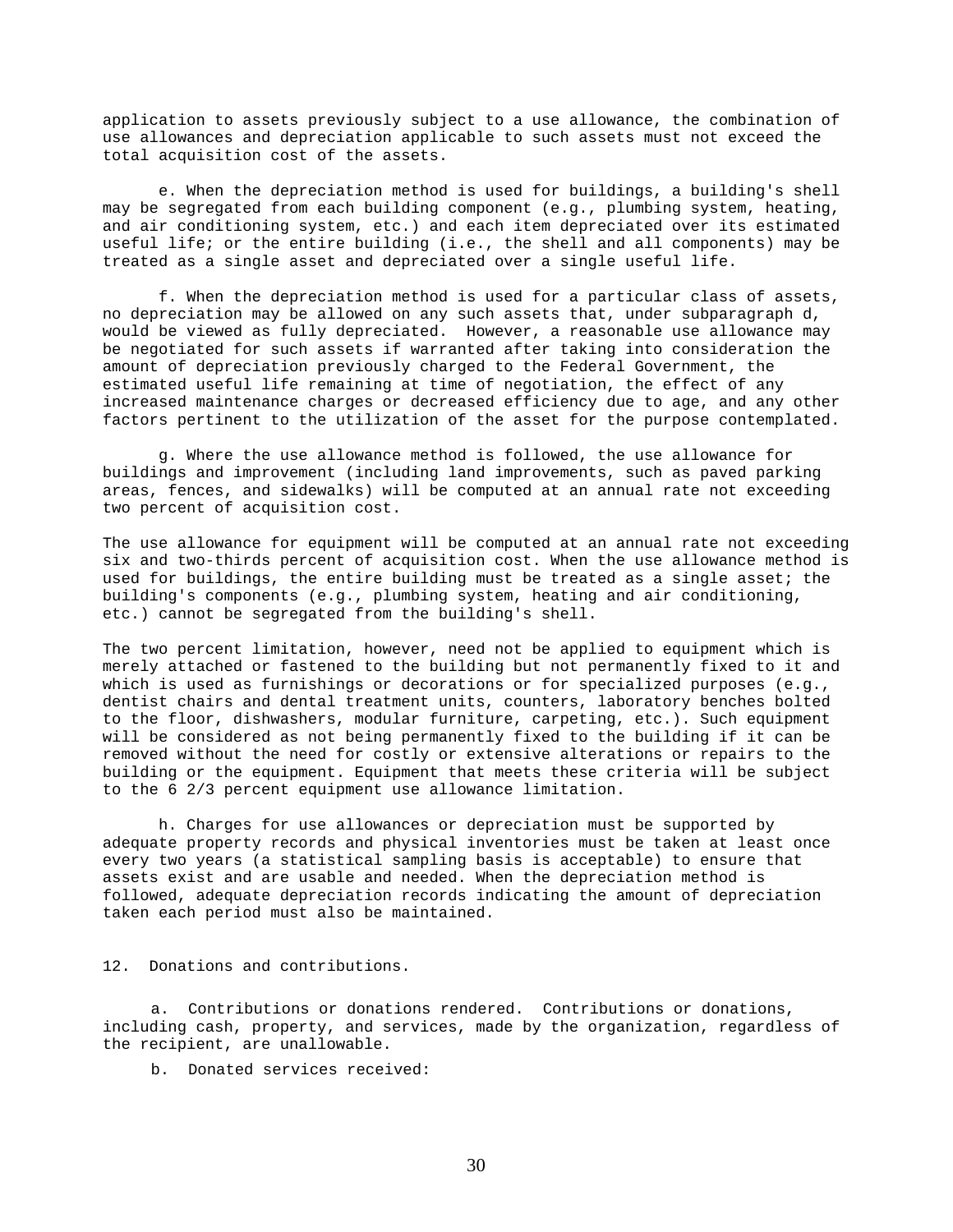(1) Donated or volunteer services may be furnished to an organization by professional and technical personnel, consultants, and other skilled and unskilled labor. The value of these services is not reimbursable either as a direct or indirect cost. However, the value of donated services may be used to meet cost sharing or matching requirements in accordance with the Common Rule.

 (2)The value of donated services utilized in the performance of a direct cost activity shall, when material in amount, be considered in the determination of the non-profit organization's indirect costs or rate(s) and, accordingly, shall be allocated a proportionate share of applicable indirect costs when the following exist:

(a) The aggregate value of the services is material;

 (b) The services are supported by a significant amount of the indirect costs incurred by the non-profit organization; and

 (c) The direct cost activity is not pursued primarily for the benefit of the Federal Government.

 (3) In those instances where there is no basis for determining the fair market value of the services rendered, the recipient and the cognizant agency shall negotiate an appropriate allocation of indirect cost to the services.

(4) Where donated services directly benefit a project supported by an award, the indirect costs allocated to the services will be considered as a part of the total costs of the project. Such indirect costs may be reimbursed under the award or used to meet cost sharing or matching requirements.

(5) The value of the donated services may be used to meet cost sharing or matching requirements under conditions described in Sec.\_\_.23 of Circular A-110. Where donated services are treated as indirect costs, indirect cost rates will separate the value of the donations so that reimbursement will not be made.

c. Donated goods or space.

 (1) Donated goods; i.e., expendable personal property/supplies, and donated use of space may be furnished to a non-profit organization. The value of the goods and space is not reimbursable either as a direct or indirect cost.

 (2) The value of the donations may be used to meet cost sharing or matching share requirements under the conditions described in Circular A-110. Where donations are treated as indirect costs, indirect cost rates will separate the value of the donations so that reimbursement will not be made.

13. Employee morale, health, and welfare costs.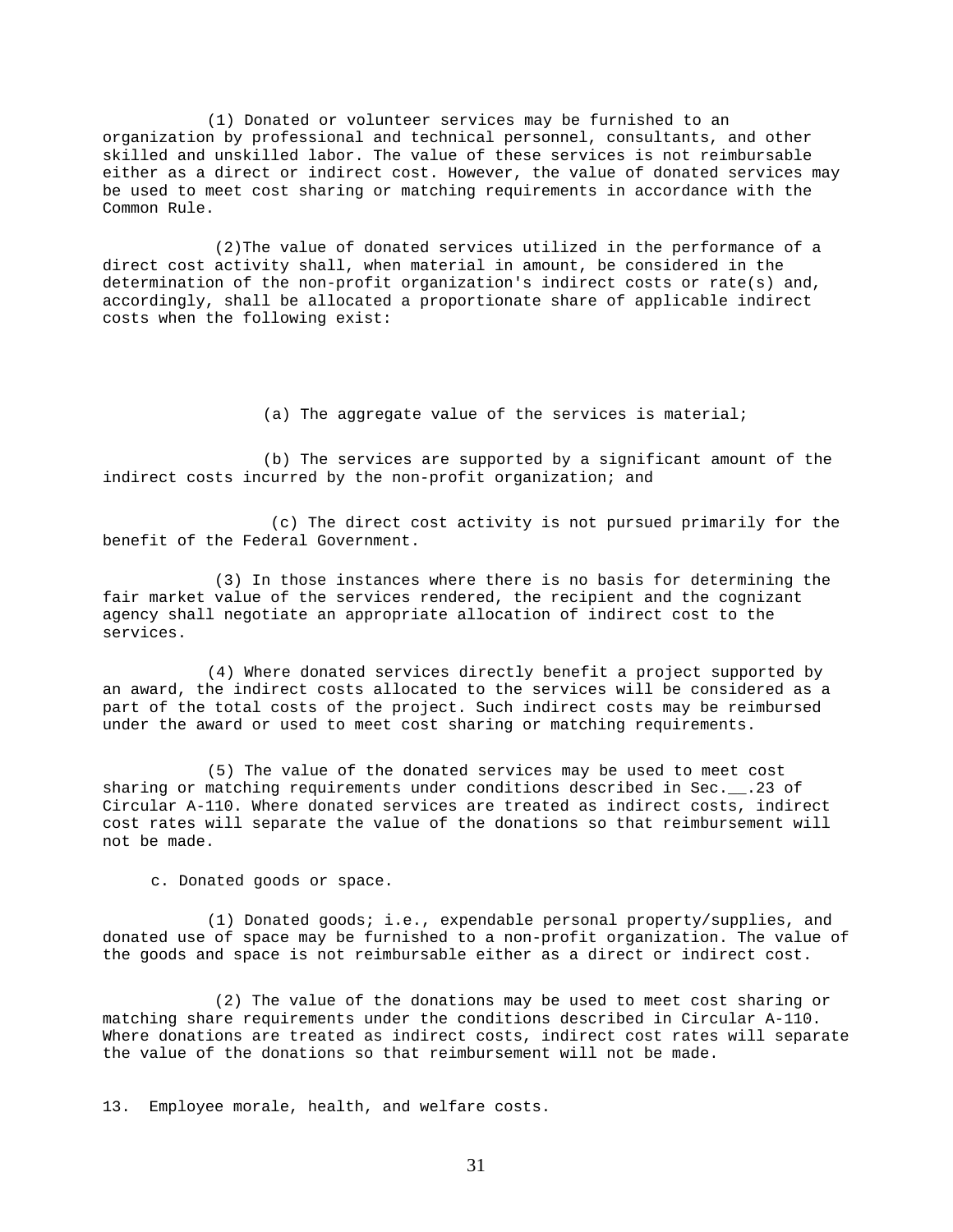a. The costs of employee information publications, health or first-aid clinics and/or infirmaries, recreational activities, employee counseling services, and any other expenses incurred in accordance with the non-profit organization's established practice or custom for the improvement of working conditions, employer-employee relations, employee morale, and employee performance are allowable.

 b. Such costs will be equitably apportioned to all activities of the nonprofit organization. Income generated from any of these activities will be credited to the cost thereof unless such income has been irrevocably set over to employee welfare organizations.

14. Entertainment costs. Costs of entertainment, including amusement, diversion, and social activities and any costs directly associated with such costs (such as tickets to shows or sports events, meals, lodging, rentals, transportation, and gratuities) are unallowable.

15. Equipment and other capital expenditures.

a. For purposes of this subparagraph, the following definitions apply:

 (1) "Capital Expenditures" means expenditures for the acquisition cost of capital assets (equipment, buildings, land), or expenditures to make improvements to capital assets that materially increase their value or useful life. Acquisition cost means the cost of the asset including the cost to put it in place. Acquisition cost for equipment, for example, means the net invoice price of the equipment, including the cost of any modifications, attachments, accessories, or auxiliary apparatus necessary to make it usable for the purpose for which it is acquired. Ancillary charges, such as taxes, duty, protective in transit insurance, freight, and installation may be included in, or excluded from the acquisition cost in accordance with the non-profit organization's regular accounting practices.

 (2) "Equipment" means an article of nonexpendable, tangible personal property having a useful life of more than one year and an acquisition cost which equals or exceeds the lesser of the capitalization level established by the non-profit organization for financial statement purposes, or \$5000.

 (3) "Special purpose equipment" means equipment which is used only for research, medical, scientific, or other technical activities. Examples of special purpose equipment include microscopes, x-ray machines, surgical instruments, and spectrometers.

 (4) "General purpose equipment" means equipment, which is not limited to research, medical, scientific or other technical activities. Examples include office equipment and furnishings, modular offices, telephone networks, information technology equipment and systems, air conditioning equipment, reproduction and printing equipment, and motor vehicles.

 b. The following rules of allowability shall apply to equipment and other capital expenditures: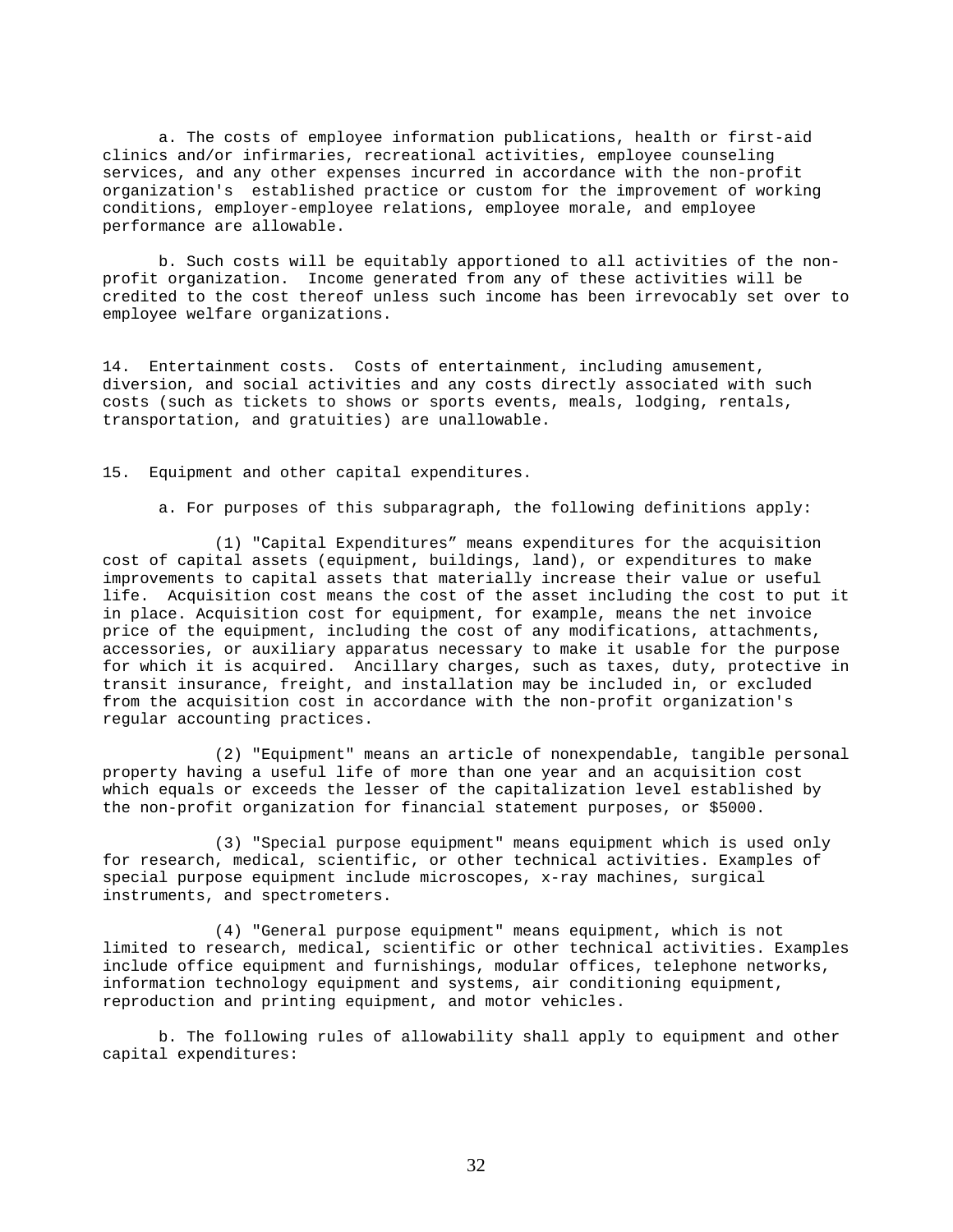(1) Capital expenditures for general purpose equipment, buildings, and land are unallowable as direct charges, except where approved in advance by the awarding agency.

 (2) Capital expenditures for special purpose equipment are allowable as direct costs, provided that items with a unit cost of \$5000 or more have the prior approval of the awarding agency.

 (3) Capital expenditures for improvements to land, buildings, or equipment which materially increase their value or useful life are unallowable as a direct cost except with the prior approval of the awarding agency.

 (4) When approved as a direct charge pursuant to paragraph 15.b.(1), (2), and (3) above, capital expenditures will be charged in the period in which the expenditure is incurred, or as otherwise determined appropriate by and negotiated with the awarding agency.

 (5) Equipment and other capital expenditures are unallowable as indirect costs. However, see Attachment B, paragraph 11., Depreciation and use allowance, for rules on the allowability of use allowances or depreciation on buildings, capital improvements, and equipment. Also, see Attachment B, paragraph 43., Rental costs of buildings and equipment, for rules on the allowability of rental costs for land, buildings, and equipment.

 (6) The unamortized portion of any equipment written off as a result of a change in capitalization levels may be recovered by continuing to claim the otherwise allowable use allowances or depreciation on the equipment, or by amortizing the amount to be written off over a period of years negotiated with the cognizant agency.

16. Fines and penalties. Costs of fines and penalties resulting from violations of, or failure of the organization to comply with Federal, State, and local laws and regulations are unallowable except when incurred as a result of compliance with specific provisions of an award or instructions in writing from the awarding agency.

17. Fund raising and investment management costs.

a. Costs of organized fund raising, including financial campaigns, endowment drives, solicitation of gifts and bequests, and similar expenses incurred solely to raise capital or obtain contributions are unallowable.

b. Costs of investment counsel and staff and similar expenses incurred solely to enhance income from investments are unallowable.

c. Fund raising and investment activities shall be allocated an appropriate share of indirect costs under the conditions described in subparagraph B.3 of Attachment A.

18. Gains and losses on depreciable assets.

a. (1) Gains and losses on sale, retirement, or other disposition of depreciable property shall be included in the year in which they occur as credits or charges to cost grouping(s) in which the depreciation applicable to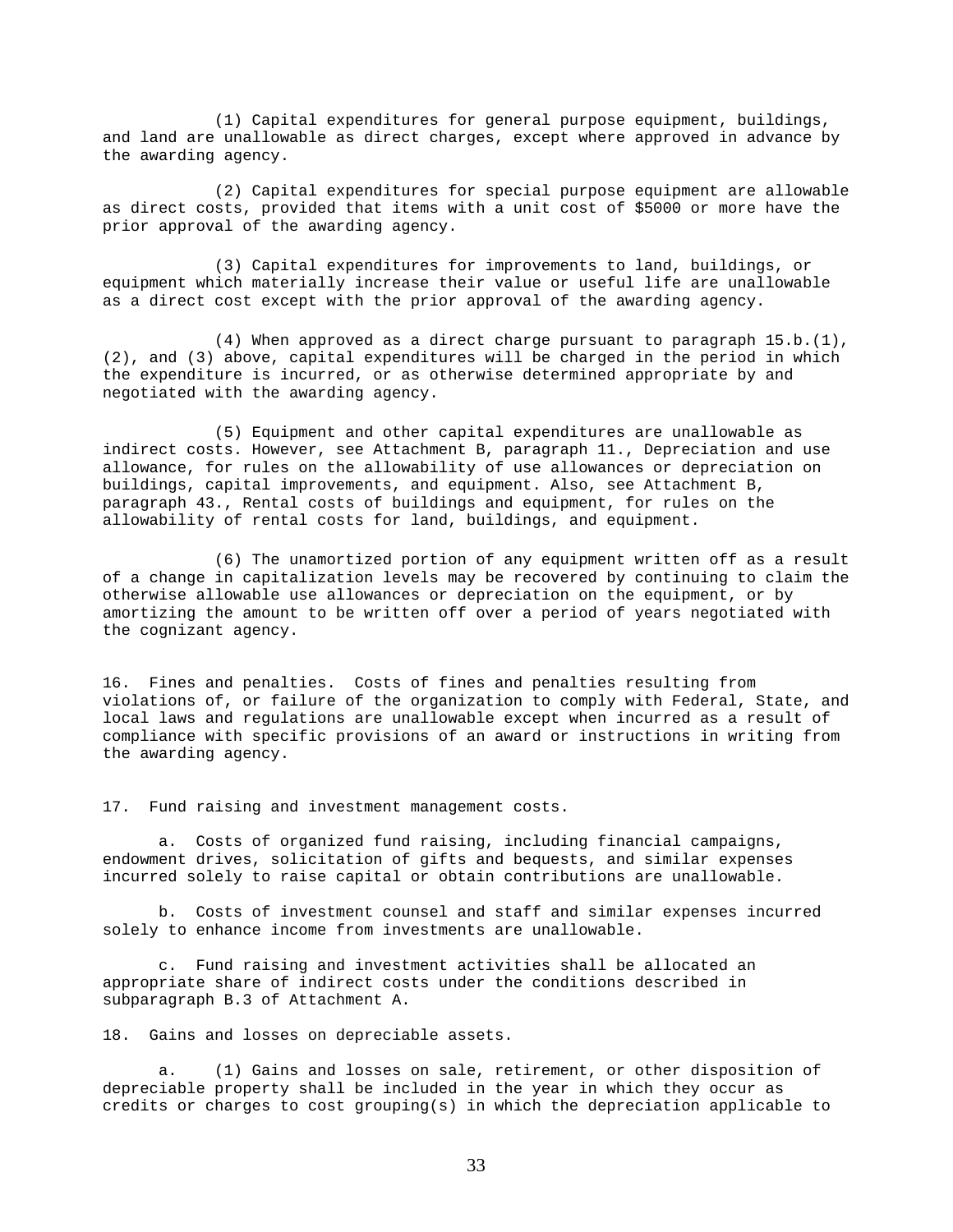such property was included. The amount of the gain or loss to be included as a credit or charge to the appropriate cost grouping(s) shall be the difference between the amount realized on the property and the undepreciated basis of the property.

(2) Gains and losses on the disposition of depreciable property shall not be recognized as a separate credit or charge under the following conditions:

(a) The gain or loss is processed through a depreciation account and is reflected in the depreciation allowable under paragraph 11.

(b) The property is given in exchange as part of the purchase price of a similar item and the gain or loss is taken into account in determining the depreciation cost basis of the new item.

(c) A loss results from the failure to maintain permissible insurance, except as otherwise provided in Attachment B, paragraph 22.

(d) Compensation for the use of the property was provided through use allowances in lieu of depreciation in accordance with paragraph 9.

(e) Gains and losses arising from mass or extraordinary sales, retirements, or other dispositions shall be considered on a case-by-case basis.

b. Gains or losses of any nature arising from the sale or exchange of property other than the property covered in subparagraph a shall be excluded in computing award costs.

19. Goods or services for personal use. Costs of goods or services for personal use of the organization's employees are unallowable regardless of whether the cost is reported as taxable income to the employees.

20. Housing and personal living expenses.

a. Costs of housing (e.g., depreciation, maintenance, utilities, furnishings, rent, etc.), housing allowances and personal living expenses for/of the organization's officers are unallowable as fringe benefit or indirect costs regardless of whether the cost is reported as taxable income to the employees. These costs are allowable as direct costs to sponsored award when necessary for the performance of the sponsored award and approved by awarding agencies.

b. The term "officers" includes current and past officers and employees.

21. Idle facilities and idle capacity.

a. As used in this section the following terms have the meanings set forth below:

 (1) "Facilities" means land and buildings or any portion thereof, equipment individually or collectively, or any other tangible capital asset, wherever located, and whether owned or leased by the non-profit organization.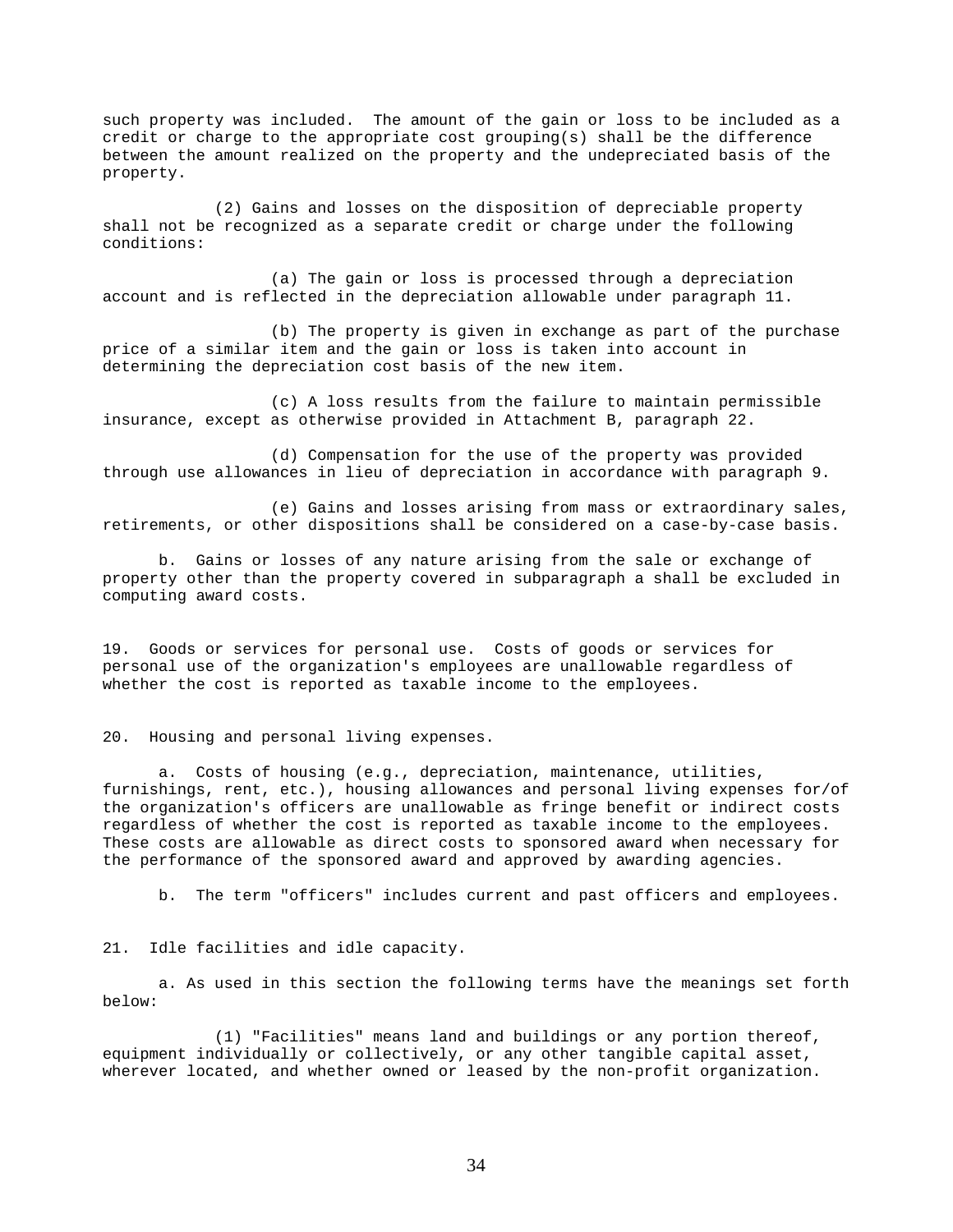(2) "Idle facilities" means completely unused facilities that are excess to the non-profit organization's current needs.

 (3) "Idle capacity" means the unused capacity of partially used facilities. It is the difference between: (a) that which a facility could achieve under 100 percent operating time on a one-shift basis less operating interruptions resulting from time lost for repairs, setups, unsatisfactory materials, and other normal delays; and (b) the extent to which the facility was actually used to meet demands during the accounting period. A multi-shift basis should be used if it can be shown that this amount of usage would normally be expected for the type of facility involved.

 (4) "Cost of idle facilities or idle capacity" means costs such as maintenance, repair, housing, rent, and other related costs, e.g., insurance, interest, property taxes and depreciation or use allowances.

b. The costs of idle facilities are unallowable except to the extent that:

(1) They are necessary to meet fluctuations in workload; or

 (2) Although not necessary to meet fluctuations in workload, they were necessary when acquired and are now idle because of changes in program requirements, efforts to achieve more economical operations, reorganization, termination, or other causes which could not have been reasonably foreseen. Under the exception stated in this subparagraph, costs of idle facilities are allowable for a reasonable period of time, ordinarily not to exceed one year, depending on the initiative taken to use, lease, or dispose of such facilities.

 c. The costs of idle capacity are normal costs of doing business and are a factor in the normal fluctuations of usage or indirect cost rates from period to period. Such costs are allowable, provided that the capacity is reasonably anticipated to be necessary or was originally reasonable and is not subject to reduction or elimination by use on other Federal awards, subletting, renting, or sale, in accordance with sound business, economic, or security practices. Widespread idle capacity throughout an entire facility or among a group of assets having substantially the same function may be considered idle facilities.

22. Insurance and indemnification.

a. Insurance includes insurance which the organization is required to carry, or which is approved, under the terms of the award and any other insurance which the organization maintains in connection with the general conduct of its operations. This paragraph does not apply to insurance which represents fringe benefits for employees (see subparagraphs 8.g and 8.i(2)).

(1) Costs of insurance required or approved, and maintained, pursuant to the award are allowable.

(2) Costs of other insurance maintained by the organization in connection with the general conduct of its operations are allowable subject to the following limitations:

(a) Types and extent of coverage shall be in accordance with sound business practice and the rates and premiums shall be reasonable under the circumstances.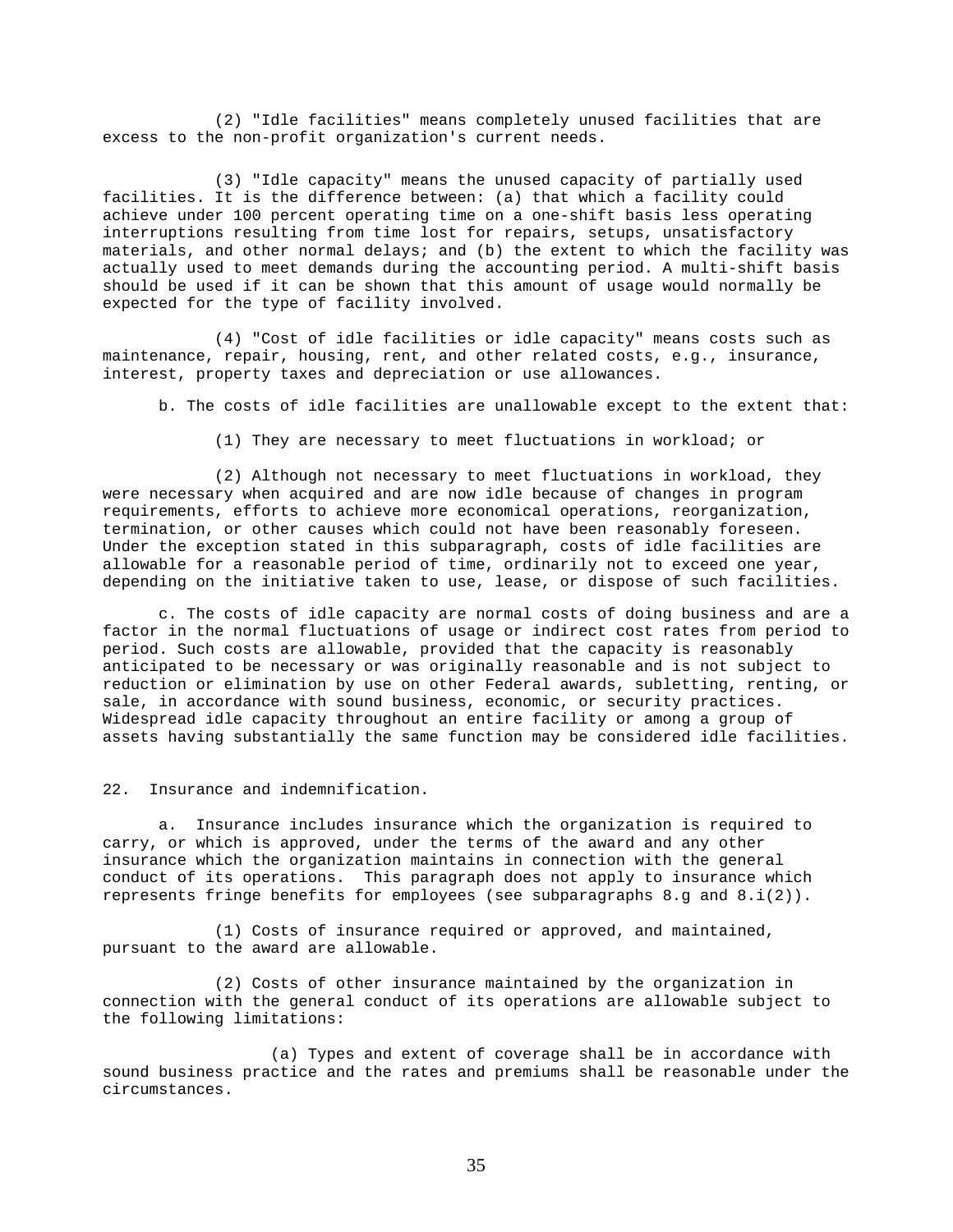(b) Costs allowed for business interruption or other similar insurance shall be limited to exclude coverage of management fees.

(c) Costs of insurance or of any provisions for a reserve covering the risk of loss or damage to Federal property are allowable only to the extent that the organization is liable for such loss or damage.

(d) Provisions for a reserve under a self-insurance program are allowable to the extent that types of coverage, extent of coverage, rates, and premiums would have been allowed had insurance been purchased to cover the risks. However, provision for known or reasonably estimated self-insured liabilities, which do not become payable for more than one year after the provision is made, shall not exceed the present value of the liability.

(e) Costs of insurance on the lives of trustees, officers, or other employees holding positions of similar responsibilities are allowable only to the extent that the insurance represents additional compensation (see subparagraph  $8.9(4)$ ). The cost of such insurance when the organization is identified as the beneficiary is unallowable.

(f) Insurance against defects. Costs of insurance with respect to any costs incurred to correct defects in the organization's materials or workmanship are unallowable.

(g) Medical liability (malpractice) insurance. Medical liability insurance is an allowable cost of Federal research programs only to the extent that the Federal research programs involve human subjects or training of participants in research techniques. Medical liability insurance costs shall be treated as a direct cost and shall be assigned to individual projects based on the manner in which the insurer allocates the risk to the population covered by the insurance.

(3) Actual losses which could have been covered by permissible insurance (through the purchase of insurance or a self-insurance program) are unallowable unless expressly provided for in the award, except:

(a) Costs incurred because of losses not covered under nominal deductible insurance coverage provided in keeping with sound business practice are allowable.

(b) Minor losses not covered by insurance, such as spoilage, breakage, and disappearance of supplies, which occur in the ordinary course of operations, are allowable.

b. Indemnification includes securing the organization against liabilities to third persons and any other loss or damage, not compensated by insurance or otherwise. The Federal Government is obligated to indemnify the organization only to the extent expressly provided in the award.

23. Interest.

 a. Costs incurred for interest on borrowed capital, temporary use of endowment funds, or the use of the non-profit organization's own funds, however represented, are unallowable. However, interest on debt incurred after September 29, 1995 to acquire or replace capital assets (including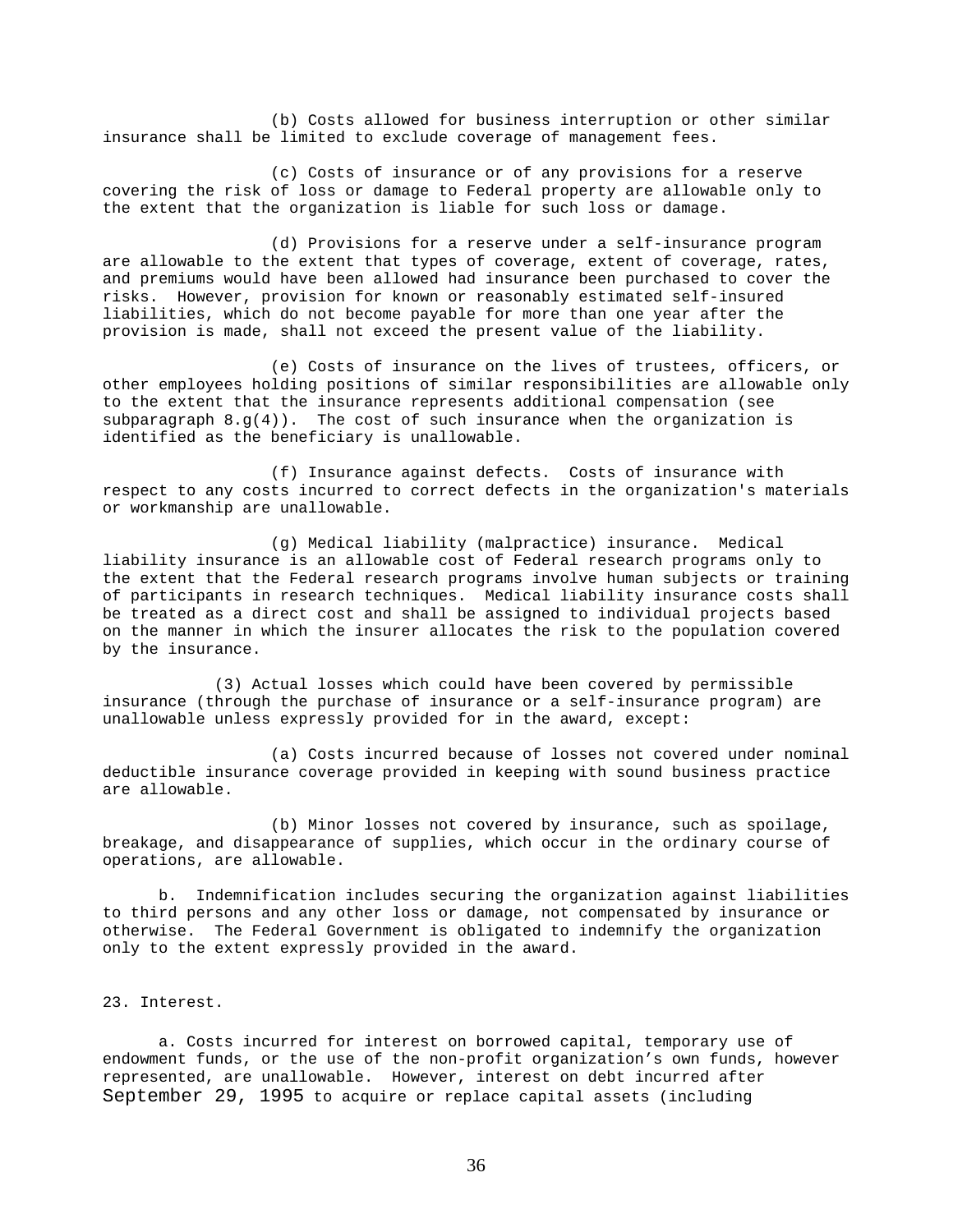renovations, alterations, equipment, land, and capital assets acquired through capital leases), acquired after September 29, 1995 and used in support of Federal awards is allowable, provided that:

 (1) For facilities acquisitions (excluding renovations and alterations) costing over \$10 million where the Federal Government's reimbursement is expected to equal or exceed 40 percent of an asset's cost, the non-profit organization prepares, prior to the acquisition or replacement of the capital asset(s), a justification that demonstrates the need for the facility in the conduct of federally-sponsored activities. Upon request, the needs justification must be provided to the Federal agency with cost cognizance authority as a prerequisite to the continued allowability of interest on debt and depreciation related to the facility. The needs justification for the acquisition of a facility should include, at a minimum, the following:

 (a) A statement of purpose and justification for facility acquisition or replacement

(b) A statement as to why current facilities are not adequate

(c) A statement of planned future use of the facility

 (d) A description of the financing agreement to be arranged for the facility

 (e) A summary of the building contract with estimated cost information and statement of source and use of funds

(f) A schedule of planned occupancy dates

 (2) For facilities costing over \$500,000, the non-profit organization prepares, prior to the acquisition or replacement of the facility, a lease/purchase analysis in accordance with the provisions of Sec. \_\_.30 through .37 of Circular A-110, which shows that a financed purchase or capital lease is less costly to the organization than other leasing alternatives, on a net present value basis. Discount rates used should be equal to the non-profit organization's anticipated interest rates and should be no higher than the fair market rate available to the non-profit organization from an unrelated ("arm's length") third-party. The lease/purchase analysis shall include a comparison of the net present value of the projected total cost comparisons of both alternatives over the period the asset is expected to be used by the non-profit organization. The cost comparisons associated with purchasing the facility shall include the estimated purchase price, anticipated operating and maintenance costs (including property taxes, if applicable) not included in the debt financing, less any estimated asset salvage value at the end of the period defined above. The cost comparison for a capital lease shall include the estimated total lease payments, any estimated bargain purchase option, operating and maintenance costs, and taxes not included in the capital leasing arrangement, less any estimated credits due under the lease at the end of the period defined above. Projected operating lease costs shall be based on the anticipated cost of leasing comparable facilities at fair market rates under rental agreements that would be renewed or reestablished over the period defined above, and any expected maintenance costs and allowable property taxes to be borne by the non-profit organization directly or as part of the lease arrangement.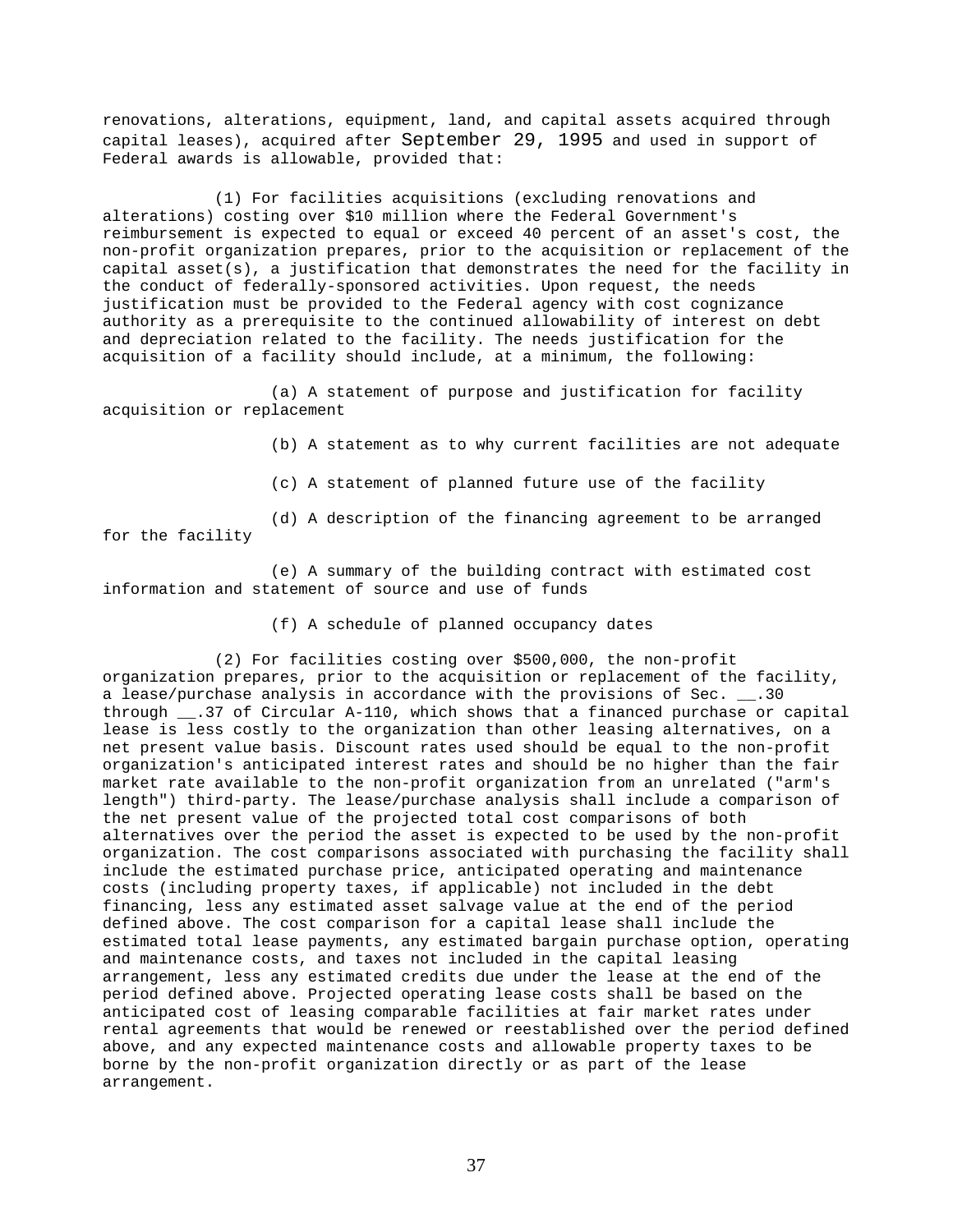(3) The actual interest cost claimed is predicated upon interest rates that are no higher than the fair market rate available to the non-profit organization from an unrelated ("arm's length") third party.

 (4) Investment earnings, including interest income, on bond or loan principal, pending payment of the construction or acquisition costs, are used to offset allowable interest cost. Arbitrage earnings reportable to the Internal Revenue Service are not required to be offset against allowable interest costs.

 (5) Reimbursements are limited to the least costly alternative based on the total cost analysis required under subparagraph (b). For example, if an operating lease is determined to be less costly than purchasing through debt financing, then reimbursement is limited to the amount determined if leasing had been used. In all cases where a lease/purchase analysis is performed, Federal reimbursement shall be based upon the least expensive alternative.

 (6) Non-profit organizations are also subject to the following conditions:

 (a) Interest on debt incurred to finance or refinance assets acquired before or reacquired after September 29, 1995, is not allowable.

unallowable.

(b) Interest attributable to fully depreciated assets is

 (c) For debt arrangements over \$1 million, unless the nonprofit organization makes an initial equity contribution to the asset purchase of 25 percent or more, non-profit organizations shall reduce claims for interest expense by an amount equal to imputed interest earnings on excess cash flow, which is to be calculated as follows. Annually, non-profit organizations shall prepare a cumulative (from the inception of the project) report of monthly cash flows that includes inflows and outflows, regardless of the funding source. Inflows consist of depreciation expense, amortization of capitalized construction interest, and annual interest expense. For cash flow calculations, the annual inflow figures shall be divided by the number of months in the year (usually 12) that the building is in service for monthly amounts. Outflows consist of initial equity contributions, debt principal payments (less the pro rata share attributable to the unallowable costs of land) and interest payments. Where cumulative inflows exceed cumulative outflows, interest shall be calculated on the excess inflows for that period and be treated as a reduction to allowable interest expense. The rate of interest to be used to compute earnings on excess cash flows shall be the three month Treasury Bill closing rate as of the last business day of that month.

 (d) Substantial relocation of federally-sponsored activities from a facility financed by indebtedness, the cost of which was funded in whole or part through Federal reimbursements, to another facility prior to the expiration of a period of 20 years requires notice to the Federal cognizant agency. The extent of the relocation, the amount of the Federal participation in the financing, and the depreciation and interest charged to date may require negotiation and/or downward adjustments of replacement space charged to Federal programs in the future.

 (e) The allowable costs to acquire facilities and equipment are limited to a fair market value available to the non-profit organization from an unrelated ("arm's length") third party.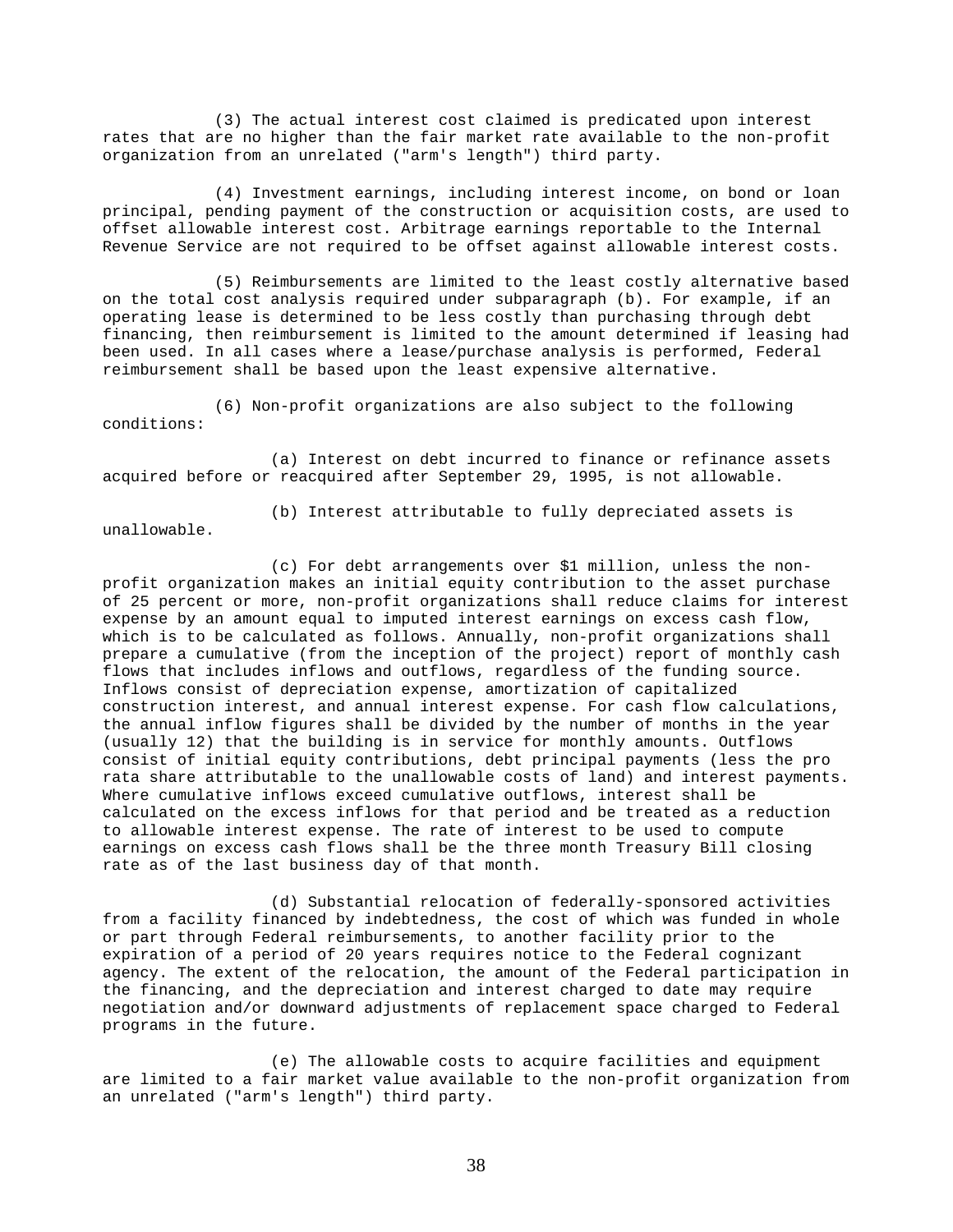b. For non-profit organizations subject to "full coverage"' under the Cost Accounting Standards (CAS) as defined at 48 CFR 9903.201, the interest allowability provisions of subparagraph a do not apply. Instead, these organizations' sponsored agreements are subject to CAS 414 (48 CFR 9903.414), cost of money as an element of the cost of facilities capital, and CAS 417 (48 CFR 9903.417), cost of money as an element of the cost of capital assets under construction.

 c. The following definitions are to be used for purposes of this paragraph:

 (1) Re-acquired assets means assets held by the non-profit organization prior to September 29, 1995 that have again come to be held by the organization, whether through repurchase or refinancing. It does not include assets acquired to replace older assets.

 (2) Initial equity contribution means the amount or value of contributions made by non-profit organizations for the acquisition of the asset or prior to occupancy of facilities.

 (3) Asset costs means the capitalizable costs of an asset, including construction costs, acquisition costs, and other such costs capitalized in accordance with GAAP.

24. Labor relations costs. Costs incurred in maintaining satisfactory relations between the organization and its employees, including costs of labor management committees, employee publications, and other related activities are allowable.

# 25. Lobbying.

a. Notwithstanding other provisions of this Circular, costs associated with the following activities are unallowable:

(1) Attempts to influence the outcomes of any Federal, State, or local election, referendum, initiative, or similar procedure, through in kind or cash contributions, endorsements, publicity, or similar activity;

(2) Establishing, administering, contributing to, or paying the expenses of a political party, campaign, political action committee, or other organization established for the purpose of influencing the outcomes of elections;

(3) Any attempt to influence: (i) The introduction of Federal or State legislation; or (ii) the enactment or modification of any pending Federal or State legislation through communication with any member or employee of the Congress or State legislature (including efforts to influence State or local officials to engage in similar lobbying activity), or with any Government official or employee in connection with a decision to sign or veto enrolled legislation;

(4) Any attempt to influence: (i) The introduction of Federal or State legislation; or (ii) the enactment or modification of any pending Federal or State legislation by preparing, distributing or using publicity or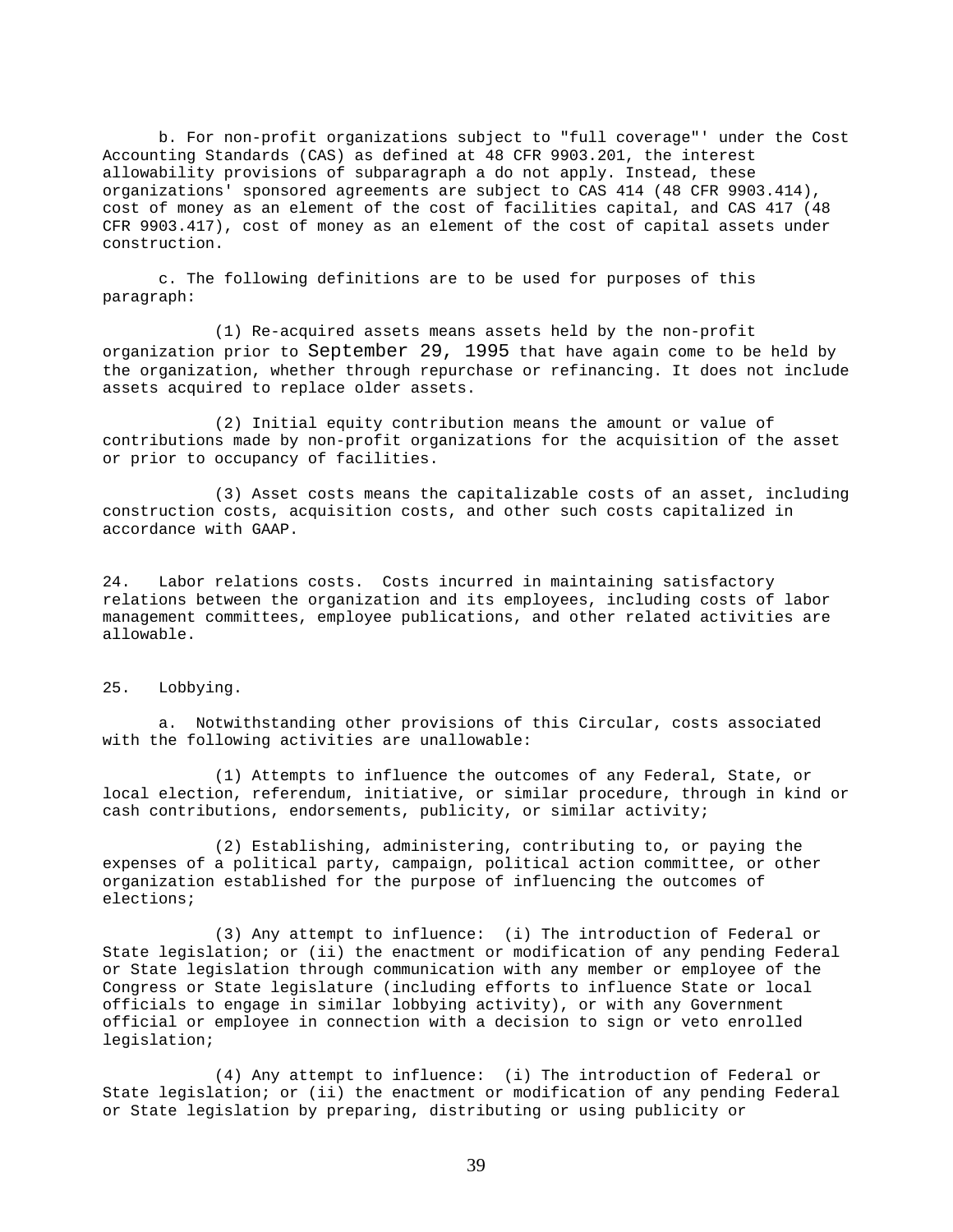propaganda, or by urging members of the general public or any segment thereof to contribute to or participate in any mass demonstration, march, rally, fundraising drive, lobbying campaign or letter writing or telephone campaign; or

(5) Legislative liaison activities, including attendance at legislative sessions or committee hearings, gathering information regarding legislation, and analyzing the effect of legislation, when such activities are carried on in support of or in knowing preparation for an effort to engage in unallowable lobbying.

b. The following activities are excepted from the coverage of subparagraph a:

(1) Providing a technical and factual presentation of information on a topic directly related to the performance of a grant, contract or other agreement through hearing testimony, statements or letters to the Congress or a State legislature, or subdivision, member, or cognizant staff member thereof, in response to a documented request (including a Congressional Record notice requesting testimony or statements for the record at a regularly scheduled hearing) made by the recipient member, legislative body or subdivision, or a cognizant staff member thereof; provided such information is readily obtainable and can be readily put in deliverable form; and further provided that costs under this section for travel, lodging or meals are unallowable unless incurred to offer testimony at a regularly scheduled Congressional hearing pursuant to a written request for such presentation made by the Chairman or Ranking Minority Member of the Committee or Subcommittee conducting such hearing.

(2) Any lobbying made unallowable by subparagraph a(3) to influence State legislation in order to directly reduce the cost, or to avoid material impairment of the organization's authority to perform the grant, contract, or other agreement.

(3) Any activity specifically authorized by statute to be undertaken with funds from the grant, contract, or other agreement.

c. (1) When an organization seeks reimbursement for indirect costs, total lobbying costs shall be separately identified in the indirect cost rate proposal, and thereafter treated as other unallowable activity costs in accordance with the procedures of subparagraph B.3 of Attachment A.

(2) Organizations shall submit, as part of the annual indirect cost rate proposal, a certification that the requirements and standards of this paragraph have been complied with.

(3) Organizations shall maintain adequate records to demonstrate that the determination of costs as being allowable or unallowable pursuant to paragraph 25 complies with the requirements of this Circular.

(4) Time logs, calendars, or similar records shall not be required to be created for purposes of complying with this paragraph during any particular calendar month when: (1) the employee engages in lobbying (as defined in subparagraphs (a) and (b)) 25 percent or less of the employee's compensated hours of employment during that calendar month, and (2) within the preceding five-year period, the organization has not materially misstated allowable or unallowable costs of any nature, including legislative lobbying costs. When conditions (1) and (2) are met, organizations are not required to establish records to support the allowabliliy of claimed costs in addition to records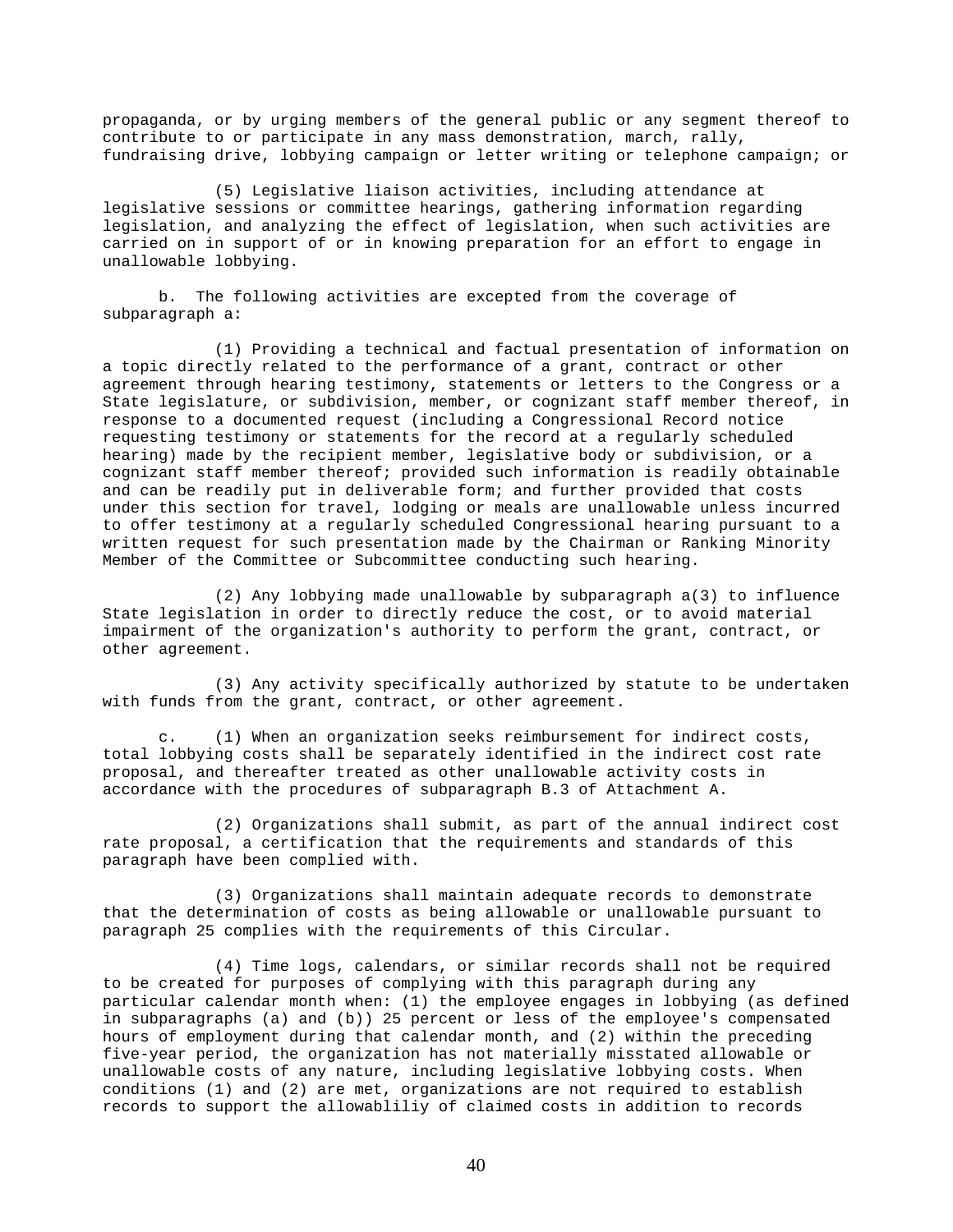already required or maintained. Also, when conditions (1) and (2) are met, the absence of time logs, calendars, or similar records will not serve as a basis for disallowing costs by contesting estimates of lobbying time spent by employees during a calendar month.

(5) Agencies shall establish procedures for resolving in advance, in consultation with OMB, any significant questions or disagreements concerning the interpretation or application of paragraph 25. Any such advance resolution shall be binding in any subsequent settlements, audits or investigations with respect to that grant or contract for purposes of interpretation of this Circular; provided, however, that this shall not be construed to prevent a contractor or grantee from contesting the lawfulness of such a determination.

d.Executive lobbying costs. Costs incurred in attempting to improperly influence either directly or indirectly, an employee or officer of the Executive Branch of the Federal Government to give consideration or to act regarding a sponsored agreement or a regulatory matter are unallowable. Improper influence means any influence that induces or tends to induce a Federal employee or officer to give consideration or to act regarding a federally-sponsored agreement or regulatory matter on any basis other than the merits of the matter.

26. Losses on other sponsored agreements or contracts. Any excess of costs over income on any award is unallowable as a cost of any other award. This includes, but is not limited to, the organization's contributed portion by reason of cost sharing agreements or any under-recoveries through negotiation of lump sums for, or ceilings on, indirect costs.

27. Maintenance and repair costs. Costs incurred for necessary maintenance, repair, or upkeep of buildings and equipment (including Federal property unless otherwise provided for) which neither add to the permanent value of the property nor appreciably prolong its intended life, but keep it in an efficient operating condition, are allowable. Costs incurred for improvements which add to the permanent value of the buildings and equipment or appreciably prolong their intended life shall be treated as capital expenditures (see paragraph 15).

28. Materials and supplies costs.

 a. Costs incurred for materials, supplies, and fabricated parts necessary to carry out a Federal award are allowable.

 b. Purchased materials and supplies shall be charged at their actual prices, net of applicable credits. Withdrawals from general stores or stockrooms should be charged at their actual net cost under any recognized method of pricing inventory withdrawals, consistently applied. Incoming transportation charges are a proper part of materials and supplies costs.

 c. Only materials and supplies actually used for the performance of a Federal award may be charged as direct costs.

 d. Where federally-donated or furnished materials are used in performing the Federal award, such materials will be used without charge.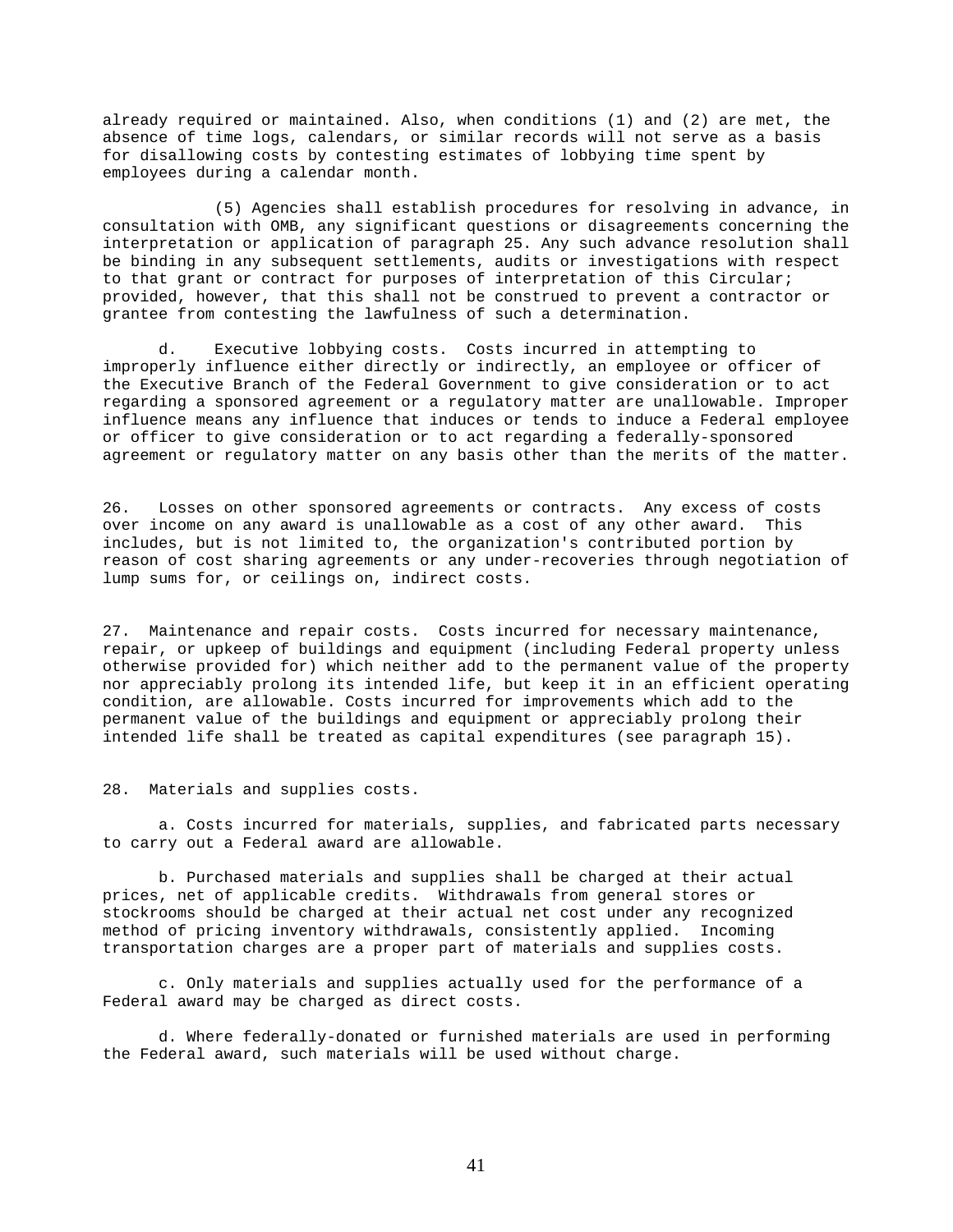29. Meetings and conferences. Costs of meetings and conferences, the primary purpose of which is the dissemination of technical information, are allowable. This includes costs of meals, transportation, rental of facilities, speakers' fees, and other items incidental to such meetings or conferences. But see Attachment B, paragraphs 14., Entertainment costs, and 33., Participant support costs.

30. Memberships, subscriptions, and professional activity costs.

 a. Costs of the non-profit organization's membership in business, technical, and professional organizations are allowable.

 b. Costs of the non-profit organization's subscriptions to business, professional, and technical periodicals are allowable.

 c. Costs of membership in any civic or community organization are allowable with prior approval by Federal cognizant agency.

 d. Costs of membership in any country club or social or dining club or organization are unallowable.

31. Organization costs. Expenditures, such as incorporation fees, brokers' fees, fees to promoters, organizers or management consultants, attorneys, accountants, or investment counselors, whether or not employees of the organization, in connection with establishment or reorganization of an organization, are unallowable except with prior approval of the awarding agency.

32. Page charges in professional journals. Page charges for professional journal publications are allowable as a necessary part of research costs, where:

a. The research papers report work supported by the Federal Government; and

b. The charges are levied impartially on all research papers published by the journal, whether or not by federally-sponsored authors.

33. Participant support costs. Participant support costs are direct costs for items such as stipends or subsistence allowances, travel allowances, and registration fees paid to or on behalf of participants or trainees (but not employees) in connection with meetings, conferences, symposia, or training projects. These costs are allowable with the prior approval of the awarding agency.

### 34. Patent costs.

a. The following costs relating to patent and copyright matters are allowable: (i) cost of preparing disclosures, reports, and other documents required by the Federal award and of searching the art to the extent necessary to make such disclosures; (ii) cost of preparing documents and any other patent costs in connection with the filing and prosecution of a United States patent application where title or royalty-free license is required by the Federal Government to be conveyed to the Federal Government; and (iii) general counseling services relating to patent and copyright matters, such as advice on patent and copyright laws, regulations, clauses, and employee agreements (but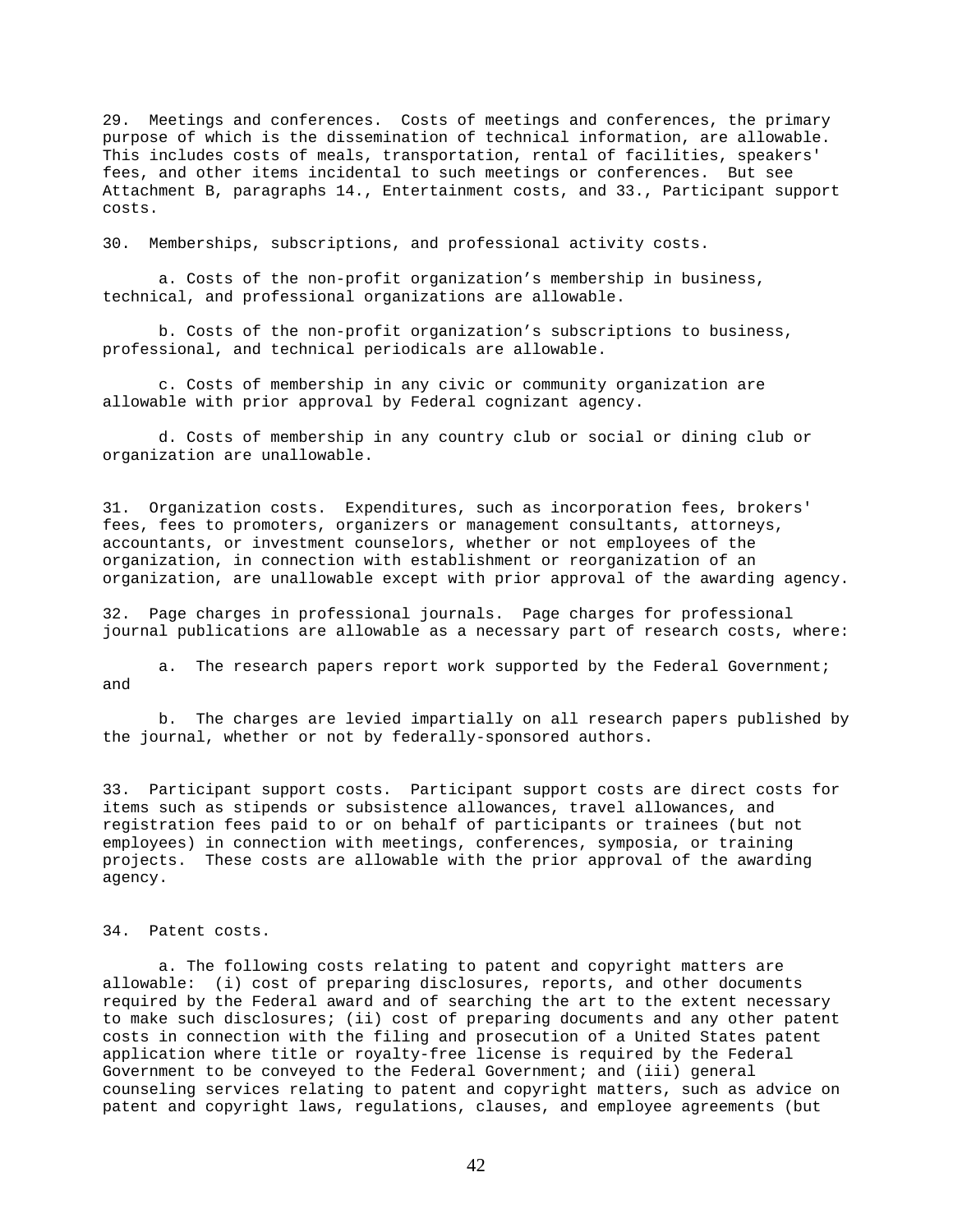see paragraphs 37., Professional services costs, and 44., Royalties and other costs for use of patents and copyrights).

 b. The following costs related to patent and copyright matter are unallowable:

 (1) Cost of preparing disclosures, reports, and other documents and of searching the art to the extent necessary to make disclosures not required by the award

 (2) Costs in connection with filing and prosecuting any foreign patent application, or any United States patent application, where the Federal award does not require conveying title or a royalty-free license to the Federal Government (but see paragraph 45., Royalties and other costs for use of patents and copyrights).

35. Plant and homeland security costs. Necessary and reasonable expenses incurred for routine and homeland security to protect facilities, personnel, and work products are allowable. Such costs include, but are not limited to, wages and uniforms of personnel engaged in security activities; equipment; barriers; contractual security services; consultants; etc. Capital expenditures for homeland and plant security purposes are subject to paragraph 15., Equipment and other capital expenditures, of this Circular.

36. Pre-agreement costs. Pre-award costs are those incurred prior to the effective date of the award directly pursuant to the negotiation and in anticipation of the award where such costs are necessary to comply with the proposed delivery schedule or period of performance. Such costs are allowable only to the extent that they would have been allowable if incurred after the date of the award and only with the written approval of the awarding agency.

37. Professional services costs.

a. Costs of professional and consultant services rendered by persons who are members of a particular profession or possess a special skill, and who are not officers or employees of the non-profit organization, are allowable, subject to subparagraphs b and c when reasonable in relation to the services rendered and when not contingent upon recovery of the costs from the Federal Government.

In addition, legal and related services are limited under Attachment B, paragraph 10.

 b. In determining the allowability of costs in a particular case, no single factor or any special combination of factors is necessarily determinative. However, the following factors are relevant:

 (1) The nature and scope of the service rendered in relation to the service required.

 (2) The necessity of contracting for the service, considering the non-profit organization's capability in the particular area.

 (3) The past pattern of such costs, particularly in the years prior to Federal awards.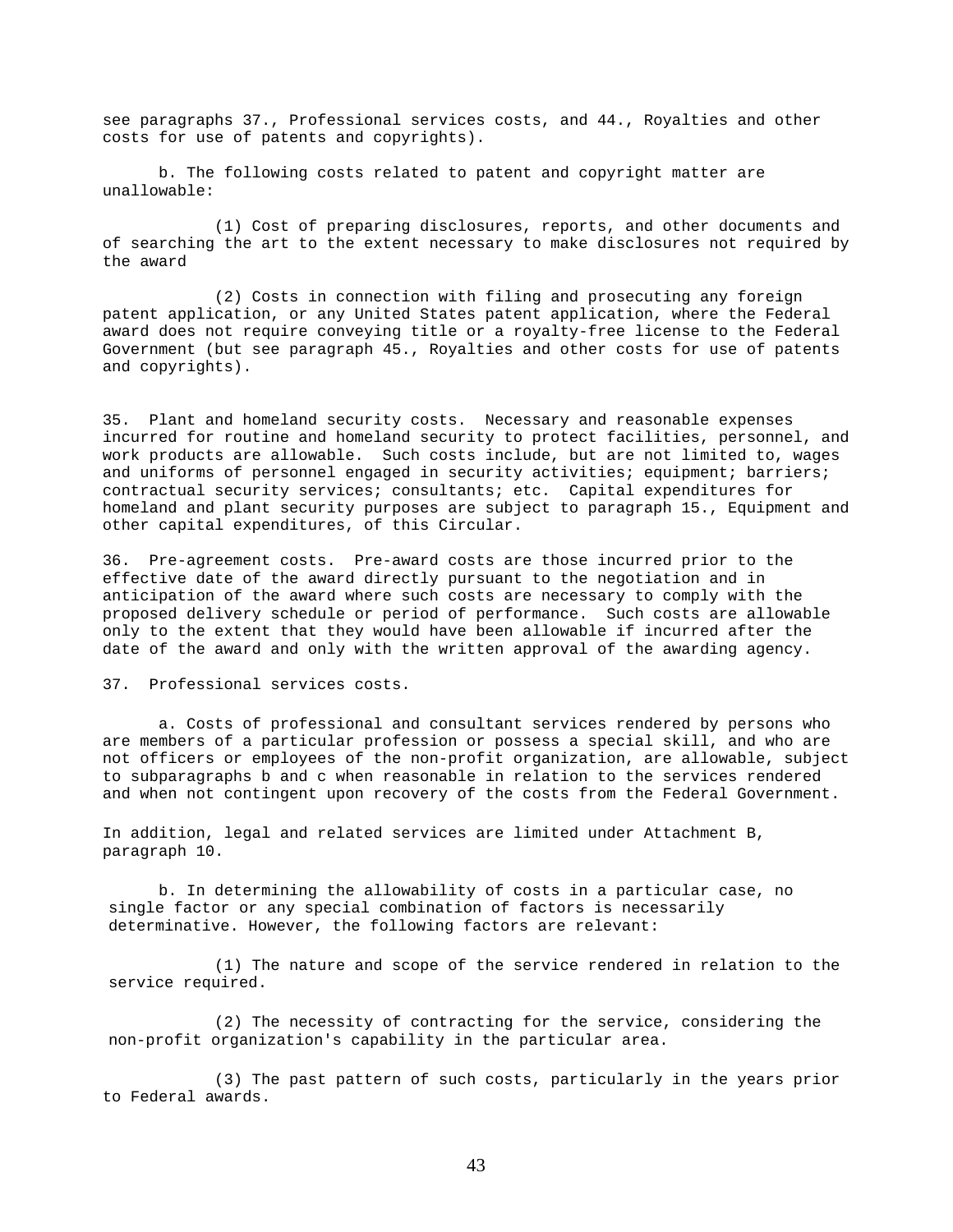(4) The impact of Federal awards on the non-profit organization's business (i.e., what new problems have arisen).

 (5) Whether the proportion of Federal work to the non-profit organization's total business is such as to influence the non-profit organization in favor of incurring the cost, particularly where the services rendered are not of a continuing nature and have little relationship to work under Federal grants and contracts.

 (6) Whether the service can be performed more economically by direct employment rather than contracting.

 (7) The qualifications of the individual or concern rendering the service and the customary fees charged, especially on non-Federal awards.

 (8) Adequacy of the contractual agreement for the service (e.g., description of the service, estimate of time required, rate of compensation, and termination provisions).

 c. In addition to the factors in subparagraph b, retainer fees to be allowable must be supported by evidence of bona fide services available or rendered

38. Publication and printing costs.

 a. Publication costs include the costs of printing (including the processes of composition, plate-making, press work, binding, and the end products produced by such processes), distribution, promotion, mailing, and general handling. Publication costs also include page charges in professional publications.

 b. If these costs are not identifiable with a particular cost objective, they should be allocated as indirect costs to all benefiting activities of the non-profit organization.

 c. Page charges for professional journal publications are allowable as a necessary part of research costs where:

 (1) The research papers report work supported by the Federal Government: and

 (2) The charges are levied impartially on all research papers published by the journal, whether or not by federally-sponsored authors.

39. Rearrangement and alteration costs. Costs incurred for ordinary or normal rearrangement and alteration of facilities are allowable. Special arrangement and alteration costs incurred specifically for the project are allowable with the prior approval of the awarding agency.

40. Reconversion costs. Costs incurred in the restoration or rehabilitation of the non-profit organization's facilities to approximately the same condition existing immediately prior to commencement of Federal awards, less costs related to normal wear and tear, are allowable.

44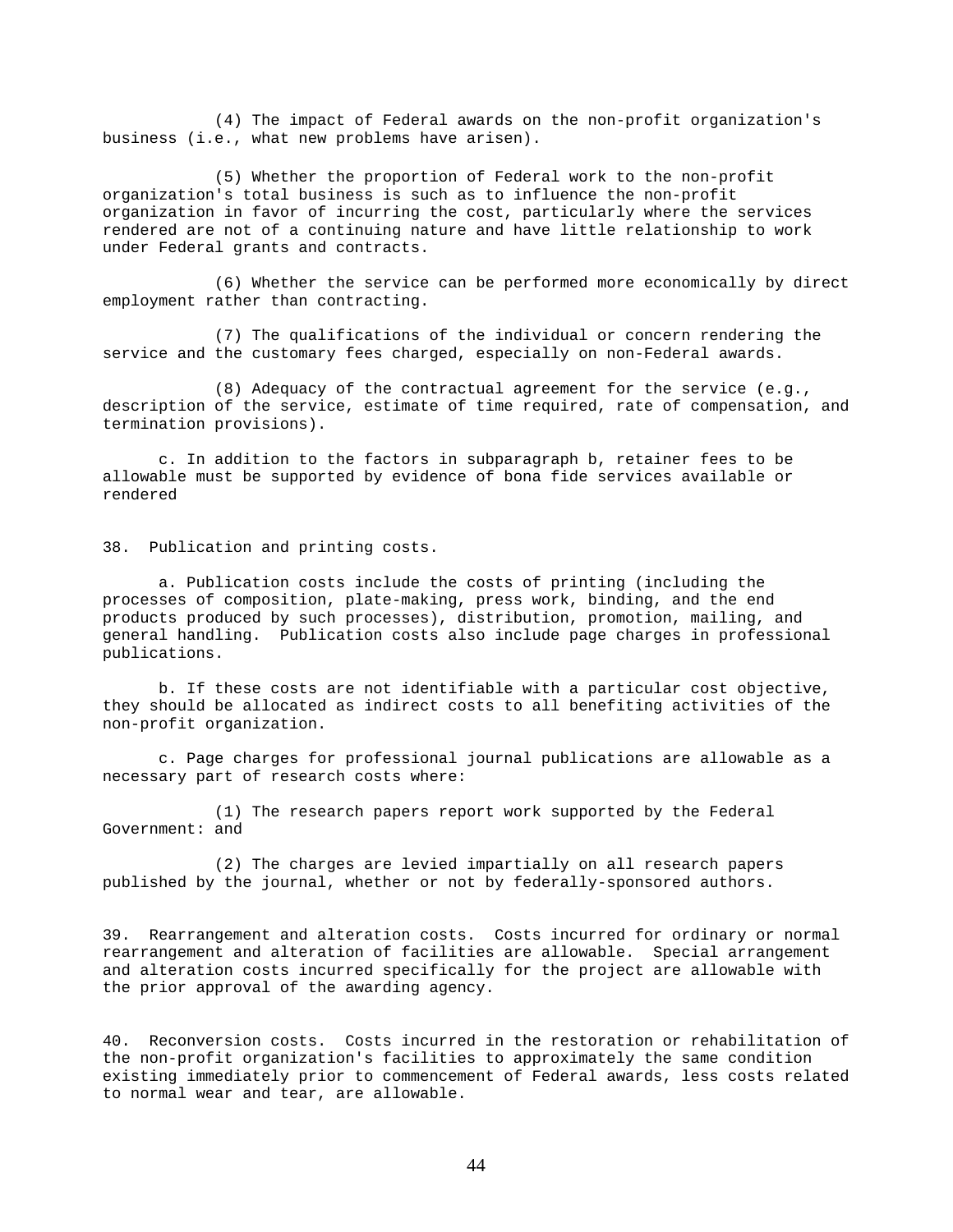41. Recruiting costs.

a. Subject to subparagraphs b, c, and d, and provided that the size of the staff recruited and maintained is in keeping with workload requirements, costs of "help wanted" advertising, operating costs of an employment office necessary to secure and maintain an adequate staff, costs of operating an aptitude and educational testing program, travel costs of employees while engaged in recruiting personnel, travel costs of applicants for interviews for prospective employment, and relocation costs incurred incident to recruitment of new employees, are allowable to the extent that such costs are incurred pursuant to a well-managed recruitment program. Where the organization uses employment agencies, costs that are not in excess of standard commercial rates for such services are allowable.

b. In publications, costs of help wanted advertising that includes color, includes advertising material for other than recruitment purposes, or is excessive in size (taking into consideration recruitment purposes for which intended and normal organizational practices in this respect), are unallowable.

c. Costs of help wanted advertising, special emoluments, fringe benefits, and salary allowances incurred to attract professional personnel from other organizations that do not meet the test of reasonableness or do not conform with the established practices of the organization, are unallowable.

d. Where relocation costs incurred incident to recruitment of a new employee have been allowed either as an allocable direct or indirect cost, and the newly hired employee resigns for reasons within his control within twelve months after being hired, the organization will be required to refund or credit such relocation costs to the Federal Government.

42. Relocation costs.

a. Relocation costs are costs incident to the permanent change of duty assignment (for an indefinite period or for a stated period of not less than 12 months) of an existing employee or upon recruitment of a new employee. Relocation costs are allowable, subject to the limitation described in subparagraphs b, c, and d, provided that:

(1) The move is for the benefit of the employer.

(2) Reimbursement to the employee is in accordance with an established written policy consistently followed by the employer.

(3) The reimbursement does not exceed the employee's actual (or reasonably estimated) expenses.

b. Allowable relocation costs for current employees are limited to the following:

(1) The costs of transportation of the employee, members of his immediate family and his household, and personal effects to the new location.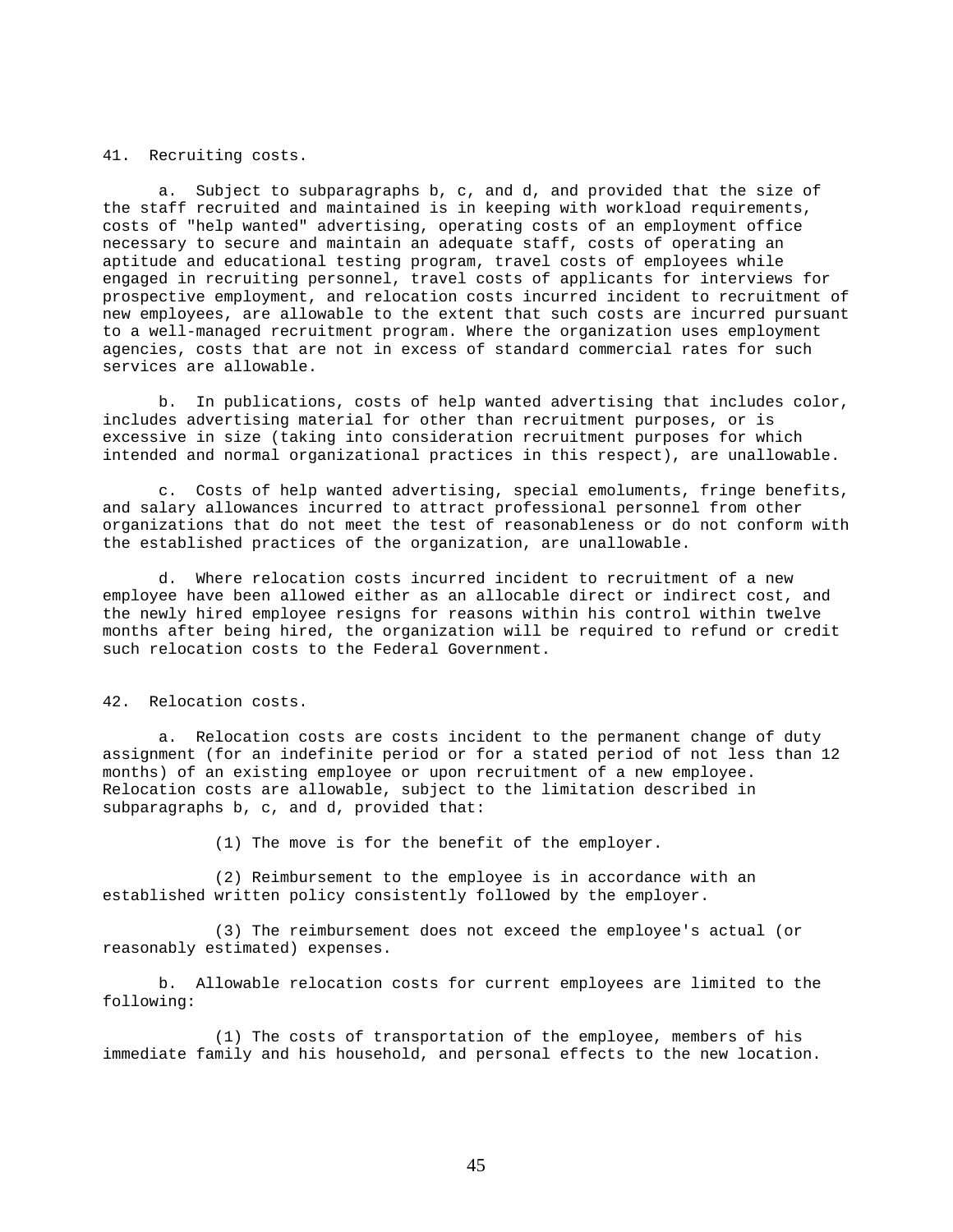(2) The costs of finding a new home, such as advance trips by employees and spouses to locate living quarters and temporary lodging during the transition period, up to maximum period of 30 days, including advance trip time.

(3) Closing costs, such as brokerage, legal, and appraisal fees, incident to the disposition of the employee's former home. These costs, together with those described in (4), are limited to 8 percent of the sales price of the employee's former home.

(4) The continuing costs of ownership of the vacant former home after the settlement or lease date of the employee's new permanent home, such as maintenance of buildings and grounds (exclusive of fixing up expenses), utilities, taxes, and property insurance.

(5) Other necessary and reasonable expenses normally incident to relocation, such as the costs of canceling an unexpired lease, disconnecting and reinstalling household appliances, and purchasing insurance against loss of or damages to personal property. The cost of canceling an unexpired lease is limited to three times the monthly rental.

c. Allowable relocation costs for new employees are limited to those described in (1) and (2) of subparagraph b. When relocation costs incurred incident to the recruitment of new employees have been allowed either as a direct or indirect cost and the employee resigns for reasons within his control within 12 months after hire, the organization shall refund or credit the Federal Government for its share of the cost. However, the costs of travel to an overseas location shall be considered travel costs in accordance with paragraph 50 and not relocation costs for the purpose of this paragraph if dependents are not permitted at the location for any reason and the costs do not include costs of transporting household goods.

d. The following costs related to relocation are unallowable:

(1) Fees and other costs associated with acquiring a new home.

(2) A loss on the sale of a former home.

(3) Continuing mortgage principal and interest payments on a home being sold.

(4) Income taxes paid by an employee related to reimbursed relocation costs.

43. Rental costs of buildings and equipment.

 a. Subject to the limitations described in subparagraphs b. through d. of this paragraph 43, rental costs are allowable to the extent that the rates are reasonable in light of such factors as: rental costs of comparable property, if any; market conditions in the area; alternatives available; and, the type, life expectancy, condition, and value of the property leased. Rental arrangements should be reviewed periodically to determine if circumstances have changed and other options are available.

 b. Rental costs under "sale and lease back" arrangements are allowable only up to the amount that would be allowed had the non-profit organization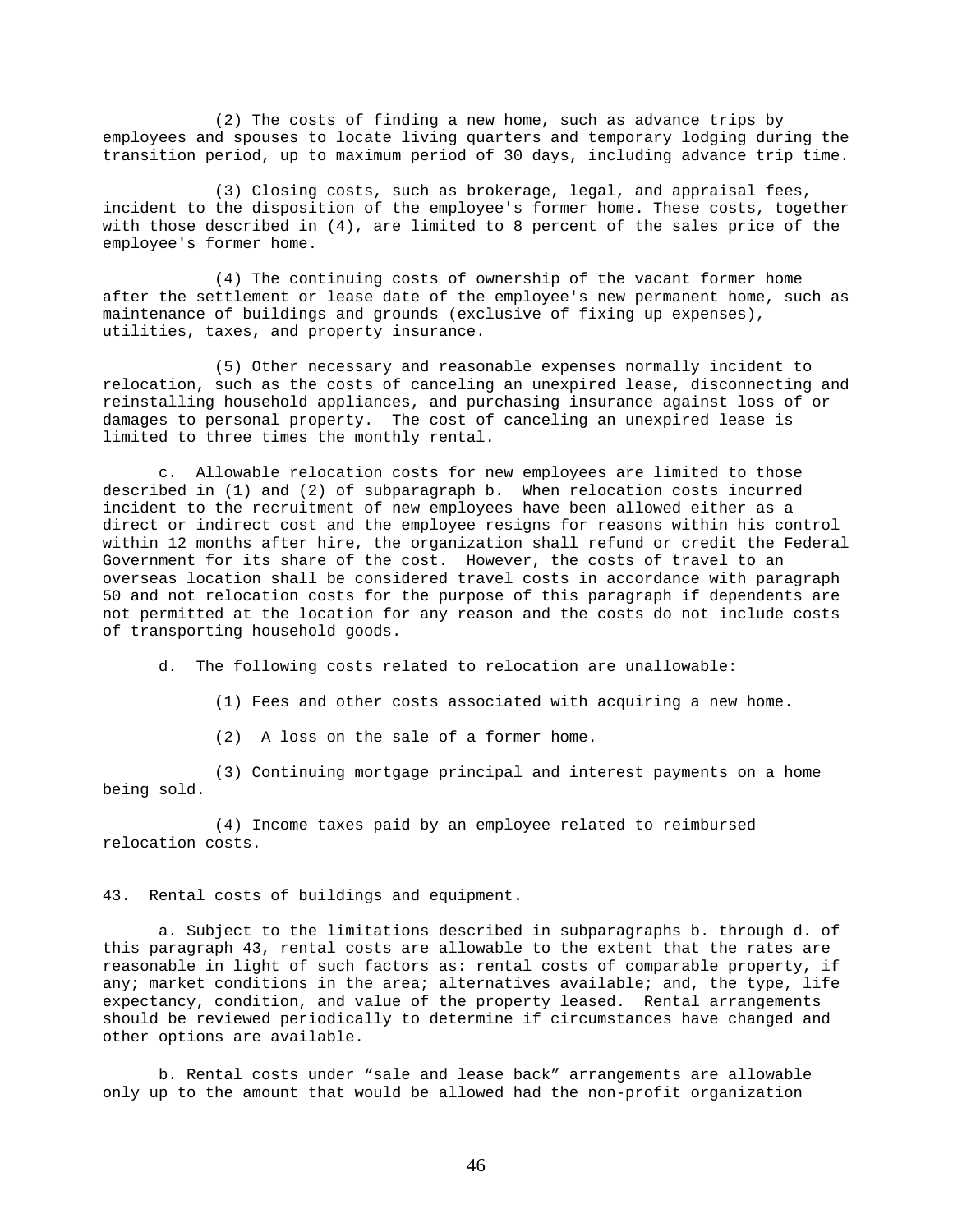continued to own the property. This amount would include expenses such as depreciation or use allowance, maintenance, taxes, and insurance.

 c. Rental costs under "less-than-arms-length" leases are allowable only up to the amount (as explained in subparagraph b. of this paragraph 43.) that would be allowed had title to the property vested in the non-profit organization. For this purpose, a less-than-arms-length lease is one under which one party to the lease agreement is able to control or substantially influence the actions of the other. Such leases include, but are not limited to those between (i) divisions of a non-profit organization; (ii) non-profit organizations under common control through common officers, directors, or members; and (iii) a non-profit organization and a director, trustee, officer, or key employee of the non-profit organization or his immediate family, either directly or through corporations, trusts, or similar arrangements in which they hold a controlling interest. For example, a non-profit organization may establish a separate corporation for the sole purpose of owning property and leasing it back to the non-profit organization.

 d. Rental costs under leases which are required to be treated as capital leases under GAAP are allowable only up to the amount (as explained in subparagraph b) that would be allowed had the non-profit organization purchased the property on the date the lease agreement was executed. The provisions of Financial Accounting Standards Board Statement 13, Accounting for Leases, shall be used to determine whether a lease is a capital lease. Interest costs related to capital leases are allowable to the extent they meet the criteria in subparagraph 23. Unallowable costs include amounts paid for profit, management fees, and taxes that would not have been incurred had the non-profit organization purchased the facility.

44. Royalties and other costs for use of patents and copyrights.

a. Royalties on a patent or copyright or amortization of the cost of acquiring by purchase a copyright, patent, or rights thereto, necessary for the proper performance of the award are allowable unless:

 (1) The Federal Government has a license or the right to free use of the patent or copyright.

 (2) The patent or copyright has been adjudicated to be invalid, or has been administratively determined to be invalid.

(3) The patent or copyright is considered to be unenforceable.

(4) The patent or copyright is expired.

 b. Special care should be exercised in determining reasonableness where the royalties may have arrived at as a result of less-than-arm's-length bargaining, e.g.:

 (1) Royalties paid to persons, including corporations, affiliated with the non-profit organization.

 (2) Royalties paid to unaffiliated parties, including corporations, under an agreement entered into in contemplation that a Federal award would be made.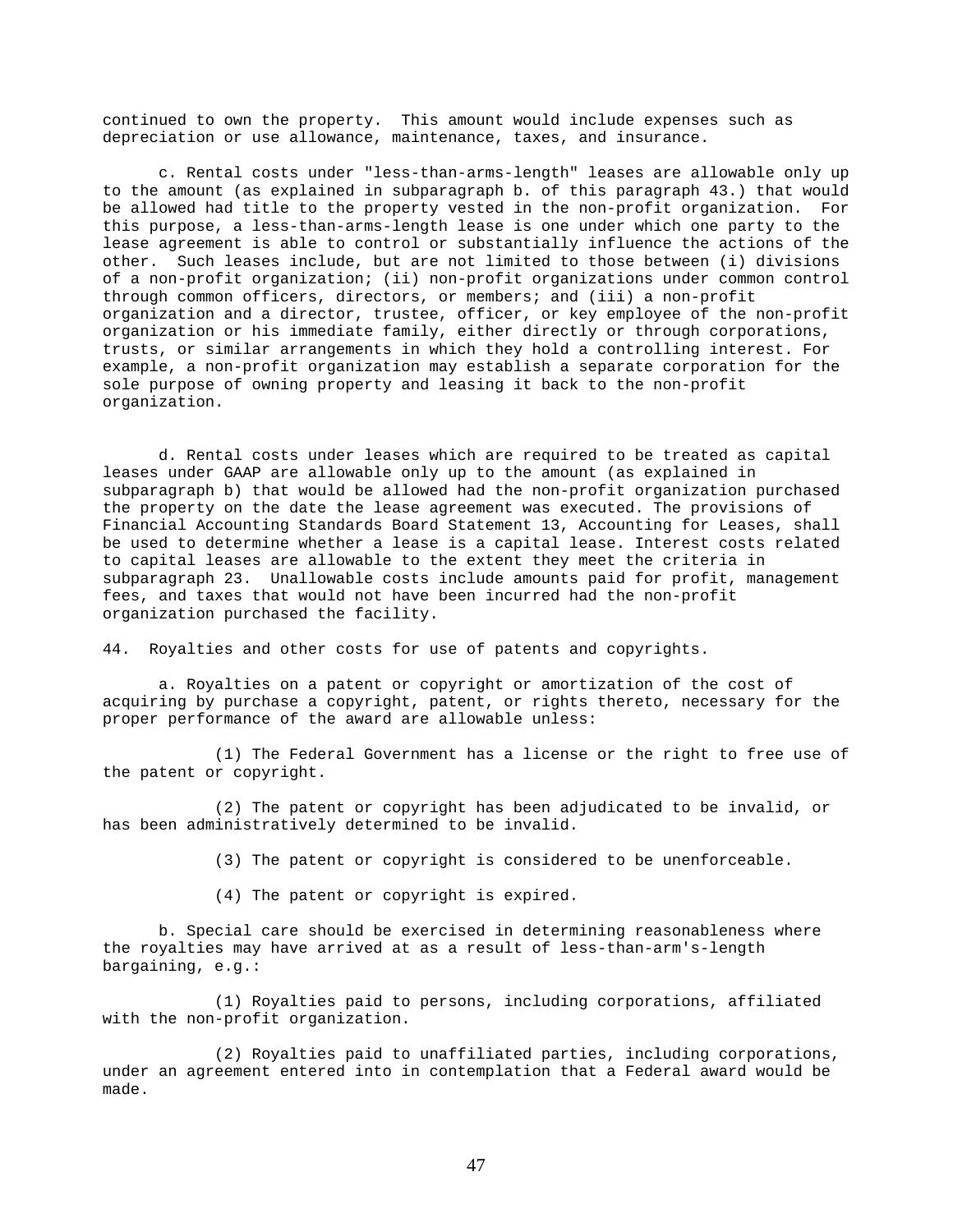(3) Royalties paid under an agreement entered into after an award is made to a non-profit organization.

 c. In any case involving a patent or copyright formerly owned by the nonprofit organization, the amount of royalty allowed should not exceed the cost which would have been allowed had the non-profit organization retained title thereto.

45. Selling and marketing. Costs of selling and marketing any products or services of the non-profit organization are unallowable (unless allowed under Attachment B, paragraph 1. as allowable public relations cost. However, these costs are allowable as direct costs, with prior approval by awarding agencies, when they are necessary for the performance of Federal programs.

46. Specialized service facilities.

 a. The costs of services provided by highly complex or specialized facilities operated by the non-profit organization, such as computers, wind tunnels, and reactors are allowable, provided the charges for the services meet the conditions of either 46 b. or c. and, in addition, take into account any items of income or Federal financing that qualify as applicable credits under Attachment A, subparagraph A.5. of this Circular.

 b. The costs of such services, when material, must be charged directly to applicable awards based on actual usage of the services on the basis of a schedule of rates or established methodology that (i) does not discriminate against federally-supported activities of the non-profit organization, including usage by the non-profit organization for internal purposes, and (ii) is designed to recover only the aggregate costs of the services. The costs of each service shall consist normally of both its direct costs and its allocable share of all indirect costs. Rates shall be adjusted at least biennially, and shall take into consideration over/under applied costs of the previous period(s).

 c. Where the costs incurred for a service are not material, they may be allocated as indirect costs.

 d. Under some extraordinary circumstances, where it is in the best interest of the Federal Government and the institution to establish alternative costing arrangements, such arrangements may be worked out with the cognizant Federal agency.

47. Taxes.

a. In general, taxes which the organization is required to pay and which are paid or accrued in accordance with GAAP, and payments made to local governments in lieu of taxes which are commensurate with the local government services received are allowable, except for (i) taxes from which exemptions are available to the organization directly or which are available to the organization based on an exemption afforded the Federal Government and in the latter case when the awarding agency makes available the necessary exemption certificates, (ii) special assessments on land which represent capital improvements, and (iii) Federal income taxes.

b. Any refund of taxes, and any payment to the organization of interest thereon, which were allowed as award costs, will be credited either as a cost reduction or cash refund, as appropriate, to the Federal Government.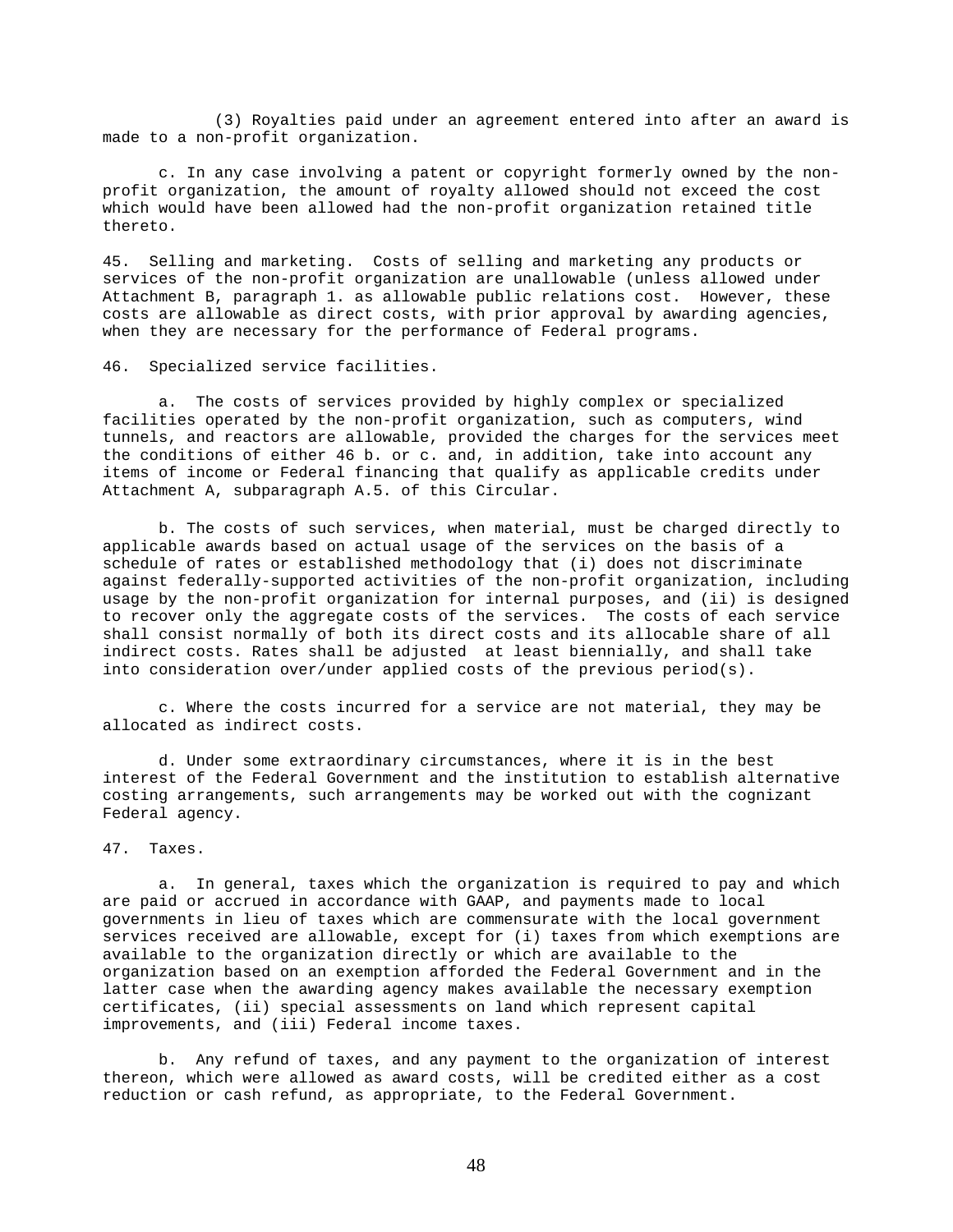48. Termination costs applicable to sponsored agreements. Termination of awards generally gives rise to the incurrence of costs, or the need for special treatment of costs, which would not have arisen had the Federal award not been terminated. Cost principles covering these items are set forth below. They are to be used in conjunction with the other provisions of this Circular in termination situations.

 a. The cost of items reasonably usable on the non-profit organization's other work shall not be allowable unless the non-profit organization submits evidence that it would not retain such items at cost without sustaining a loss. In deciding whether such items are reasonably usable on other work of the nonprofit organization, the awarding agency should consider the non-profit organization's plans and orders for current and scheduled activity.

Contemporaneous purchases of common items by the non-profit organization shall be regarded as evidence that such items are reasonably usable on the non-profit organization's other work. Any acceptance of common items as allocable to the terminated portion of the Federal award shall be limited to the extent that the quantities of such items on hand, in transit, and on order are in excess of the reasonable quantitative requirements of other work.

 b. If in a particular case, despite all reasonable efforts by the nonprofit organization, certain costs cannot be discontinued immediately after the effective date of termination, such costs are generally allowable within the limitations set forth in this Circular, except that any such costs continuing after termination due to the negligent or willful failure of the non-profit organization to discontinue such costs shall be unallowable.

 c. Loss of useful value of special tooling, machinery, and is generally allowable if:

 (1) Such special tooling, special machinery, or equipment is not reasonably capable of use in the other work of the non-profit organization,

 (2) The interest of the Federal Government is protected by transfer of title or by other means deemed appropriate by the awarding agency, and

 (3) The loss of useful value for any one terminated Federal award is limited to that portion of the acquisition cost which bears the same ratio to the total acquisition cost as the terminated portion of the Federal award bears to the entire terminated Federal award and other Federal awards for which the special tooling, special machinery, or equipment was acquired.

 d. Rental costs under unexpired leases are generally allowable where clearly shown to have been reasonably necessary for the performance of the terminated Federal award less the residual value of such leases, if:

 (1) the amount of such rental claimed does not exceed the reasonable use value of the property leased for the period of the Federal award and such further period as may be reasonable, and

 (2) the non-profit organization makes all reasonable efforts to terminate, assign, settle, or otherwise reduce the cost of such lease. There also may be included the cost of alterations of such leased property, provided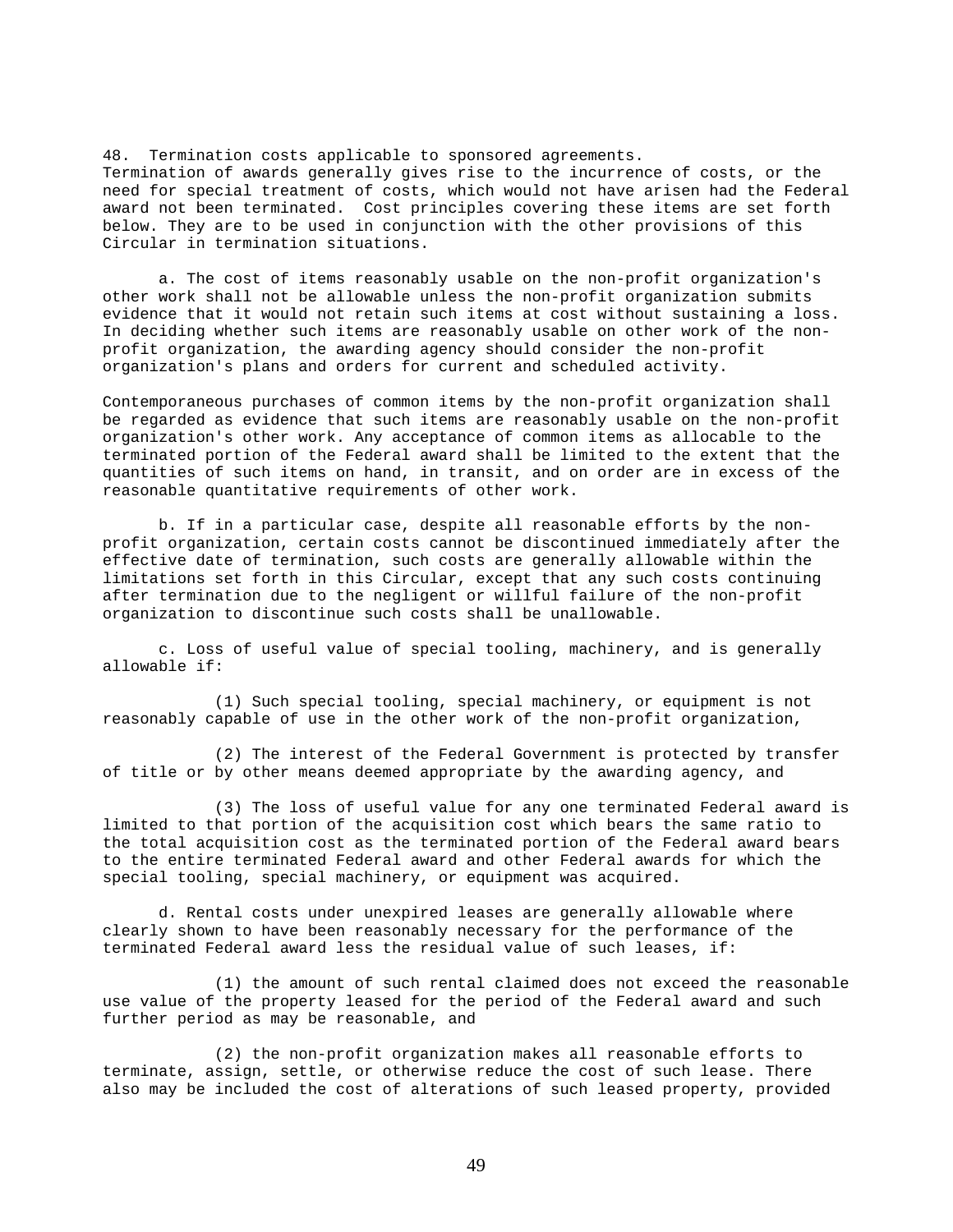such alterations were necessary for the performance of the Federal award, and of reasonable restoration required by the provisions of the lease.

e. Settlement expenses including the following are generally allowable:

 (1) Accounting, legal, clerical, and similar costs reasonably necessary for:

 (a) The preparation and presentation to the awarding agency of settlement claims and supporting data with respect to the terminated portion of the Federal award, unless the termination is for default (see Subpart \_\_.61 of Circular A-110); and

(b) The termination and settlement of subawards.

 (2) Reasonable costs for the storage, transportation, protection, and disposition of property provided by the Federal Government or acquired or produced for the Federal award, except when grantees or contractors are reimbursed for disposals at a predetermined amount in accordance with Subparts \_\_.32 through \_\_\_.37 of Circular A-110.

 (3) Indirect costs related to salaries and wages incurred as settlement expenses in subparagraphs (1) and (2). Normally, such indirect costs shall be limited to fringe benefits, occupancy cost, and immediate supervision.

 f. Claims under sub awards, including the allocable portion of claims which are common to the Federal award, and to other work of the non-profit organization are generally allowable.

An appropriate share of the non-profit organization's indirect expense may be allocated to the amount of settlements with subcontractors and/or subgrantees, provided that the amount allocated is otherwise consistent with the basic guidelines contained in Attachment A. The indirect expense so allocated shall exclude the same and similar costs claimed directly or indirectly as settlement expenses.

49. Training costs.

a. Costs of preparation and maintenance of a program of instruction including but not limited to on-the-job, classroom, and apprenticeship training, designed to increase the vocational effectiveness of employees, including training materials, textbooks, salaries or wages of trainees (excluding overtime compensation which might arise therefrom), and (i) salaries of the director of training and staff when the training program is conducted by the organization; or (ii) tuition and fees when the training is in an institution not operated by the organization, are allowable.

b. Costs of part-time education, at an undergraduate or post-graduate college level, including that provided at the organization's own facilities, are allowable only when the course or degree pursued is relative to the field in which the employee is now working or may reasonably be expected to work, and are limited to:

(1) Training materials.

(2) Textbooks.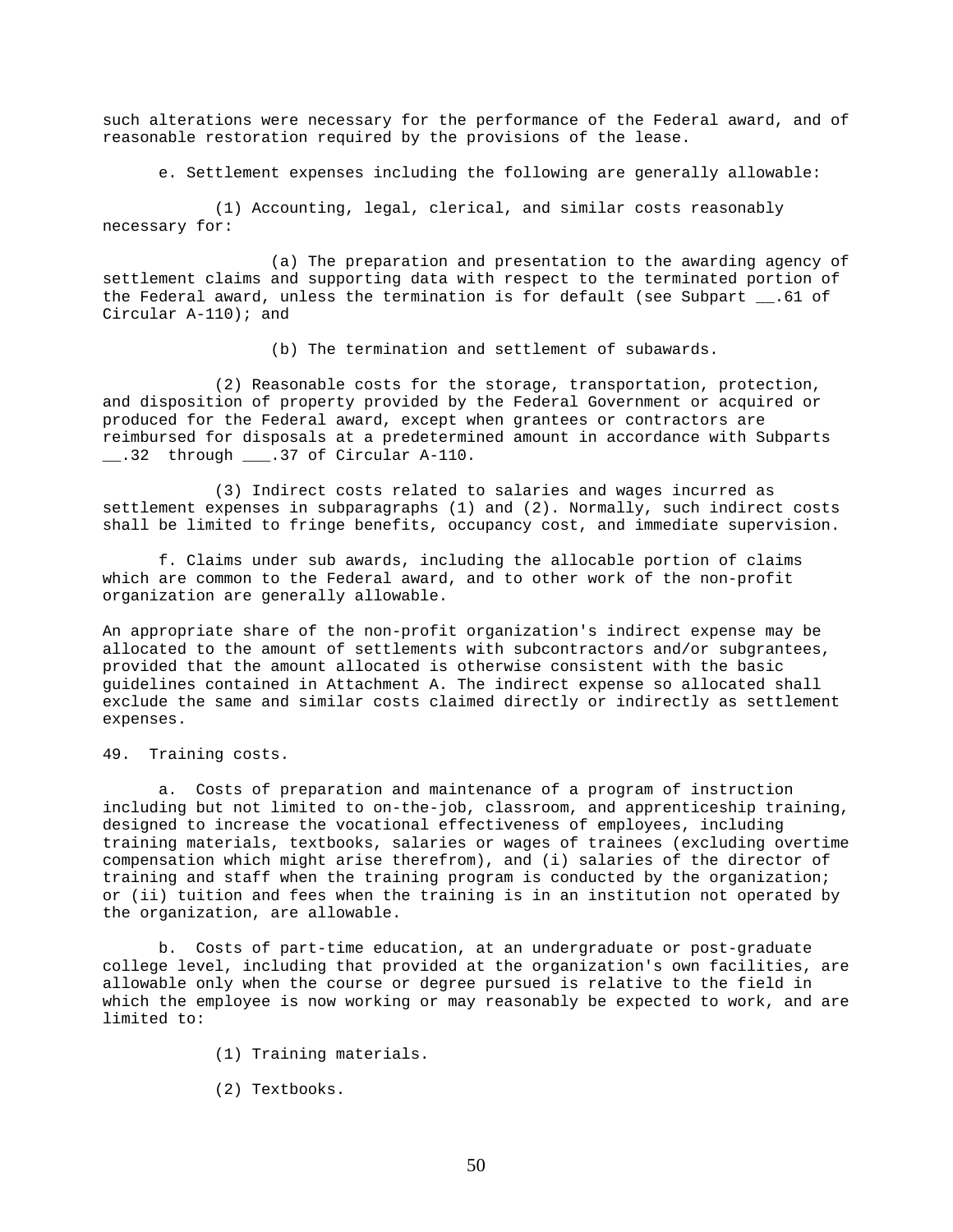(3) Fees charges by the educational institution.

(4) Tuition charged by the educational institution or, in lieu of tuition, instructors' salaries and the related share of indirect costs of the educational institution to the extent that the sum thereof is not in excess of the tuition which would have been paid to the participating educational institution.

(5) Salaries and related costs of instructors who are employees of the organization.

(6) Straight-time compensation of each employee for time spent attending classes during working hours not in excess of 156 hours per year and only to the extent that circumstances do not permit the operation of classes or attendance at classes after regular working hours; otherwise, such compensation is unallowable.

c. Costs of tuition, fees, training materials, and textbooks (but not subsistence, salary, or any other emoluments) in connection with full-time education, including that provided at the organization's own facilities, at a post-graduate (but not undergraduate) college level, are allowable only when the course or degree pursued is related to the field in which the employee is now working or may reasonably be expected to work, and only where the costs receive the prior approval of the awarding agency. Such costs are limited to the costs attributable to a total period not to exceed one school year for each employee so trained. In unusual cases the period may be extended.

d. Costs of attendance of up to 16 weeks per employee per year at specialized programs specifically designed to enhance the effectiveness of executives or managers or to prepare employees for such positions are allowable. Such costs include enrollment fees, training materials, textbooks and related charges, employees' salaries, subsistence, and travel. Costs allowable under this paragraph do not include those for courses that are part of a degreeoriented curriculum, which are allowable only to the extent set forth in subparagraphs b and c.

e. Maintenance expense, and normal depreciation or fair rental, on facilities owned or leased by the organization for training purposes are allowable to the extent set forth in paragraphs 11, 27, and 50.

f. Contributions or donations to educational or training institutions, including the donation of facilities or other properties, and scholarships or fellowships, are unallowable.

g. Training and education costs in excess of those otherwise allowable under subparagraphs b and c may be allowed with prior approval of the awarding agency. To be considered for approval, the organization must demonstrate that such costs are consistently incurred pursuant to an established training and education program, and that the course or degree pursued is relative to the field in which the employee is now working or may reasonably be expected to work.

50. Transportation costs. Transportation costs include freight, express, cartage, and postage charges relating either to goods purchased, in process, or delivered. These costs are allowable. When such costs can readily be identified with the items involved, they may be directly charged as transportation costs or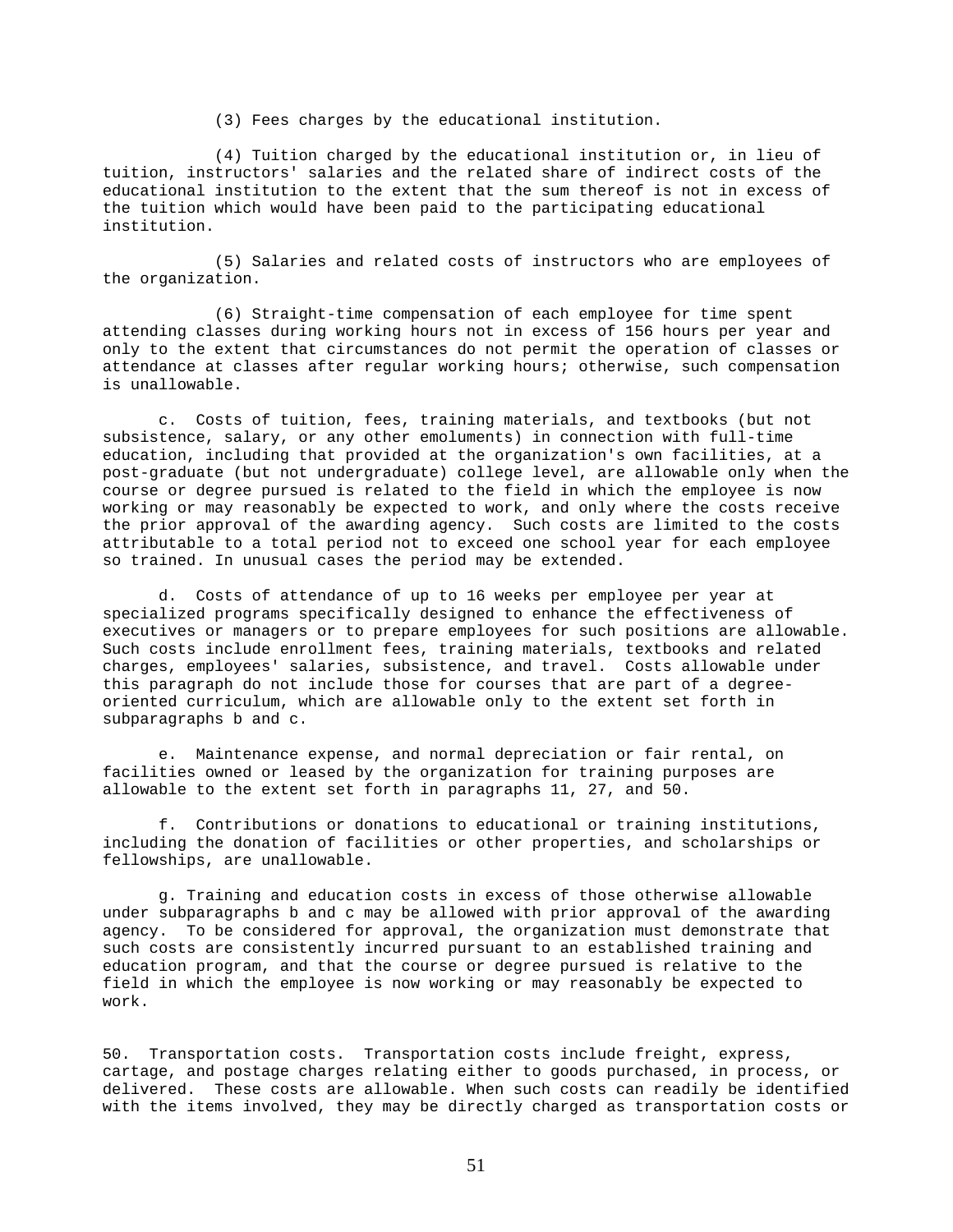added to the cost of such items (see paragraph 28). Where identification with the materials received cannot readily be made, transportation costs may be charged to the appropriate indirect cost accounts if the organization follows a consistent, equitable procedure in this respect.

### 51. Travel costs.

a. General. Travel costs are the expenses for transportation, lodging, subsistence, and related items incurred by employees who are in travel status on official business of the non-profit organization. Such costs may be charged on an actual cost basis, on a per diem or mileage basis in lieu of actual costs incurred, or on a combination of the two, provided the method used is applied to an entire trip and not to selected days of the trip, and results in charges consistent with those normally allowed in like circumstances in the non-profit organization's non-federally-sponsored activities.

 b. Lodging and subsistence. Costs incurred by employees and officers for travel, including costs of lodging, other subsistence, and incidental expenses, shall be considered reasonable and allowable only to the extent such costs do not exceed charges normally allowed by the non-profit organization in its regular operations as the result of the non-profit organization's written travel policy. In the absence of an acceptable, written non-profit organization policy regarding travel costs, the rates and amounts established under subchapter I of Chapter 57, Title 5, United States Code ("Travel and Subsistence Expenses; Mileage Allowances"), or by the Administrator of General Services, or by the President (or his or her designee) pursuant to any provisions of such subchapter shall apply to travel under Federal awards (48 CFR 31.205-46(a)).

c. Commercial air travel.

 (1) Airfare costs in excess of the customary standard commercial airfare (coach or equivalent), Federal Government contract airfare (where authorized and available), or the lowest commercial discount airfare are unallowable except when such accommodations would: (a) require circuitous routing; (b) require travel during unreasonable hours; (c) excessively prolong travel; (d) result in additional costs that would offset the transportation savings; or (e) offer accommodations not reasonably adequate for the traveler's medical needs. The non-profit organization must justify and document these conditions on a case-by-case basis in order for the use of first-class airfare to be allowable in such cases.

 (2) Unless a pattern of avoidance is detected, the Federal Government will generally not question a non-profit organization's determinations that customary standard airfare or other discount airfare is unavailable for specific trips if the non-profit organization can demonstrate either of the following: (a) that such airfare was not available in the specific case; or (b) that it is the non-profit organization's overall practice to make routine use of such airfare.

 d. Air travel by other than commercial carrier. Costs of travel by nonprofit organization-owned, -leased, or -chartered aircraft include the cost of lease, charter, operation (including personnel costs), maintenance, depreciation, insurance, and other related costs. The portion of such costs that exceeds the cost of allowable commercial air travel, as provided for in subparagraph] c., is unallowable.

52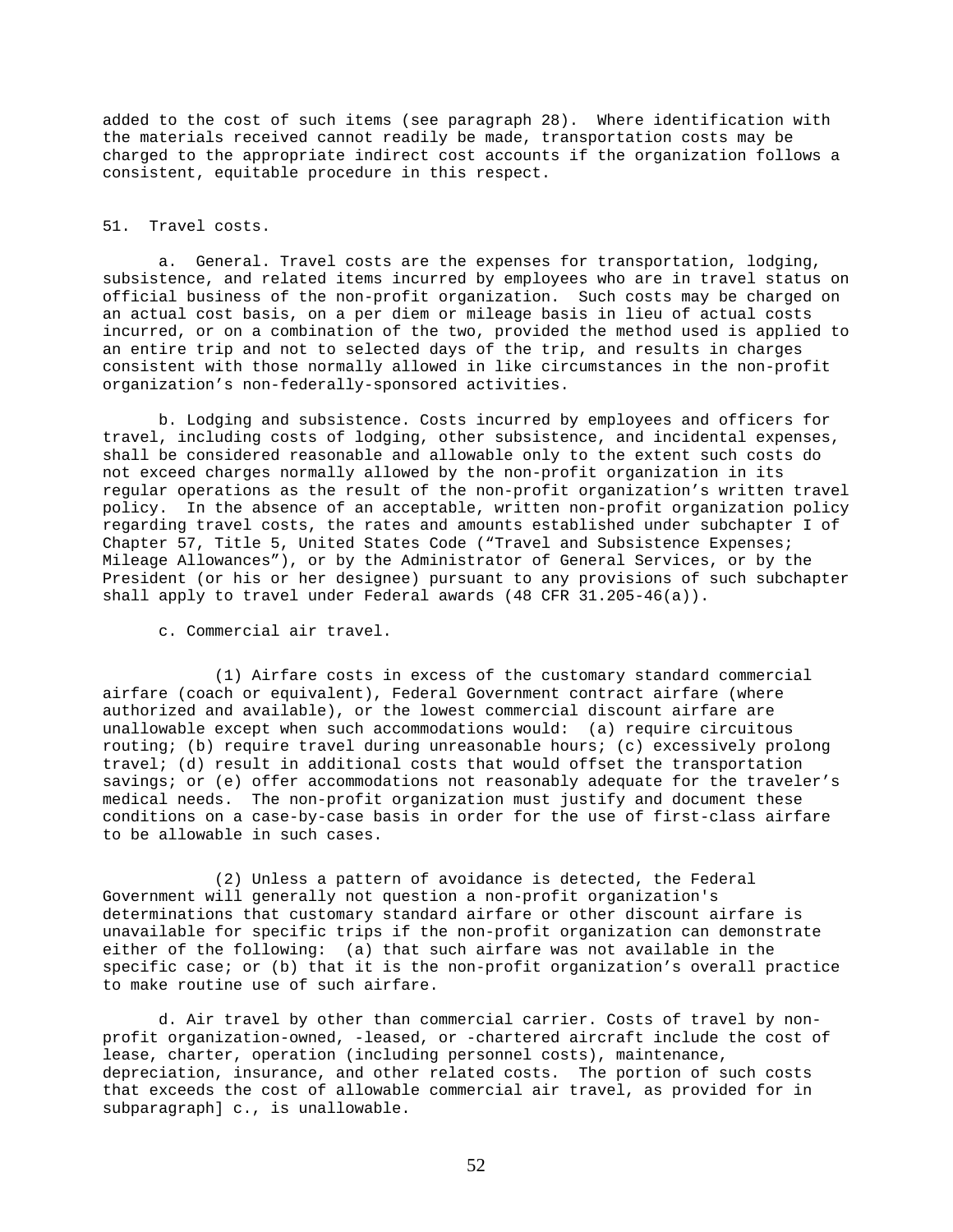e. Foreign travel. Direct charges for foreign travel costs are allowable only when the travel has received prior approval of the awarding agency. Each separate foreign trip must receive such approval. For purposes of this provision, "foreign travel" includes any travel outside Canada, Mexico, the United States, and any United States territories and possessions. However, the term "foreign travel" for a non-profit organization located in a foreign country means travel outside that country.

52. Trustees. Travel and subsistence costs of trustees (or directors) are allowable. The costs are subject to restrictions regarding lodging, subsistence and air travel costs provided in paragraph 51.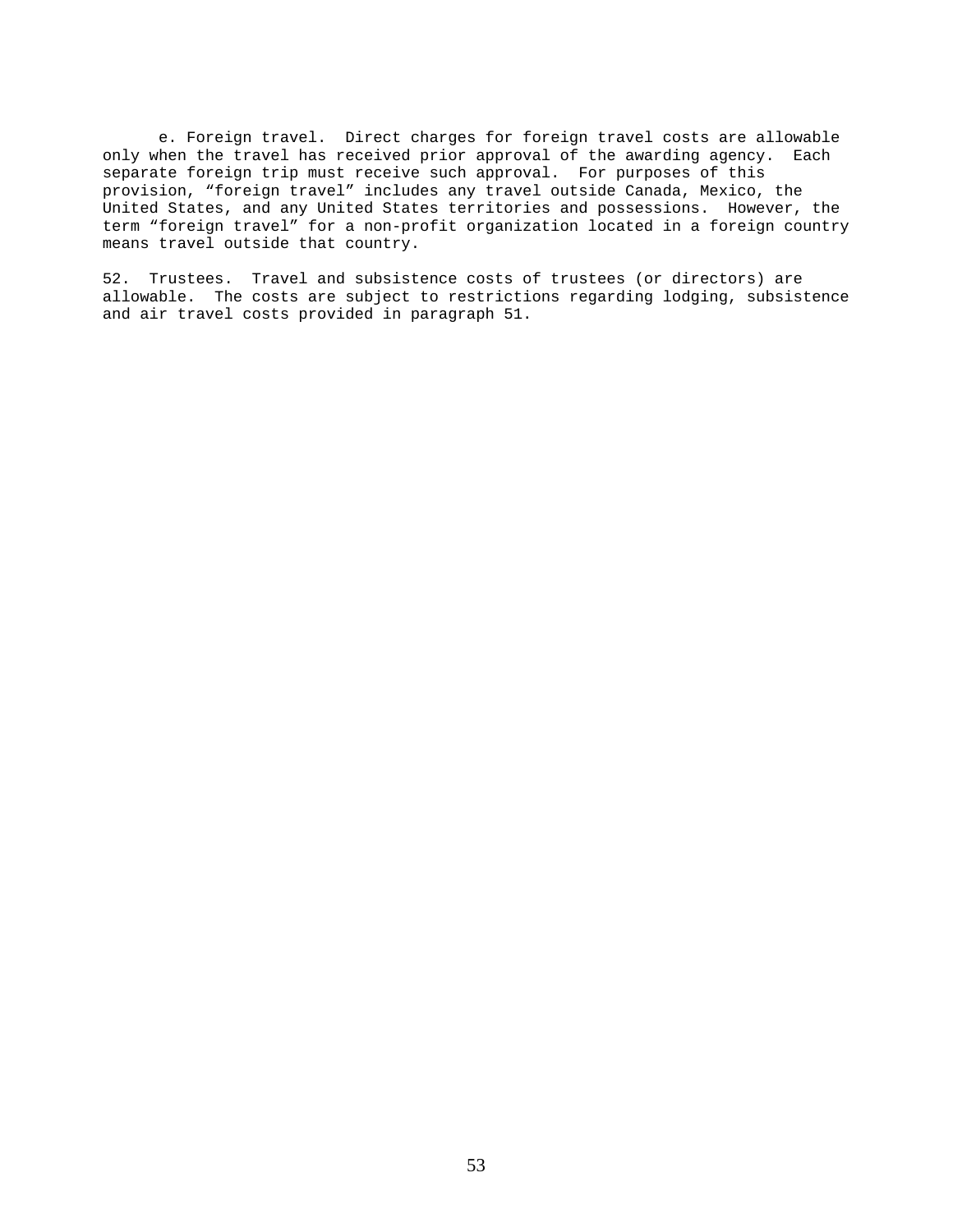Circular No. A-122 NON-PROFIT ORGANIZATIONS NOT SUBJECT TO THIS CIRCULAR Advance Technology Institute (ATI), Charleston, South Carolina Aerospace Corporation, El Segundo, California American Institutes of Research (AIR), Washington D.C. Argonne National Laboratory, Chicago, Illinois Atomic Casualty Commission, Washington, D.C. Battelle Memorial Institute, Headquartered in Columbus, Ohio Brookhaven National Laboratory, Upton, New York Charles Stark Draper Laboratory, Incorporated, Cambridge, Massachusetts CNA Corporation (CNAC), Alexandria, Virginia Environmental Institute of Michigan, Ann Arbor, Michigan Georgia Institute of Technology/Georgia Tech Applied Research Corporation/ Georgia Tech Research Institute, Atlanta, Georgia Hanford Environmental Health Foundation, Richland, Washington IIT Research Institute, Chicago, Illinois Institute of Gas Technology, Chicago, Illinois Institute for Defense Analysis, Alexandria, Virginia LMI, McLean, Virginia Mitre Corporation, Bedford, Massachusetts Mitretek Systems, Inc., Falls Church, Virginia National Radiological Astronomy Observatory, Green Bank, West Virginia National Renewable Energy Laboratory, Golden, Colorado Oak Ridge Associated Universities, Oak Ridge, Tennessee Rand Corporation, Santa Monica, California Research Triangle Institute, Research Triangle Park, North Carolina Riverside Research Institute, New York, New York South Carolina Research Authority (SCRA), Charleston, South Carolina

ATTACHMENT C

54